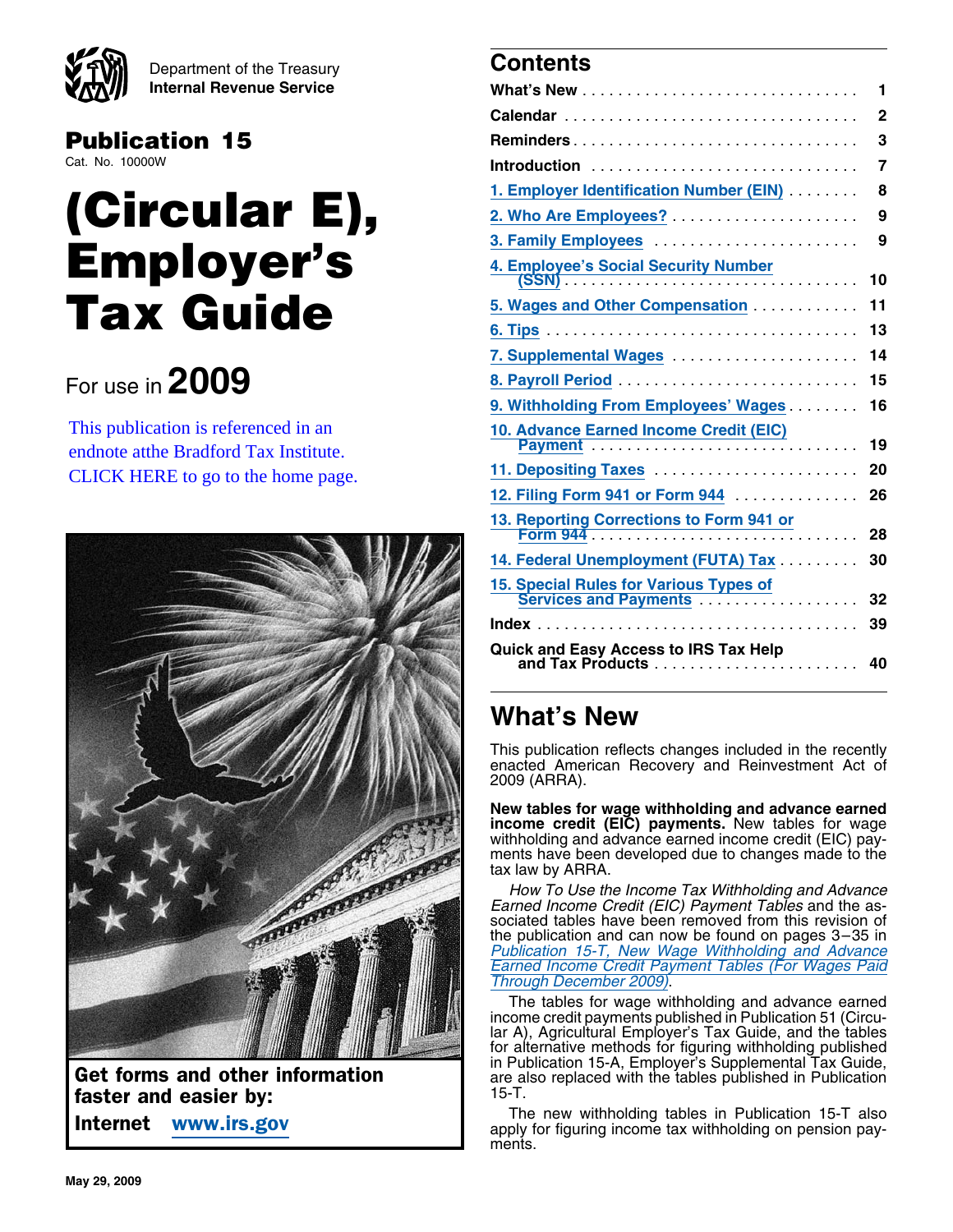Employers should begin using these tables as soon as verification of names and social security numbers of be-2009. netic media to submit their requests to the Social Security

**Withholding income taxes on the wages of nonresi-** Social Security Number Verification System (SSNVS) and **dent alien employees.** Due to changes enacted by will usually receive the results the next government busi-ARRA, new higher amounts in the chart titled Amount to ness day. For more information, see Verification of social Add to Nonresident Alien Employee's Wages for Calculat-<br>
security numbers in section 4. Add to Nonresident Alien Employee's Wages for Calculating Income Tax Withholding Only on page 16 in section 9 must be used with the new withholding tables to figure **Paid preparers must sign Form 941 and Form 944.** The income tax withholding on the wages of nonresident alien paid preparer's section is no longer optional and is inincome tax withholding on the wages of nonresident alien employees. completes and the magnetic methods of the methods of cluded in Part 5 of Form 941 and Form 944.

credit against employment taxes for providing COBRA<br>premium assistance for certain involuntarily terminated<br>employees once the employees' reduced share of the<br>premiums has been paid. See COBRA premium assis-<br>tance credit i

**Social security and Medicare tax for 2009.** Do not with-<br>hold social security tax after an employee reaches<br>\$106,800 in social security wages. There is no limit on the<br>amount of wages subject to Medicare tax. Social secu workers you pay \$1,700 or more in cash. Social security and Medicare taxes apply to election workers who are paid \$1,500 or more. **Calendar**

**Disregarded entities and qualified subchapter S sub-** The following is a list of important dates. Also see Publica-<br>sidiaries (OSubs), The IRS has published final requia- tion 509, Tax Calendars for 2009. sidiaries (QSubs). The IRS has published final regulations (Treasury Decision 9356) under which QSubs and<br>eligible single-owner disregarded entities are treated as<br>separate entities for employment tax purposes. For more<br>day, Sunday, or federal holiday, use the next

**New employment tax adjustment and claim process in** "file" or "furnish" requirement if the envelope containing the **2009.** If you discover an error on a previously filed Form eturn or form is properly addressed, contains Form 944-X, Adjusted Employer's ANNUAL Federal Tax Return or Claim for Refund. For errors discovered before January 1, 2009, taxpayers make corrections to Forms 941 **By January 31** and 944 using Form 941c, Supporting Statement To Correct Information, that is filed with Form 941 or Form 944 or by requesting a claim for refund or abatement on Form **Furnish Forms 1099 and W-2.** Furnish each employee a 843, Claim for Refund and Request for Abatement. Forms each other payee a completed Form 1099 (for example, 941-X and 944-X are stand-alone forms, meaning taxpay-<br>each other payee a completed Form 1099-MISC, Miscellaneous Income). ers can file them when an error is discovered, wait until the end of the quarter or year to file Form 941c<br>with Form 941. File Form 941. File Form 941, Employer's<br>with Form 941 or Potal Lines 7d, 7e, 7f, and 7g have been<br>deleted from Form 341 or Bouring with the first

held Federal Income Tax, by credit card. Do not use a have 10 additional calendar days from the due date above<br>credit card to make federal tax deposits. For more informa-<br>tion on paying your taxes with a credit card, visit website at *www.irs.gov* and click on the electronic IRS link.

**Social Security Administration and magnetic media.** posited all of the FUTA tax when due, you have 10 addi-<br>Employers and authorized reporting agents requesting tional calendar days to file. Employers and authorized reporting agents requesting

tween 51 and 250,000 employees can no longer use mag-Administration. Employers can upload a file through the

**COBRA premium assistance credit.** ARRA allows a **Differential wage payments.** Differential wage payments

**Certain foreign persons treated as American employ-<br>
<b>ers.** For services performed after July 31, 2008, certain

**TIP** information, see Disregarded entities and qualified sub-<br>chapter S subsidiaries in the Introduction. date only if the IRS office where you are required to file is<br>located in that state. For any due date, you will meet the private delivery service on or before the due date. See<br>Private Delivery Services on page 6 for more information.

keywords Correcting Employment Taxes.<br>
Credit card payments. You can pay the balance due on<br>
Form 943, Employer's Annual Federal Tax Return for Agri-<br>
cultural Employees, and Form 945, Annual Return of With-<br>
cultural Empl

Unemployment (FUTA) Tax Return. However, if you de-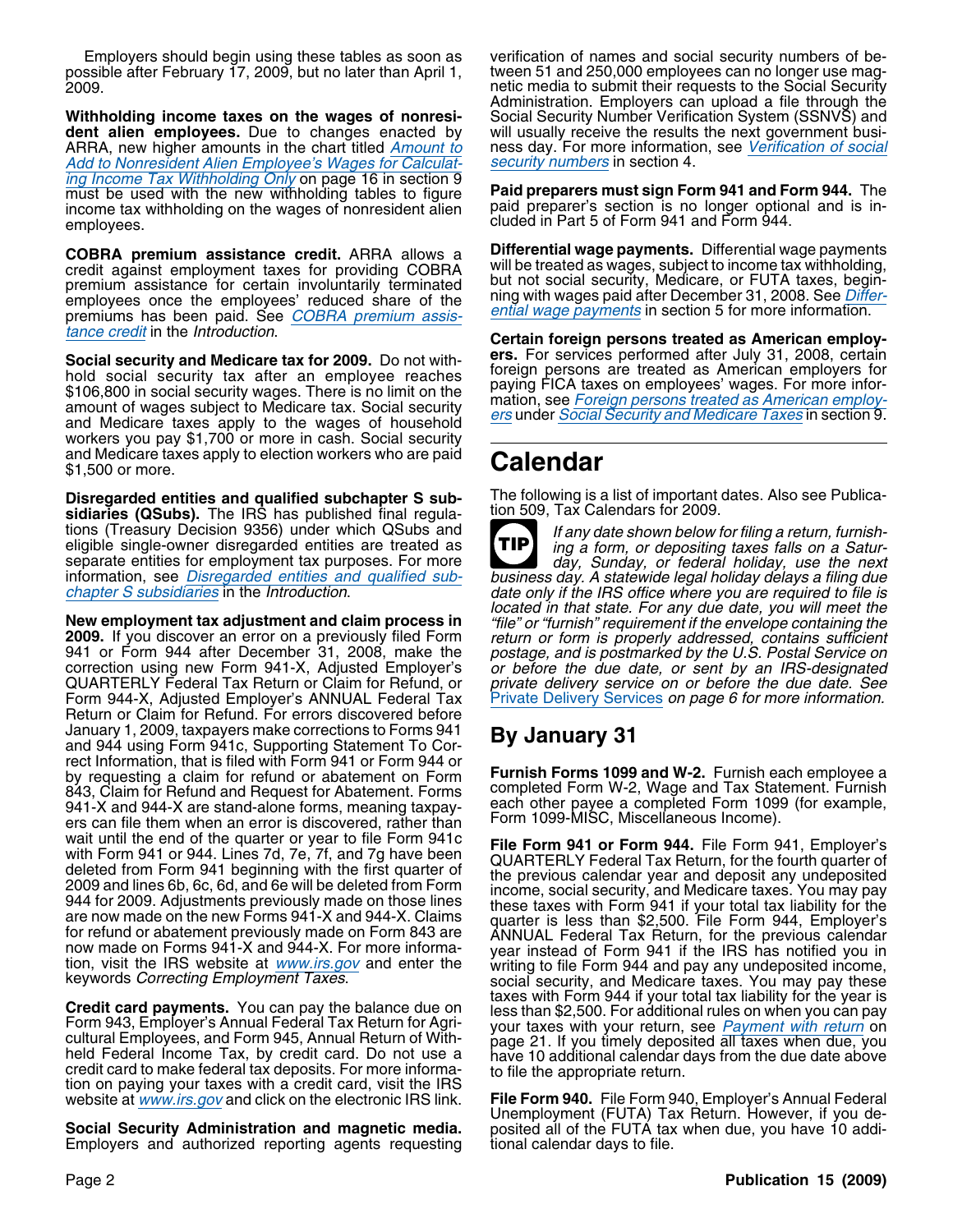**File Form 945.** File Form 945, Annual Return of Withheld all taxes when due, you have 10 additional calendar days Federal Income Tax, to report any nonpayroll income tax from the due dates above to file the return. withheld in 2008. If you deposited all taxes when due, you have 10 additional calendar days to file. See Nonpayroll **Before December 1** Income Tax Withholding on page 5 for more information.

**Request a new Form W-4 from exempt employees.** Ask for a new Form W-4, Employee's Withholding Allow-<br>ance Certificate, from each employee who claimed exemp-<br>tion from income tax withholding last year.

**Exempt Forms W-4 expire.** Any Form W-4 previously must give you a new Form W-5. given to you claiming exemption from withholding has expired. Begin withholding for any employee who previously claimed exemption from withholding, but has not **Reminders** given you a new Form W-4 for the current year. If the employee does not give you a new Form W-4, withhold tax as if he or she is single, with zero withholding allowances. as in the or stile is single, with zero withholding allowances.<br>See section 9 for more information. However, if you have<br>an earlier Form W-4 for this employee that is valid, with-

**File paper Forms 1099 and 1096.** File Copy A of all Spend less time and worry on taxes and more time paper Forms 1099 with Form 1096, Annual Summary and running your business. Use *e-file* and the Electronic Fedpaper Forms 1099 with Form 1096, Annual Summary and running your business. Use *e-file* and the Electroni<br>Transmittal of U.S. Information Returns, with the IRS. For eral Tax Payment System (EFTPS) to your benefit. electronically filed returns, see By March 31 below.

**File paper Forms W-2 and W-3.** File Copy A of all paper • For EFTPS, visit *www.eftps.gov* or call EFTPS Cus-<br>Forms W-2 with Form W-3, Transmittal of Wage and Tax bomer Service at 1-800-555-4477. Forms W-2 with Form W-3, Transmittal of Wage and Tax Statements, with the Social Security Administration (SSA).<br>For electronically filed returns, see *By March 31* below.

Annual Information Return of Tip Income and Allocated Tips, with the IRS. See section 6. For electronically filed **Electronic funds withdrawal (EFW).** If you file Form Tips, with the IRS. See section 6. For electronically filed **Electronic funds withdrawal (EFW).** If you can

**File electronic Forms 1099, 8027, and W-2.** File elec- taxes using EFW, visit the IRS website at *www.irs.gov* and tronic Forms 1099 and 8027 with the IRS. File electronic click on the *electronic IRS* link. A fee may be tronic Forms 1099 and 8027 with the IRS. File electronic click on the electronically.<br>Forms W-2 with the SSA. For information on reporting electronically. Forms W-2 with the SSA. For information on reporting Form W-2 information to the SSA electronically, visit the Social Security Administration's Employer W-2 Filing In- **Credit Card Payments** structions & Information webpage at

www.socialsecurity.gov/employer. For information on filing You can use your American Express® Card, Discover®<br>information returns electronically with the IRS, see Publi- Card, MasterCard® card, or Visa® card to pay the bal cation 1220, Specifications for Filing Forms 1098, 1099, due shown on Form 940, Form 941, Form 943, Form 944, 5498, and W-2G Electronically, and Publication 1239, and Form 945. To pay by credit card, call toll-free or visi

**Deposit FUTA taxes.** Deposit federal unemployment the provider's website shown below. You may not use a (FUTA) tax due if it is more than \$500.

**File Form 941.** File Form 941 and deposit any unde-<br>posited income, social security, and Medicare taxes. You <br>may pay these taxes with Form 941 if your total tax liability 1-888-658-5465 (Customer Service) posited income, social security, and Medicare taxes. You 1-888-PAY-1040sm (1-888-729-1040) may pay these taxes with Form 941 if your total tax liability 1-888-658-5465 (Customer Service) for the quarter is less than \$2,500. If you timely deposited www.PAY1040.com

**By February 15 By February 15 Bullet Commeters** New Forms W-4. Remind employees to submit a new Form W-4 if their withholding allowances have changed or will change for the next year.

Form W-5 expires. Form W-5, Earned Income Credit Advance Payment Certificate, expires each year on De-**On February 16** Certificate, expires each year on De-<br> **On February 16** cember 31. Eligible employees who want to receive advance payments of the earned income credit next year

an earlier Form W-4 for this employee that is valid, with- Now, more than ever before, businesses can enjoy the<br>hold based on the earlier Form W-4. benefits of filing and paying their federal taxes electronically. Whether you rely on a tax professional or handle **By February 28** your own taxes, the IRS offers you convenient programs to make filing and payment easier.

- For *e-file, visit www.irs.gov* for additional information.
- 
- For electronically filed returns, see <u>By March 31</u> below. <br> **File paper Form 8027.** File paper Form 8027, Employer's visit www.socialsecurity.gov/employer.

and e-pay (electronic funds withdrawal) the balance due in a single step using tax preparation software or through a **By March 31** tax professional. However, **do not** use EFW to make federal tax deposits. For more information on paying your taxes using EFW, visit the IRS website at *www.irs.gov* and

paying. Fees vary between the providers. You will be told **By April 30, July 31, October 31, and** what the fee is during the transaction and you will have the **January 31 January 31** also find out what the fee will be by calling the provider's toll-free automated customer service number or by visiting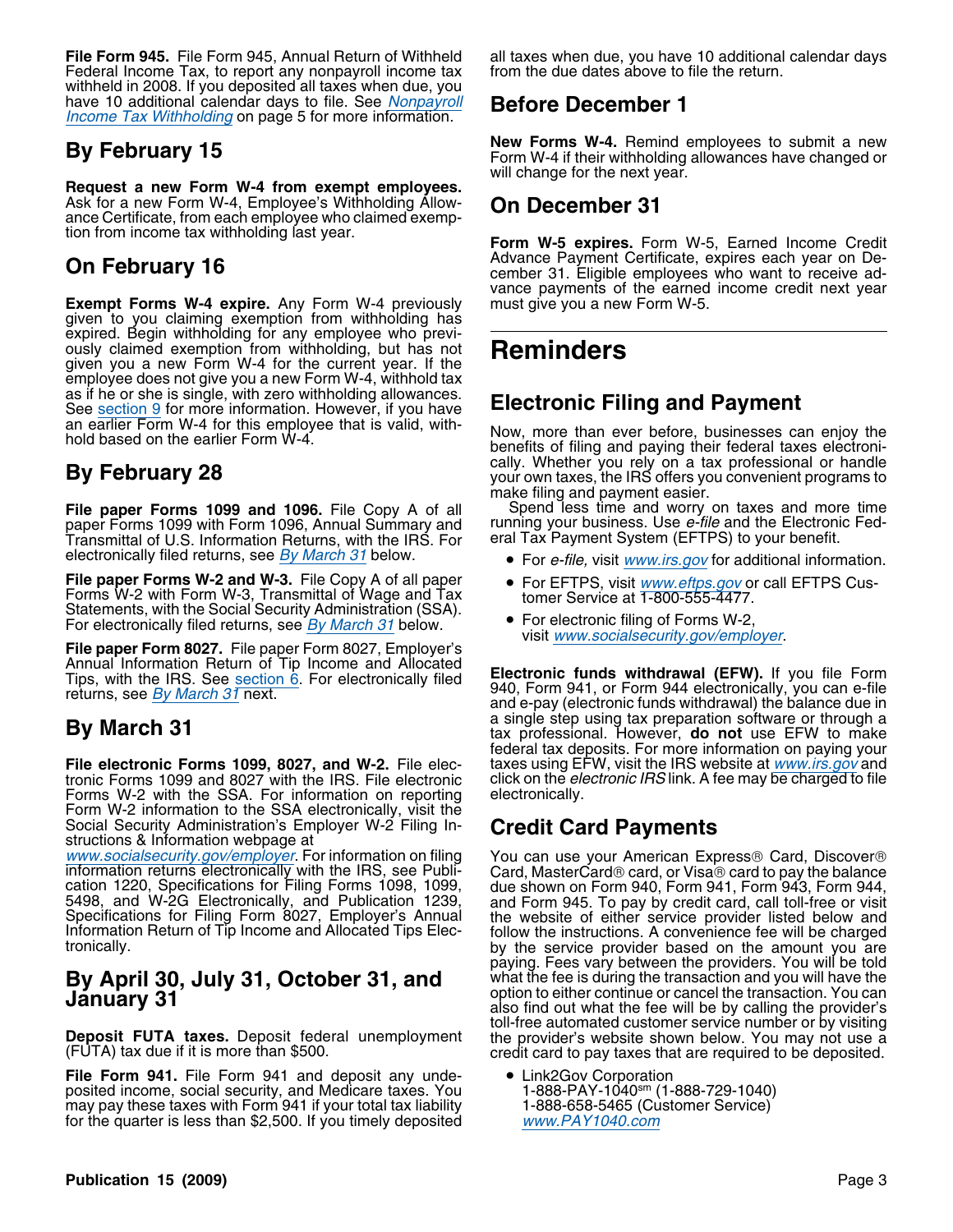• Official Payments Corporation

You can provide Formulario W-4(SP), Certificado de Exención de Retenciones del Empleado, in place of Form W-4,<br>Employee's Withholding Allowance Certificate, to your<br>Spanish-speaking employees. For more information, see<br>Publicación 17(SP), El Impuesto Federal sobre los In-<br>gres Formulario W-5(SP), Certificado del Pago por Adelantado<br>del Crédito por Ingreso del Trabajo, in place of Form W-5,<br>Earned Income Credit Advance Payment Certificate. For a compatter Form 244 or Form 244, if y a diago and

www.uscis.gov for further information. information.

**New hire reporting.** You are required to report any new 1-800-2PAY-TAXsm (1-800-272-9829) employee to a designated state new hire registry. Many 1-877-754-4413 (Customer Service) states accept a copy of Form W-4 with employer informawww.officialpayments.com tion added. Visit the Office of Child Support Enforcement website at www.acf.hhs.gov/programs/cse/newhire for more information.

**Forms in Spanish**<br>You can provide Formulario W-4(SP). Certificado de Exen-<br>Complete the 2009 Form W-4. See section 9.

nonemployees, Formulario W-9(SP), Solicitud y Certifica-<br>
ción del Número de Identificación del Contribuyente, may<br>
be used in place of Form W-9, Request for Taxpayer<br>
letturn or Claim for Refund, or Form 944-X, Adjusted<br> **Hiring New Employees Example Tax Refund. For errors discovered before January 1, 2009,** taxpayers make corrections to Forms 941 and 944 using<br>Form 941c that is filed with Form 941 or Form 944, or with Eligibility for employment. You must verify that each<br>new employee is legally eligible to work in the United<br>States. This will include completing the U.S. Citizenship<br>and 944-X are stand-alone forms, meaning taxpayers can<br>

**Employer Responsibilities:** The following list provides a brief summary of your basic responsibilities. Because the individual circumstances for each employer can vary greatly, responsibilities for withholding, depositing, and reporting employment taxes can differ. Each item in this list has a page reference to a more detailed discussion in this publication.

| Page<br>October 31, and January 31):<br>Deposit FUTA tax if undeposited amount is<br>Verify work eligibility of employees 4<br>Record employees' names and SSNs from<br>over \$500 31<br>File Form 941 (pay tax with return if not<br>social security cards<br>$\Box$<br>10<br>required to deposit) required to deposit<br>Ask employees for Form W-4 16<br>Annually (See Calendar for due dates):<br>Each Payday:<br>Remind employees to submit a new Form W-4<br>$\Box$<br>Withhold federal income tax based on each<br>if they need to change their withholding $\ldots$ 16<br>employee's Form W-4 16<br>Ask for a new Form W-4 from employees<br>$\Box$<br>Withhold employee's share of social security<br>claiming exemption from income tax<br>and Medicare taxes expansion and Medicare taxes<br>withholding 16<br>Include advance earned income credit payment<br>Reconcile Forms 941 (or Form 944) with Forms<br>$\mathsf{L}$<br>in paycheck if employee requested it on Form<br>W-2 and W-3. 27<br>W-5. 19<br>Furnish each employee a Form W-2 2<br>$\mathbf{1}$<br>Deposit:<br>File Copy A of Forms W-2 and the transmittal<br>$\Box$<br>• Withheld income tax<br>Form W-3 with the SSA 3<br>• Withheld and employer social security taxes<br>Furnish each other payee a Form 1099 (for<br>$\perp$<br>• Withheld and employer Medicare taxes 20<br>example, Forms 1099-R and 1099-MISC) . 2<br>Note: Due date of deposit generally depends on<br>File Forms 1099 and the transmittal Form<br>$\perp$<br>your deposit schedule (monthly or semiweekly).<br>$1096.$ and $1096.$<br>Annually (By January 31)<br>File Form 940 30<br>File Form 945 for any nonpayroll income tax<br>$\Box$<br>File Form 944 if required (pay tax with return<br>withholding<br>if not required to deposit) $\ldots$ $\ldots$ $\ldots$ 26<br>. <b>.</b> 2 | <b>New Employees:</b> | Quarterly (By April 30, July 31,<br>Page |
|-------------------------------------------------------------------------------------------------------------------------------------------------------------------------------------------------------------------------------------------------------------------------------------------------------------------------------------------------------------------------------------------------------------------------------------------------------------------------------------------------------------------------------------------------------------------------------------------------------------------------------------------------------------------------------------------------------------------------------------------------------------------------------------------------------------------------------------------------------------------------------------------------------------------------------------------------------------------------------------------------------------------------------------------------------------------------------------------------------------------------------------------------------------------------------------------------------------------------------------------------------------------------------------------------------------------------------------------------------------------------------------------------------------------------------------------------------------------------------------------------------------------------------------------------------------------------------------------------------------------------------------------------------------------------------------------------------------------------------------------------------------------------------------------------------------------------------------------------|-----------------------|------------------------------------------|
|                                                                                                                                                                                                                                                                                                                                                                                                                                                                                                                                                                                                                                                                                                                                                                                                                                                                                                                                                                                                                                                                                                                                                                                                                                                                                                                                                                                                                                                                                                                                                                                                                                                                                                                                                                                                                                                 |                       |                                          |
|                                                                                                                                                                                                                                                                                                                                                                                                                                                                                                                                                                                                                                                                                                                                                                                                                                                                                                                                                                                                                                                                                                                                                                                                                                                                                                                                                                                                                                                                                                                                                                                                                                                                                                                                                                                                                                                 |                       |                                          |
|                                                                                                                                                                                                                                                                                                                                                                                                                                                                                                                                                                                                                                                                                                                                                                                                                                                                                                                                                                                                                                                                                                                                                                                                                                                                                                                                                                                                                                                                                                                                                                                                                                                                                                                                                                                                                                                 |                       |                                          |
|                                                                                                                                                                                                                                                                                                                                                                                                                                                                                                                                                                                                                                                                                                                                                                                                                                                                                                                                                                                                                                                                                                                                                                                                                                                                                                                                                                                                                                                                                                                                                                                                                                                                                                                                                                                                                                                 |                       |                                          |
|                                                                                                                                                                                                                                                                                                                                                                                                                                                                                                                                                                                                                                                                                                                                                                                                                                                                                                                                                                                                                                                                                                                                                                                                                                                                                                                                                                                                                                                                                                                                                                                                                                                                                                                                                                                                                                                 |                       |                                          |
|                                                                                                                                                                                                                                                                                                                                                                                                                                                                                                                                                                                                                                                                                                                                                                                                                                                                                                                                                                                                                                                                                                                                                                                                                                                                                                                                                                                                                                                                                                                                                                                                                                                                                                                                                                                                                                                 |                       |                                          |

 $\Box$ 

 $\Box$  $\Box$ 

 $\Box$ 

 $\Box$ 

 $\Box$ 

 $\Box$ 

 $\Box$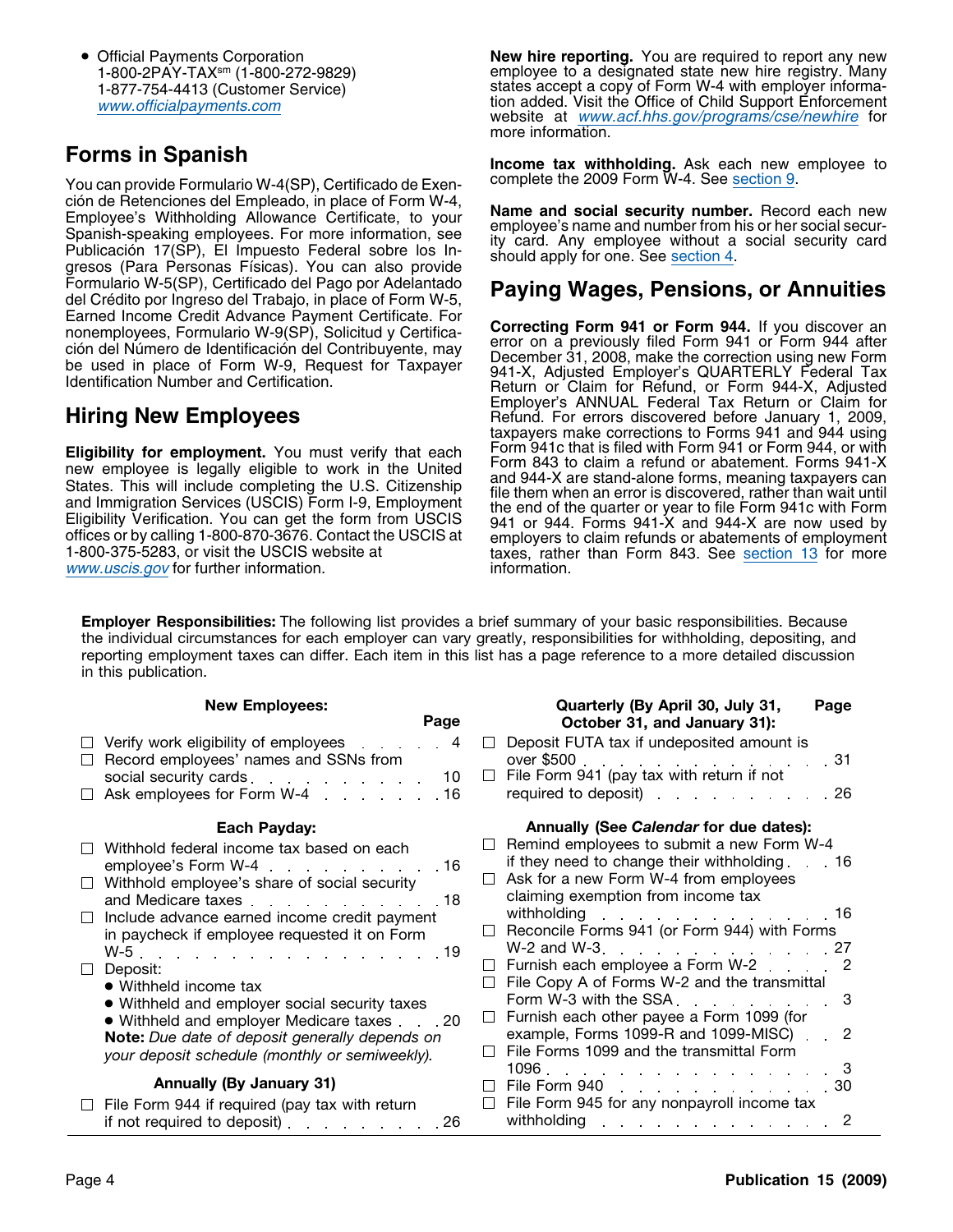**Income tax withholding.** Withhold federal income tax **Nonpayroll Income Tax Withholding** from each wage payment or supplemental unemployment compensation plan benefit payment according to the em-<br>ployee's Form W-4 and the correct withholding rate. If you<br>have nonresident alien employees, see *Withholding in*-<br>come taxes on the wages of nonresident alien employe

**ments** as if the recipient is married claiming three with- clude: holding allowances, unless he or she has provided Form W-4P, Withholding Certificate for Pension or Annuity Pay- • Pensions (including distributions from governmental we introduce to the relation of Allitary and Section 457(b) plans), annuities, and IRAs.<br>ments, either electing no withholding or giving a different section 457(b) plans), annuities, and IRAs.<br>number of allowances, marital amount to be withheld. Do not withhold on direct rollovers • Gambling winnings. from qualified plans or governmental section 457(b) plans. See section 9 and Publication 15-A, Employer's Supple-<br>
mental Tax Guide. Publication 15-A includes information <br>
• Certain government payments subject to voluntary about withholding on pensions and annuities.<br>withholding withholding vital

**Zero wage return.** If you have not filed a "final" Form 941 • Payments subject to backup withholding. or Form 944, or are not a "seasonal" employer (see Form 941)), you must continue to file a Form 941 or Form 944 even for periods during which you paid no wages. IRS<br>encourages you to file your "Zero Wage" Forms 941 or 944<br>electronically using IRS e-file at <u>www.irs.gov/efile</u>. come tax withholding reported on Form 945. All in-<br>c

### (Form 1040). **Information Returns**

You may be required to file information returns to report **Distributions from nonqualified pension plans and de**certain types of payments made during the year. For ex-<br>ample, you must file Form 1099-MISC, Miscellaneous Income, to report payments of \$600 or more to persons not deferred compensation plans (including section 457(b) come treated as wages treated as employees (for example, independent contrac-<br>tors) for services performed for your trade or business. For<br>details about filing Forms 1099 and for information about<br>details about filing Forms 1099 and for informa method intervalses and other compensation that you paid to<br>
employees; report these on Form W-2. See the Instructions for Forms W-2 and W-3 for details about filing Form<br>
W-2 and for information about required electronic f



**Information reporting customer service site.** The IRS **CAUTION** employee pension (SEP) and SIMPLE retirement operates the Enterprise Computing Center-Martinsburg, a plans), section 404(k) distributions from an employee operates the Enterprise Computing Center-Martinsburg, a plans), section 404(k) distributions from an employee<br>centralized customer service site, to answer questions stock ownership plan (ESOP), medical savings accounts, centralized customer service site, to answer questions stock ownership plan (ESOP), medical savings accounts,<br>about reporting on Forms W-2, W-3, 1099, and other health savings accounts, long-term-care benefits, or real about reporting on Forms W-2, W-3, 1099, and other health savings accounts, long-<br>information returns, lf you have questions related to report- estate transactions. information returns. If you have questions related to report-<br>ing on information returns, call 1-866-455-7438 (toll free) You can use Form W-9 or Formulario W-9(SP) to reor 304-263-8700 (toll call). The center can also be reached quest that payees furnish a TIN and to certify that the<br>by email at *mccirp@irs.gov*. Call 304-267-3367 if you are a number furnished is correct. You can also use

Certain small employers may have to file Form 944 rather backup withholding. For more information, see Publication<br>than Form 941 to report their employment taxes. For more 1281, Backup Withholding for Missing and Incorrect than Form 941 to report their employment taxes. For more 1281, Backu<br>information, see the Instructions for Form 944. Name/TIN(s). information, see the Instructions for Form 944.

come taxes on the wages of nonresident alien employees return for 2008 is due February 2, 2009. Separate deposits<br>in section 9.<br>Withhold from periodic **pension and annuity pay-** nonpayroll (Form 945) withholding. Nonpayrol nonpayroll (Form 945) withholding. Nonpayroll items in-

- 
- 
- 
- 
- 
- 

For details on depositing and reporting nonpayroll in-<br>come tax withholding, see the Instructions for Form 945.

reported on Form 941, Form 943, Form 944, or Schedule H

participants from some nonqualified pension plans and deferred compensation plans (including section 457(b)

missions, nonemployee compensation, and certain other payments that you make in the course of your trade or After December 1, 2008, you cannot file<br>business. In addition, transactions by brokers and barter<br>exchanges and certain payments made by fishing boat operators are subject to backup withholding.

> Backup withholding does not apply to wages, pensions, annuities, IRAs (including simplified **CAUTION**

Formulario W-9(SP) to get certifications from payees that they are not subject to backup withholding or that they are **Annual Employment Tax Filing for** exempt from backup withholding. The Instructions for the **Small Employers Requester of Form W-9 (also available in Spanish) in-** Requester of Form W-9 (also available in Spanish) includes a list of types of payees who are exempt from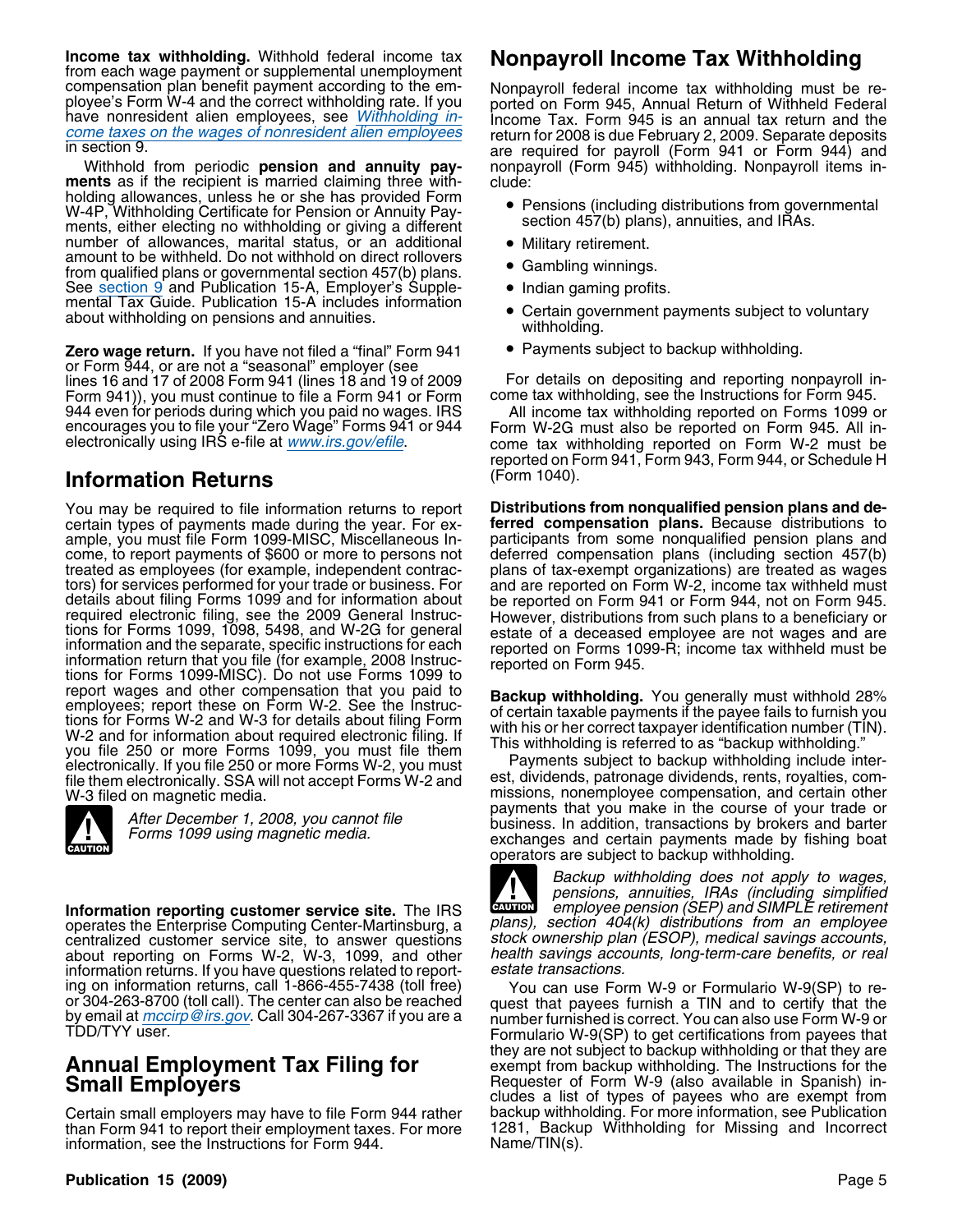Keep all records of employment taxes for at least 4 years. These should be available for IRS review. Your records should include:

- Your employer identification number (EIN), **Telephone Help**
- Amounts and dates of all wage, annuity, and pen-
- $\bullet$  Amounts of tips reported to you by your employees,  $\qquad p$  *loyment Taxes* link.
- Records of allocated tips,
- 
- Names, addresses, social security numbers, and oc- 1-800-829-4933.
- 
- Dates of employment for each employee,
- Periods for which employees and recipients were tance with unresolved tax problems.
- Copies of employees' and recipients' income tax
- Copies of employees' Earned Income Credit Ad-
- Dates and amounts of tax deposits that you made Dates and amounts of tax deposits that you made Topic 123.<br>Topic 123. and acknowledgment numbers for deposits made by<br>EFTPS.
- Copies of returns filed, including 941TeleFile Tax Records (discontinued after June 2005) and confirmation numbers, and **No. (These topics are available in Spanish)**
- ments provided to your employees, including substantiation.

# **Change of Address**

## **Private Delivery Services**

- DHL Express (DHL): DHL Same Day Service; DHL 757 Form 941 and Form 944—Deposit Next Day 10:30 am; DHL Next Day 12:00 pm; DHL Next Day 3:00 pm; and DHL 2nd Day Service.
- Federal Express (FedEx): FedEx Priority Overnight,  $\overline{R}$  Requisitos de Depósito) FedEx Standard Overnight, FedEx 2Day, FedEx International Priority, and FedEx International First.
- UPS Next Day Air Saver, UPS 2nd Day Air, UPS<br>2nd Day Air A.M., UPS Worldwide Express Plus, and UPS Worldwide Express.

Your private delivery service can tell you how to get written proof of the mailing date.



**Recordkeeping Private delivery services cannot deliver items to** P.O. boxes. You must use the U.S. Postal Serv-<br>ice to mail any item to an IRS P.O. box address.

Amounts and dates of all wage, annuity, and pen- **Additional employment tax information.** Visit the IRS sion payments, website at www.irs.gov/businesses and click on the Em-

Tax questions. You can call the IRS Business and Spe-<br>■ The fair market value of in-kind wages paid, and the cialty Tax Line with your employment tax questions at cialty Tax Line with your employment tax questions at

cupations of employees and recipients, **Help for people with disabilities.** Telephone help is •Any employee copies of Forms W-2 and W-2c that available using TTY/TDD equipment. You may call were returned to you as undeliverable, 1-800-829-4059 with any tax question or to order forms and publications. You may also use this number for assis-<br>tance with unresolved tax problems.

paid while absent due to sickness or injury and the **Recorded tax information (TeleTax).** The IRS TeleTax amount and weekly rate of payments you or<br>third-party payers made to them, answer many individual and business feder Copies of employees' and recipients' income tax tions. You can listen to up to three topics on each call that<br>withholding allowance certificates (Forms W-4, you make. Touch-Tone service is available 24 hours a day, withholding allowance certificates (Forms W-4, you make. Touch-Tone service is available 24 hours a day, w-4P, W-4(SP), W-4S, and W-4V), 7 days a week. TeleTax topics are also available on the IRS website at www.irs.gov/taxtopics.

Copies of employees' Earned Income Credit Ad-<br>
vance Payment Certificates (Forms W-5 and<br>
W-5(SP)),<br>  $\frac{1000,000,4477}{200,000,4477}$  For the direct sure following coloring lect, by number, the topic you want to hear and call 1-800-829-4477. For the directory of all topics, select

### **Teletax Topics**

| Opples of returns ined, including 54 Feet he Tax<br>Records (discontinued after June 2005) and confir-<br>mation numbers, and                                                                                                | <b>Topic</b><br>No. | <b>Subject</b><br>(These topics are available in Spanish)                                                                                                   |
|------------------------------------------------------------------------------------------------------------------------------------------------------------------------------------------------------------------------------|---------------------|-------------------------------------------------------------------------------------------------------------------------------------------------------------|
| • Records of fringe benefits and expense reimburse-<br>ments provided to your employees, including sub-<br>stantiation.                                                                                                      | 752                 | Form W-2—Where, When, and How to File<br>(Dónde, Cuándo y Cómo Presentar La<br>Formulario W-2)                                                              |
| hange of Address                                                                                                                                                                                                             | 753                 | Form W-4-Employee's Withholding<br>Allowance Certificate<br>(Formulario W-4-Certificado de Deducción<br>en la Retención del Empleado)                       |
| notify the IRS of a new business mailing address or<br>siness location, file Form 8822, Change of Address. Do<br>t mail Form 8822 with your employment tax return. For<br>ormation on how to change your address for deposit | 754                 | Form W-5-Advance Earned Income Credit<br>(Formulario W-5-Pago Anticipado del<br>Crédito por Ingreso del Trabajo)                                            |
| upons, see Making deposits with FTD coupons in sec-<br>n 11.<br>rivate Delivery Services                                                                                                                                     | 755                 | Employer Identification Number (EIN)—How<br>to Apply<br>(Como Solicitar Un Número de Identificación<br>Patronal (EIN))                                      |
| u can use certain private delivery services designated<br>the IRS to mail tax returns and payments. The list<br>cludes only the following:                                                                                   | 756                 | <b>Employment Taxes for Household</b><br>Employees<br>(Impuestos Patronales por Empleados<br>Domésticos)                                                    |
| • DHL Express (DHL): DHL Same Day Service; DHL<br>Next Day 10:30 am; DHL Next Day 12:00 pm; DHL<br>Next Day 3:00 pm; and DHL 2nd Day Service.                                                                                | 757                 | Form 941 and Form 944-Deposit<br>Requirements<br>(Formulario 941 and Formulario 944—<br>Reguisitos de Depósito)                                             |
| ● Federal Express (FedEx): FedEx Priority Overnight,<br>FedEx Standard Overnight, FedEx 2Day, FedEx In-<br>ternational Priority, and FedEx International First.                                                              | 758                 | Form 941-Employer's QUARTERLY<br>Federal Tax Return and Form 944-<br>Employer's ANNUAL Federal Tax Return                                                   |
| United Parcel Service (UPS): UPS Next Day Air,<br>UPS Next Day Air Saver, UPS 2nd Day Air, UPS<br>2nd Day Air A.M., UPS Worldwide Express Plus,<br>and UPS Worldwide Express.                                                |                     | (Formulario 941 - Declaración Trimestral<br>del Impuesto Federal del Empleador)<br>(Formulario 944—Declaración Anual del<br>Impuesto Federal del Empleador) |
| Your private delivery service can tell you how to get<br>ittan nroof of tha mailing data.                                                                                                                                    | 759                 | Form 940-Deposit Requirements<br>(Formulario 940 — Requisitos de Depósito)                                                                                  |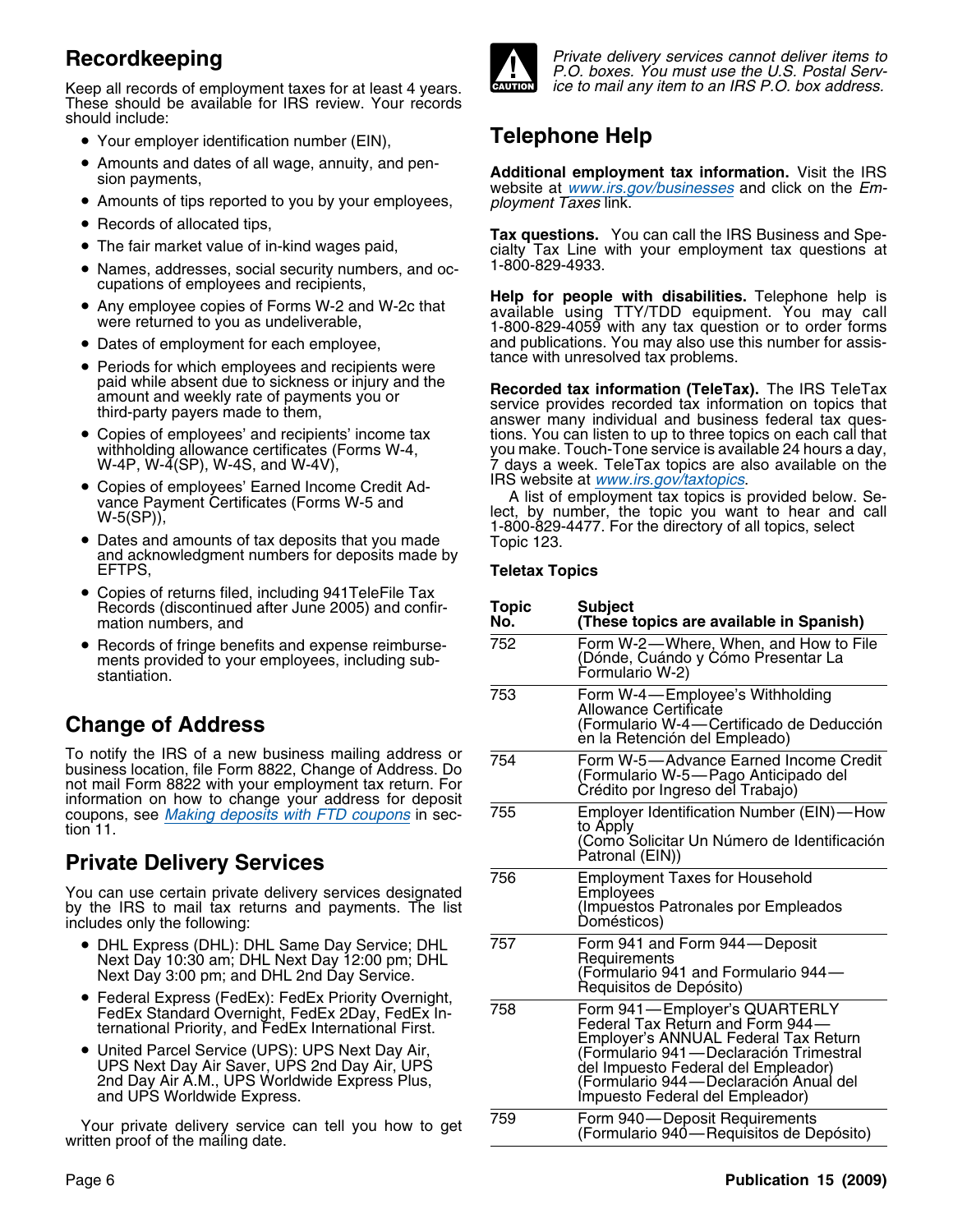| <b>Topic</b><br>No. | <b>Subject</b><br>(These topics are available in Spanish)                                                                                                             |
|---------------------|-----------------------------------------------------------------------------------------------------------------------------------------------------------------------|
| 760                 | Form 940—Employer's Annual Federal<br>Unemployment (FUTA) Tax Return<br>(Formulario 940—Declaración Anual del<br>Empleador del Impuesto Federal para el<br>Desempleo) |
| 761                 | Tips—Withholding and Reporting<br>(Propinas—Declaración y Retención)                                                                                                  |
| 762                 | Independent Contractor vs. Employee<br>(Contratista Independiente vs. Empleado)                                                                                       |

returns online at www.irs.gov/businesses. To order 2008 and those that you must send to the IRS and SSA. This<br>and 2009 forms, select "Online Ordering for Information guide also has tax tables that you need to figure the ta and 2009 forms, select "Online Ordering for Information guide also has tax tables that you need to figure the taxes<br>Beturns and Employer Beturns," You may also order em. to withhold from each employee for 2009. References Returns and Employer Returns." You may also order em-<br>ployer tax, products, and information returns, by calling. "income tax" in this guide apply only to "federal" income

Ployer tax products and information returns by calling<br>1-800-829-3676.<br>Instead of ordering paper Forms W-2 and W-3, consider<br>Instead of ordering paper Forms W-2 and W-3, consider<br>Instead of ordering paper Forms W-2 and W-3

www.socialsecurity.gov/employer, select "Electronically this publication. Publication 15-B, Employer's Tax Guide to<br>File Your W-2s," and provide registration information. You Fringe Benefits, contains information about the will be able to create and file "fill-in" versions of Forms W-2 with SSA and can print out completed copies of Forms W-2 cash compensation.<br>for filing with state and local governments, for distribution Most employers must withhold (except FUTA), deposit, for filing with state and local governments, for distribution Most employers must withhold (except FUTA) to your employees, and for your records. Form W-3 will be report, and pay the following employment taxes. created for you based on your Forms W-2. • Income tax.

## **Contacting Your Taxpayer Advocate**

The Taxpayer Advocate Service (TAS) is an independent • Federal unemployment tax (FUTA). organization within the IRS whose employees assist taxpayers who are experiencing economic harm, who are<br>seeking help in resolving tax problems that have not been<br>resolved through normal channels, or who believe that an<br>IRS system or procedure is not working as it should.<br>IRS

You can contact TAS by calling the TAS toll-free case<br>intake line at 1-877-777-4778 or TTY/TDD<br>1-800-829-4059 to see if you are eligible for assistance.<br>You can also call or write to your local taxpayer advocate,<br>whose pho Advocate Service – Your Voice at the IRS. You can file **Federal Government employers.** The information in this Form 911, Request for Taxpayer Advocate Service Assis- guide applies to federal agencies except for the rules tance (And Application for Taxpayer Assistance Order), or requiring deposit of federal taxes only at Federal Reserve<br>ask an IRS employee to complete it on your behalf. For banks or through the FedTax option of the Governme

## **Filing Addresses** mation.

944, and 945 depends on the location of your residence or<br>principal place of business and whether or not you in-<br>principal place of business and whether or not you in-<br>cluded a payment with your return. There are separate<br>

# **Photographs of Missing Children**

The Internal Revenue Service is a proud partner with the National Center for Missing and Exploited Children. Photo-Form 940—Employer's Annual Federal Mational Center for Missing and Exploited Children. Photo-<br>
Unemployment (FUTA) Tax Return<br>
(Formulario 940—Declaración Anual del<br>
Empleador del Impuesto Federal para el<br>
Desempleo) (1-80

# **Introduction**

This publication explains your tax responsibilities as an employer. It explains the requirements for withholding, **Ordering Employer Tax Products** and the positing, reporting, paying, and correcting employment date of the texplains the forms that you must give to your You can order employer tax products and information employees, those that your employees must give to you,<br>returns online at www.irs.gov/businesses. To order 2008 and those that you must send to the IRS and SSA. This

Fringe Benefits, contains information about the employ-<br>ment tax treatment and valuation of various types of non-

- 
- Social security tax.
- Medicare tax.
- 

On-Line Accounting Link Systems (GOALS). See the Treasury Financial Manual (I TFM 3-4000) for more infor-

Generally, your filing address for Forms 940, 941, 943, **State and local government employers.** Payments to General State and local state and local General of the employ of state and local

with the same government entity, see Revenue Ruling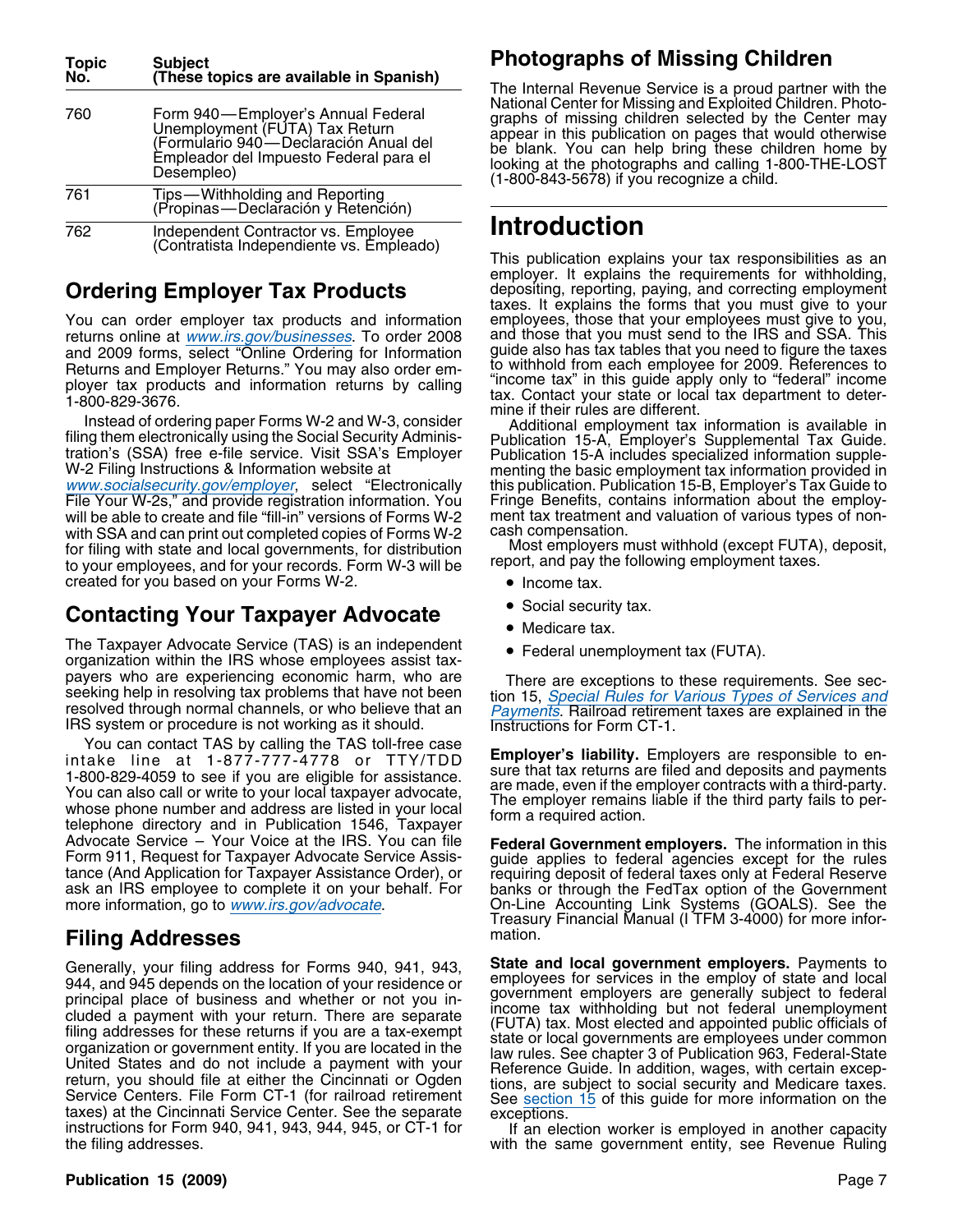2000-6 on page 512 of Internal Revenue Bulletin 2000-6 at Anyone claiming the credit for COBRA assistance paywww.irs.gov/pub/irs-irbs/irb00-06.pdf. ments must maintain the following information to support

You can get information on reporting and social security their claim, including the following. coverage from your local IRS office. If you have any ques-<br>tions about coverage under a section 218 (Social Security, entirely approach on the receipt, including dates and The term of the receipt, moltoning tales and<br>
Act) agreement, contact the appropriate state official. To<br>
find your State Social Security Administrator, visit the Na-<br>
tional Conference of State Social Security Administrat tional Conference of State Social Security Administrators website at *www.ncsssa.org*.

**Disregarded entities and qualified subchapter S sub-** to the insurance carrier required under COBRA. sidiaries. The IRS has published final regulations section<br>2014 7701 0(a)(a)(i)) under which OSube and eligible sin 301.7701-2(c)(2)(iv) under which QSubs and eligible sin-<br>gle-owner disregarded entities are treated as separate entities for employment tax purposes. Under these regula-<br>entities for employment tax purposes. Under these re tions eligible single-member entities that have not elected • Attestation of involuntary termination, including the to be taxed as corporations must report and pay employ- date of the involuntary termination for each covered ment taxes on wages paid to their employees after Decem- employee whose involuntary termination is the basis ber 31, 2008, using the entities' own names and EINs. The forecally for the subsidy. ber 31, 2008, using the entities' own names and EINs. The disregarded entity will be responsible for its own employ-<br>ment tax obligations on wages paid after December 31 • Proof of each assistance eligible individual's eligibilment tax obligations on wages paid after December 31,<br>2008. For wages paid before January 1, 2009, see Publi-<br>cation 15 (Circular E), For Use in 2008.

**COBRA premium assistance credit.** The Consolidated amount of the subsidy reimbursed with respect to Omnibus Budget Reconciliation Act of 1985 (COBRA) pro-<br>vides certain former employees, retirees, spouses, former was for spouses, and dependent children the right to temporary continuation of health coverage at group rates. COBRA For more information, visit the IRS website at generally covers multiemployer health plans and health www.irs.gov and enter keywords COBRA Health Insurgenerally covers multiemployer health plans and health www.irs.gov and enter keywords C<br>plans maintained by private-sector employers (other than ance Continuation Premium Subsidy. plans maintained by private-sector employers (other than<br>churches) with 20 or more full and part-time employees.<br>Parallel requirements apply to these plans under the Em-<br>ployee Retirement Income Security Act of 1974 (ERISA under some state laws. For the premium assistance (or Internal Revenue Service<br>
subsidy) discussed below, these requirements are all re-<br>
Tax Products Coordinating Committee subsidy) discussed below, these requirements are all re- Tax Products Coordinating Committe<br>ferred to as COBRA requirements.<br>The American Recovery and Reinvestment Act of 2009 1111 Constitution Ave. NW, IR-6526

The American Recovery and Reinvestment Act of 2009 1111 Constitution Ave. I<br>RRA) allows a credit against "payroll taxes" (referred to Saman Mashington, DC 20224 (ARRA) allows a credit against "payroll taxes" (referred to in this publication as "employment taxes") for providing COBRA premium assistance to assistance eligible individ-<br>uals. For periods of COBRA continuation coverage begin-<br>would be helpful if you would include your daytime phone ning after February 16, 2009, a group health plan must treat an assistance eligible individual as having paid the required COBRA continuation coverage premium if the individual elects COBRA coverage and pays 35% of the

An assistance eligible individual is a qualified benefi- **Number (EIN)** ciary of an employer's group health plan who is eligible for COBRA continuation coverage during the period begin-<br>ning September 1, 2008, and ending December 31, 2009,<br>due to the involuntarily termination from employment of a<br>covered employee during the period and elects continua-<br>t

eligible individuals is reimbursed to the employer maintain- that you send to the IRS and SSA. For more information, ing the group health plan. The reimbursement is made get Publication 1635, Understanding Your EIN.<br>through a credit against the employer's employment tax If you do not have an EIN, you may apply for one online. through a credit against the employer's employment tax liabilities. The employer takes the credit on line 12a of Go to the IRS website at www.irs.gov and click on the Form 941 or line 11a of Form 944 once the 35% of the *Online EIN Application* link. You may also apply for an EIN premium is paid by or on behalf of the assistance eligible by calling 1-800-829-4933, or you can fax or mail Form individual. The credit is treated as a deposit made on the SS-4 to the IRS. Do not use a social security number<br>first day of the return period (quarter or year). In the case of (SSN) in place of an EIN. first day of the return period (quarter or year). In the case of (SSN) in place of an EIN.<br>The multiemployer plan, the credit is claimed by the plan, You should have only one EIN. If you have more than a multiemployer plan, the credit is claimed by the plan, rather than the employer. In the case of an insured plan rather than the employer. In the case of an insured plan one and are not sure which one to use, call subject to state law continuation coverage requirements, 1-800-829-4933 (TTY/TDD users can call the credit is claimed by the insurance company, rather than 1-800-829-4059). Give the numbers that you have, the the employer.

- 
- other supporting statement from the insurance carrier and proof of timely payment of the full premium
- 
- 
- 
- A record of the SSNs of all covered employees, the

would be helpful if you would include your daytime phone number, including the area code, in your correspondence.

# individual elects COBRA coverage and pays 35% of the **1. Employer Identification** amount of the premium.

who have no employees. Use your EIN on all of the items

hame and address to which each was assigned, and the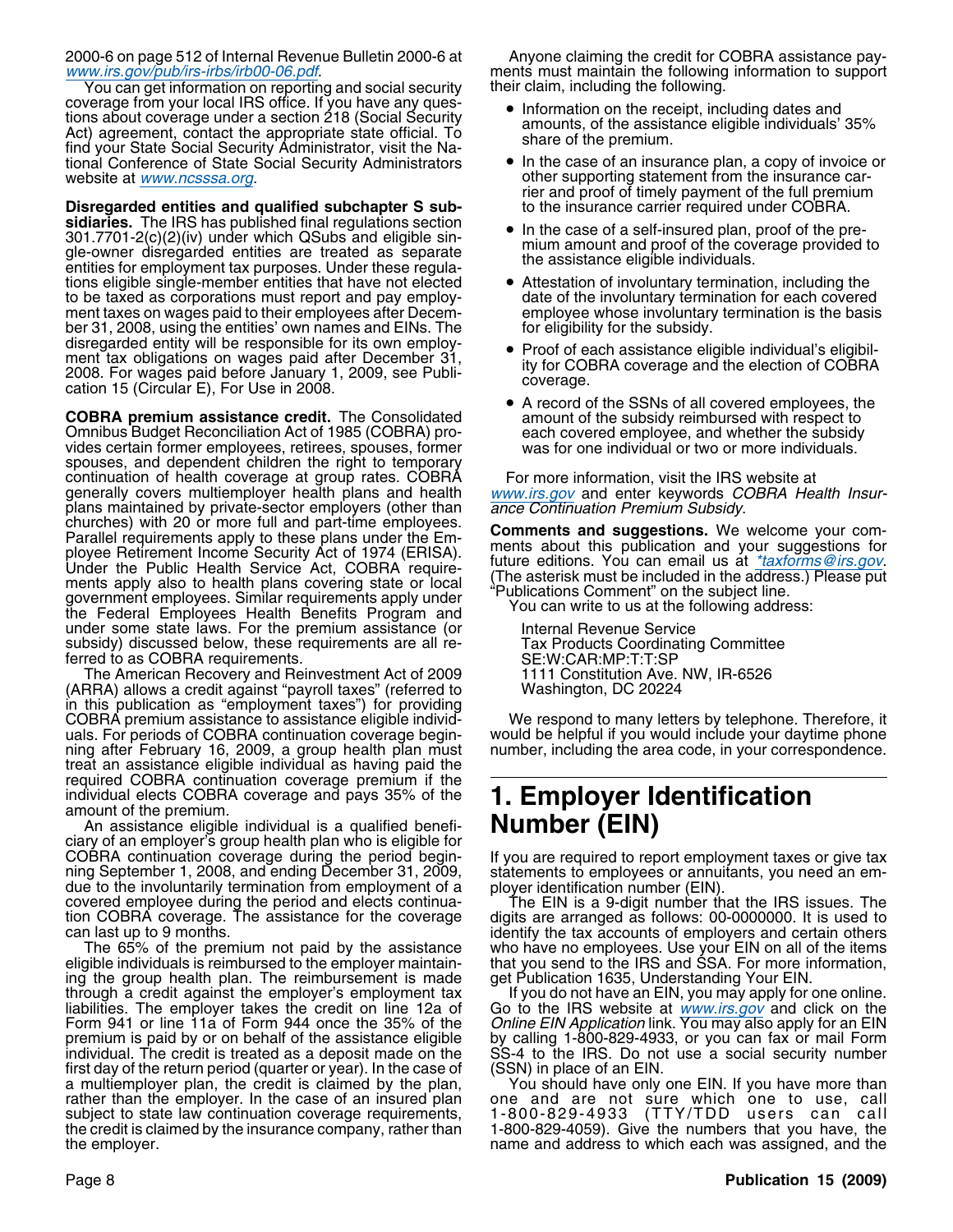address of your main place of business. The IRS will tell self-employed for all federal tax purposes, including inyou which number to use. The same come and employment taxes.

If you took over another employer's business (see Successor employer in section 9), do not use that employer's **Treating employees as nonemployees.** You will gener-<br>EIN, If you have applied for an EIN but do not have your ally be liable for social security and Medicare taxes EIN. If you have applied for an EIN but do not have your ally be liable for social security and Medicare taxes and<br>EIN by the time a return is due, write "Applied For" and the withheld income tax if you do not deduct and w date that you applied for it in the space shown for the number. See *Depositing without an EIN* in section 11 if you must make a tax deposit and you do not have an EIN.

**Employee status under common law.** Generally, a<br>worker who performs services for you is your employee if<br>you have the right to control what will be done and how it<br>will be done. This is so even when you give the employee See Publication 15-A for more information on how to deter-<br>mine whether an individual providing services is an inde-<br>nendent contractor or an employee<br>section 3509 rates are:

pendent contractor or an employee.<br>Generally, people in business for themselves are not Generally, people in business for themselves are not<br>employees. For example, doctors, lawyers, veterinarians,<br>construction contractors, and others in an independent<br>trade in which they offer their services to the public ar porated, corporate officers who work in the business are business and the employee rate of 1.45%, for a total rate<br>employees.

If an employer-employee relationship exists, it does not **•** For income tax withholding, the rate is 1.5% of matter what it is called. The employee may be called an agent or independent contractor. It also does not matter how payments are measured or paid, what they are called, If the employer did not issue required information re- or if the employee works full or part time.

Statutory employees. If someone who works for you is  $\begin{array}{r} \bullet \quad$  For social security taxes; employer rate of 6.2% plus<br>not an employee under the common law rules discussed above, do not withhold federal income tax from h pay, unless backup withholding applies. Although the fol-<br>
lowing persons may not be common law employees, they<br>
may be considered employees by statute for social secur-<br>
ity, Medicare, and FUTA tax purposes under certain

- An agent (or commission) driver who delivers food,
- A full-time life insurance salesperson who sells pri-
- A homeworker who works by guidelines of the per-
- Under Section 530? A traveling or city salesperson (other than an agent-driver or commission-driver) who works full<br>time (except for sideline sales activities) for one firm<br>or person getting orders from customers. The orders<br>must be for items for resale or use as supplies in the<br>customer ers, wholesalers, contractors, or operators of hotels, restaurants, or other businesses dealing with food or lodging. **3. Family Employees**

**Statutory nonemployees.** Direct sellers, qualified real **Child employed by parents.** Payments for the services estate agents, and certain companion sitters are, by law, of a child under age 18 who works for his or her par estate agents, and certain companion sitters are, by law, of a child under age 18 who works for his or her parent in a<br>considered nonemployees. They are generally treated as trade or business are not subject to social secu

withheld income tax if you do not deduct and withhold these taxes because you treated an employee as a nonemployee. You may be able to calculate your liability using special rates for the employee share of social security and Medicare taxes and the federal income tax withholding. The applicable rates depend on whether you filed required Forms 1099. You cannot recover the employee share of **2. Who Are Employees?** Forms 1099. You cannot recover the employee share of social security, or Medicare tax, or income tax withholding from the employee. You are liable for the income tax Generally, employees are defined either under common<br>law or under statutes for certain situations. See Publication<br>15-A for details on statutory employees and nonemploy-<br>ees.<br>Internal Revenue Code section 3509 for details.

- 
- 
- 

- 
- 
- $\bullet$  For income tax withholding, the rate is 3.0% of wages.

beverages (other than milk), laundry, or dry cleaning **Relief provisions.** If you have a reasonable basis for someone else. not treating a worker as an employee, you may be relieved from having to pay employment taxes for that worker. To •marily for one company.<br>marily for one company. including information returns, on a basis consistent with A homeworker who works by guidelines of the per-<br>son for whom the work is done, with materials fur-<br>nished by and returned to that person or to someone<br>that person is smilar position as an employee for any periods beginnin

trade or business are not subject to social security and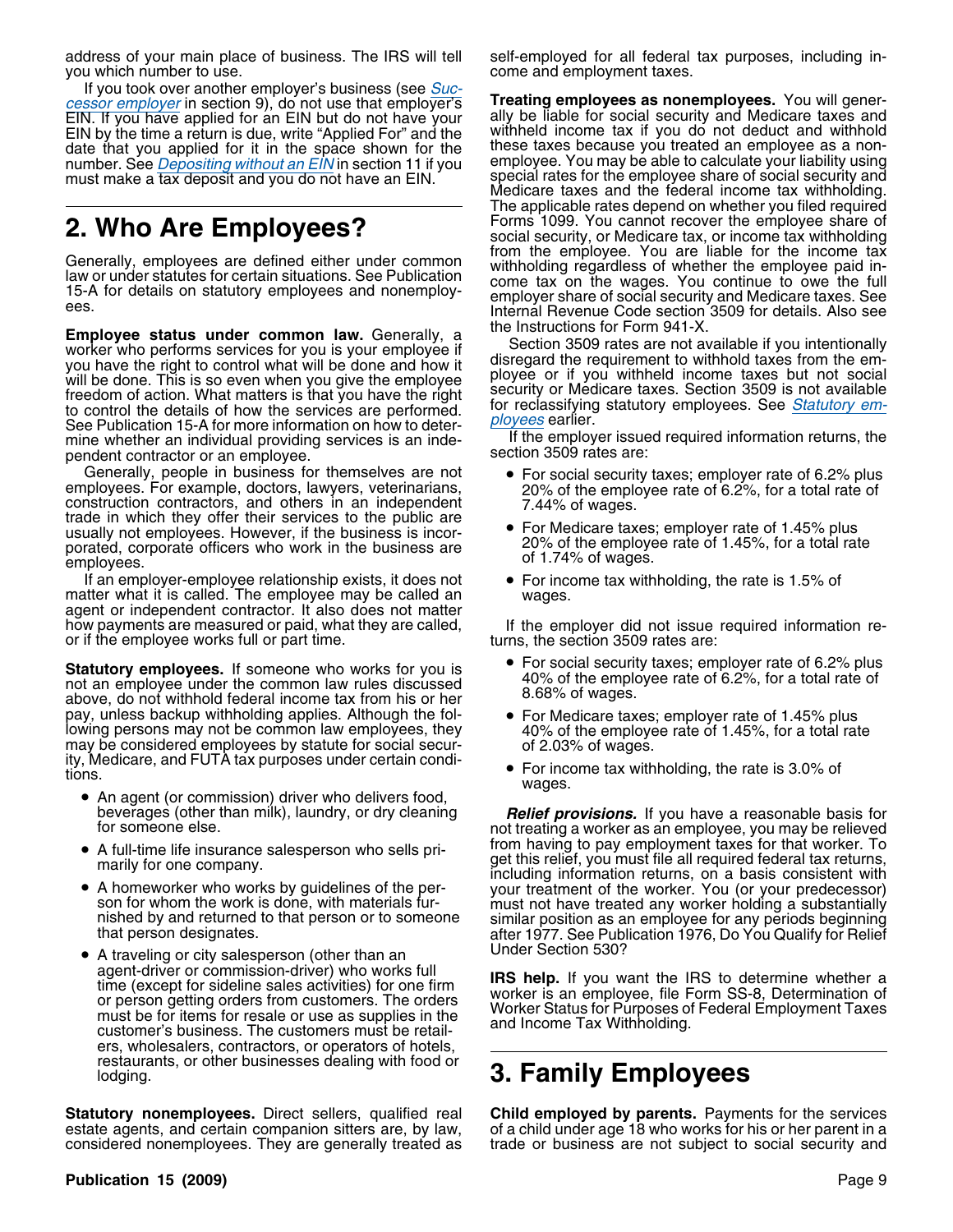Medicare taxes if the trade or business is a sole proprietor- W-2, you may owe a penalty unless you have reasonable ship or a partnership in which each partner is a parent of cause. See Publication 1586, Reasonable Cause Regulathe child. If these payments are for work other than in a tions and Requirements for Missing and Incorrect Name/<br>trade or business, such as domestic work in the parent's TINs, for information on the requirement to solicit trade or business, such as domestic work in the parent's private home, they are not subject to social security and employee's SSN. Medicare taxes until the child reaches age 21. However, see *Covered services of a child or spouse* below. Pay-<br>ments for the services of a child under age 21 who works is legally eligible to work in the United States and does not ments for the services of a child under age 21 who works is legally eligible to work in the United States and does not<br>for his or her parent, whether or not in a trade or business. have a social security card can get one b for his or her parent, whether or not in a trade or business, are not subject to federal unemployment (FUTA) tax. Alare not subject to federal unemployment (FUTA) tax. Al-<br>though not subject to FUTA tax, the wages of a child may submitting the necessary documentation. You can get this though not subject to FUTA tax, the wages of a child may submitting the necessary documentation. You can get this be subject to income tax withholding. form at SSA offices, by calling 1-800-772-1213, or from the

**One spouse employed by another.** The wages for the<br>services of an individual who works for his or her spouse in<br>a trade or business are subject to income tax withholding and social security and Medicare taxes, but not to FUTA **Applying for a social security number.** If you file Form tax. However, the payments for services of one spouse employed by another in other than a trade or business, employed by another in other than a trade or business, does not have one when you must file Form W-2, enter such as domestic service in a private home, are not subject "Applied For" on the form. If you are filing electroni such as domestic service in a private home, are not subject "Applied For" on the form. If you are filing electronically,<br>to social security, Medicare, and FUTA taxes.<br>enter all zeros (000-00-000) in the social security num

- 
- A partnership, even if the child's parent is a partner,
- A partnership, even if the individual's spouse is a
- An estate, even if it is the estate of a deceased

**Parent employed by child.** The payments for the services of a parent employed by his or her child in a trade or<br>lices of a parent employed by his or her child in a trade or<br>business are subject to income tax withholding a

- The parent cares for a child who lives with the paradult supervision for at least 4 continuous weeks in a number were used for years before the most recent calen<br>calendar quarter due to a mental or physical condi-<br>calendar quarter due to a mental or physical condicalendar quarter due to a mental or physical condition and
- 

Payments made to a parent employed by his or her child<br>are not subject to FUTA tax, regardless of the type of<br>services provided.<br>An individual with an ITIN who later becomes

# **4. Employee's Social Security**

You are required to get each employee's name and SSN for verifying employee SSNs.<br>and to enter them on Form W-2. This requirement also for verifying employee SSNs. applies to resident and nonresident alien employees. You • **Internet.** Verify up to 10 names and numbers (per should ask your employee to show you his or her social security card. The employee may show the card if it is upload batch files of up to 250,000 names and num-<br>available. You may, but are not required to, photocopy the bers and usually receive results the next governmen available. You may, but are not required to, photocopy the bers and usually receive results the next government<br>social security card if the employee provides it. If you do business day. Visit www.socialsecurity.gov/employe not provide the correct employee name and SSN on Form

form at SSA offices, by calling 1-800-772-1213, or from the

enter all zeros (000-00-000) in the social security number<br>field. When the employee receives the SSN, file Copy A of **Covered services of a child or spouse.** The wages for Form W-2c, Corrected Wage and Tax Statement, with the the services of a child or spouse are subject to income tax SSA to show the employee's SSN. Furnish copies B, C, • A corporation, even if it is controlled by the child's over the Internet, with no limit on the number of sessions. A corporation, even in the controlled by the child's  $\frac{1}{2}$  For more information, visit the SSA's Employer W-2 Filing parent or the individual's spouse,

A partnership, even if the child's parent is a partner, www.socialsecurity.gov/employer. Advise your employee unless each partner is a parent of the child, to correct the SSN on his or her original Form W-2.

A partnership, even if the individual's spouse is a **Correctly record the employee's name and SSN.** Re-<br>cord the name and number of each employee as they are shown on the employee's social security card. If the emparent. ployee's name is not correct as shown on the card (for example, because of marriage or divorce), the employee should request a corrected card from the SSA. Continue to

The parent cares for a child who lives with the par-<br>
ent's child and the child is under age 18 or requires encessary to correct other years if the previous name and necessary to correct other years if the previous name and

**IRS individual taxpayer identification numbers (ITINs)**<br>**IRS individual taxpayer identification numbers (ITINs) for aliens.** Do not accept an ITIN in place of an SSN for divorced, or living with a spouse who, because of a<br>physical or mental condition that lasts at least 4<br>continuous weeks, cannot care for the child during<br>such period.<br>physical or mental condition that lasts at least 4<br>cont



eligible to work in the United States must obtain an SSN.

**Number (SSN) Verification of social security numbers.** The SSA offers

business day. Visit www.socialsecurity.gov/employer and click on the Verify SSNs Online link.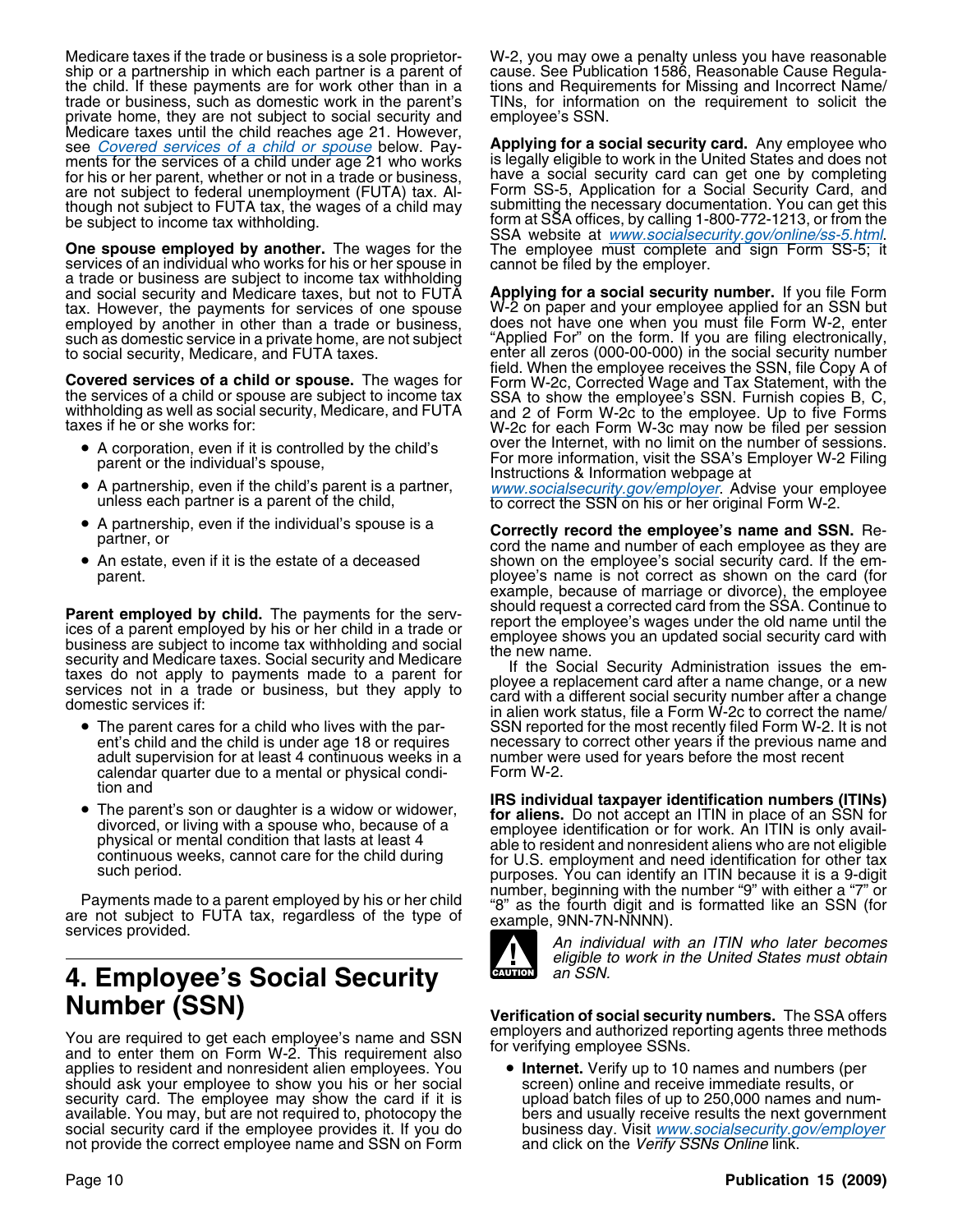- Telephone. Verify up to five names and numbers by
- 

Some verification methods require registration. For These rules apply to all ordinary and necessary em-<br>more information, call 1-800-772-6270. ployee business expenses that would otherwise qualify for

Wages subject to federal employment taxes generally in-<br>clude all pay that you give to an employee for services<br>performing services as your employ-<br>ees. The reimbursement or advance must be paid for<br>includes salaries, vaca measure or make the payments. Amounts an employer 2. They must substantiate these pays as a bonus for signing or ratifying a contract in pays as a bonus for signing or ratifying a contract in connection with the establishment of an emconnection with the establishment of an emi-<br>ployer-employee relationship and an amount paid to an<br>employee for cancellation of an employment contract and<br>relinquishment of contract rights are wages subject to Amounts paid social security, Medicare, and federal unemployment and are not subject to the withholding and payment of taxes<br>taxes and income tax withholding. Also, compensation income, social security, Medicare, and federal unemploytaxes and income tax withholding. Also, compensation income, social security, Medicare, and federal unemploypaid to a former employee for services performed while still and ment (FUTA) taxes. employed is wages subject to employment taxes. If the expenses covered by this arrangement are not

**More information.** See section 6 for a discussion of tips penses are not returned within a reasonable period of and<br>and section 7 for a discussion of supplemental wages. time), the amount paid under the arrangement in exc and section 7 for a discussion of supplemental wages.<br>Also, see section 15 for exceptions to the general rules for wages. Publication 15-A provides additional information on nonaccountable plan. This amount is subject to the with-<br>wages, including nongualified deferred compensation, and holding and payment of income, social security, M wages, including nonqualified deferred compensation, and tion on other forms of compensation, including:

- 
- Achievement awards,
- 
- Athletic facilities,
- 
- Dependent care assistance,
- 
- Employee discounts,
- Employee stock options,
- 
- Health Savings Accounts,
- Lodging on your business premises,
- Meals.  $\bullet$  Meals,  $\bullet$
- Moving expense reimbursements,
- or other documentation, No-additional-cost services,
- 
- Transportation (commuting) benefits,
- not use for business expenses, or Volunteer firefighter and emergency medical re-
- 
- Working condition benefits. **business**.

 **Telephone.** Verify up to five names and numbers by **Employee business expense reimbursements.** A reimbursement or allowance arrangement is a system by which you pay the advances, reimbursements, and charges for •submitting a paper request. For information, see  $Ap$ -<br>pendix A in the Social Security Number Verification<br>System (SSNVS) handbook at <u>www.socialsecurity.</u><br> $gov/employer/ssnvs\_handbk.htm#appendix$ .<br> $gov/employer/ssnvs\_handbk.htm#appendix$ .

a deduction by the employee.

**5. Wages and Other** *Accountable plan.* **To be an accountable plan, your reimbursement or allowance arrangement must require<br>Compensation <b>Compensation** *your employees to meet all three of the following rules.* your employees to meet all three of the following rules.

- 
- 
- 

Amounts paid under an accountable plan are not wages and are not subject to the withholding and payment of

substantiated (or amounts in excess of substantiated expenses are not returned within a reasonable period of the substantiated expenses is treated as paid under a nonaccountable plan. This amount is subject to the withother compensation. Publication 15-B provides informa- and FUTA taxes for the first payroll period following the

A reasonable period of time depends on the facts and<br>circumstances. Generally, it is considered reasonable if it is considered reasonable if Achievement awards, your employees receive their advance within 30 days of • Adoption assistance,  $\begin{array}{c} \text{the time that they incur the expenses, adequately account} \\ \text{for the expenses with in 60 days, after the expenses were.} \end{array}$ for the expenses within 60 days after the expenses were paid or incurred, and return any amounts in excess of expenses within 120 days after the expenses were paid or •incurred. Also, it is considered reasonable if you give your employees a periodic statement (at least quarterly) that • Educational assistance, example asks them to either return or adequately account for outstanding amounts and they do so within 120 days.

Nonaccountable plan. Payments to your employee for travel and other necessary expenses of your business ● Group-term life insurance coverage, example a nonaccountable plan are wages and are treated as • Croup-term life insurance coverage, supplemental wages and subject to the withholding and payment of income, social security, Medicare, and FUTA taxes. Your payments are treated as paid under a nonac-<br>countable plan if:

- Your employee is not required to or does not sub stantiate timely those expenses to you with receipts or other documentation,
- Retirement planning services example and the You advance an amount to your employee for busi-• Retirement planning services, ness expenses and your employee is not required to  $\overline{a}$ or does not return timely any amount he or she does not use for business expenses, or
- sponder benefits,  $\bullet$  You advance or pay an amount to your employee • Tuition reduction, and **• Tuition reduction, and • Tuition reduction**, and **• Tuition reduction**, and **• Tuition** reduction and **• Tuition** reduction and **• Puiss** employee to have business expenses related to your<br>business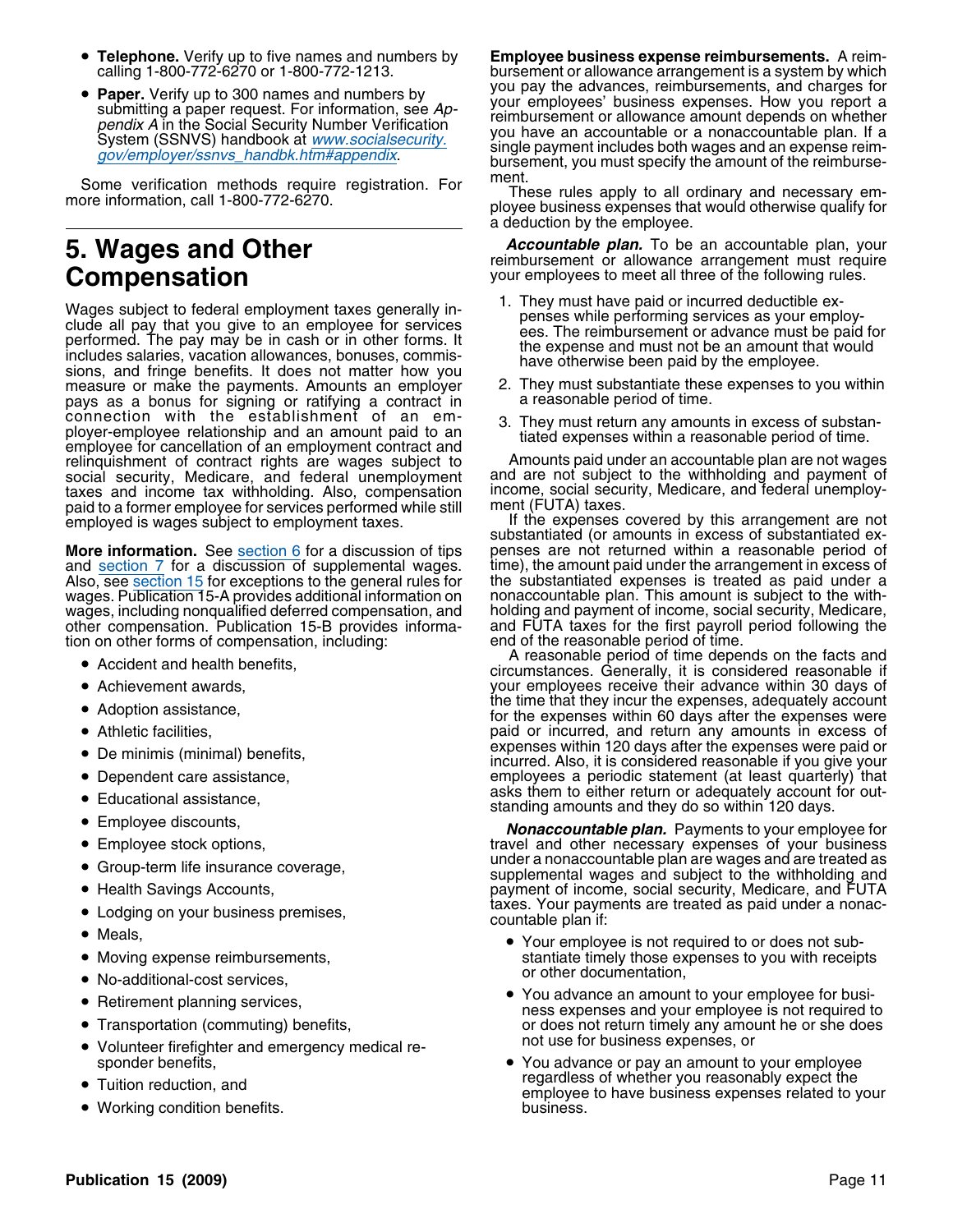• You pay an amount as a reimbursement that you

See section 7 for more information on supplemental lodging are for your convenience is not sufficient.<br>Wages.<br>Fox test if over 50% of the employees who

accounted to you if your reimbursement does not exceed value of the meals is excludable from income for all em-<br>rates established by the Federal Government. The 2008 ployees and is not subject to federal income tax withhol from July 1– December 31. The rate for 2009 is 55 cents per mile. The government per diem rates for meals and

Wages not paid in money. If in the course of your trade<br>or business you pay your employees in a medium that is<br>neither cash nor a readily negotiable instrument, such as a<br>check, you are said to pay them "in kind." Payments

**Moving expenses.** Reimbursed and employer-paid quali-<br>fied moving expenses (those that would otherwise be de-<br>ductible by the employee) paid under an accountable plan<br>information, see the Instructions for Form 8889. are not includible in an employee's income unless you<br>have knowledge that the employee deducted the ex-<br>penses in a prior year. Reimbursed and employer-paid<br>nonqualified moving expenses are includible in income<br>and are sub

**Meals and lodging.** The value of meals is not taxable income and is not subject to income tax withholding and **Differential wage payments.** Differential wage payments social security, Medicare, and FUTA taxes if the meals are are any payments made by an employer to an individual for<br>furnished for the employer's convenience and on the em-a period during which the individual is performing furnished for the employer's convenience and on the em- a period during which the individual is performing service in ployer's premises. The value of lodging is not subject to income tax withholding and social security, Medicare, and more than 30 days and represent all or a portion of the<br>FUTA taxes if the lodging is furnished for the employer's wages the individual would have received from the FUTA taxes if the lodging is furnished for the employer's wages the individual would have received from the emconvenience, on the employer's premises, and as a condi- ployer if the individual were performing services for<br>employer. tion of employment.

have a substantial business reason for providing the meals withholding, but are not subject to social security, Mediand lodging other than to provide additional compensation care, or FUTA taxes. Employers should report dif and lodging other than to provide additional compensation care, or FUTA taxes. Employers should report differential to the employee. For example, meals that you provide at wage payments on Form W-2 in box 1. For more informathe place of work so that an employee is available for tion about the tax treatment of differential wage payments, emergencies during his or her lunch period are generally visit the IRS website at *www.irs.gov* and enter k emergencies during his or her lunch period are generally visit the IRS website at www.irs.gov and enter keywords<br>
Employers with Employees in a Combat Zone.

However, whether meals or lodging are provided for the would have otherwise paid as wages. convenience of the employer depends on all of the facts and circumstances. A written statement that the meals or

**For diem or other fixed allowance.** You may reim-<br> **For diem or other fixed allowance.** You may reim-<br>
burse your employees by travel days, miles, or some other<br>
fixed allowance under the applicable revenue procedure.<br>
In

per mile. The government per diem rates for meals and **Health insurance plans.** If you pay the cost of an acci-<br>lodging in the continental United States are listed in Publi- dent or health insurance plan for your employees

may be in the form of goods, lodging, food, clothing, or<br>services. Generally, the fair market value of such pay<br>ments at the time that they are provided is subject to<br>ments at the time that they are provided is subject to<br>

"For the convenience of the employer" means that you Differential wage payments are wages for income tax Employers with Employees in a Combat Zone.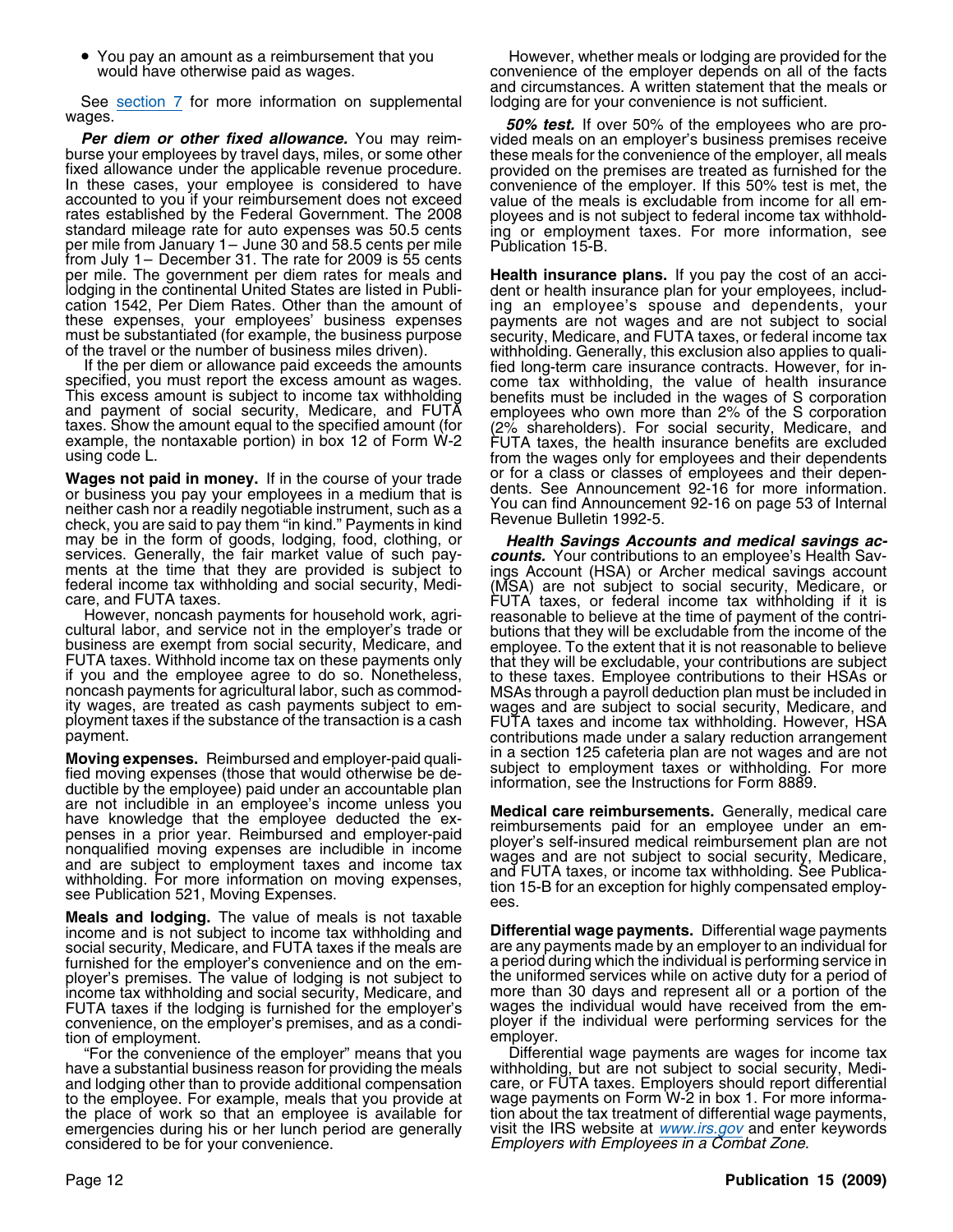**Fringe benefits.** You generally must include fringe bene- of payment dates or notify the IRS of the dates that you fits in an employee's gross income (but see *Nontaxable* choose. You do not have to make this choice for all emfringe benefits next). The benefits are subject to income ployees. You may change methods as often as you like, as tax withholding and employment taxes. Fringe benefits long as you treat all benefits provided in a calendar year as include cars that you provide, flights on aircraft that you provide, free or discounted commercial flights, vacations, 15-B for more information, including a discussion of the discounts on property or services, memberships in country special accounting rule for fringe benefits provided during<br>clubs or other social clubs, and tickets to entertainment or November and December. clubs or other social clubs, and tickets to entertainment or sporting events. In general, the amount that you must<br>include is the amount by which the fair market value of the<br>benefits is more than the sum of what the employee paid<br>for it plus any amount that the law excludes. There

- 
- 
- 3. Working condition fringes that are property or serv-<br>ices that the employee could deduct as a business<br>expense if he or she had paid for it. Examples in-<br>a 15-B for more information on this election.
- 4. Certain minimal value fringes (including an occa-<br>sional cab ride when an employee must work over-<br>time, local transportation benefits provided because<br>of unsafe conditions and unusual circumstances, and<br>meals that you
- tion in a commuter highway vehicle, any transit pass, and qualified parking),
- 
- and their dependent children, and the income taxes before April 1 of the following year.
- 

- No-additional-cost services (item 1 above).
- for more information. Qualified employee discounts (item 2 above).
- Meals provided at an employer operated eating facil-
- ity (included in item 4 above). **6. Tips** Reduced tuition for education (item 8 above).

the pay period, by the quarter, or on any other basis that tomers. No report is required for months when tips are less<br>you choose as long as you treat the benefits as paid at than \$20. Your employee reports the tips on For you choose as long as you treat the benefits as paid at least once a year. You do not have to make a formal choice

to value certain fringe benefits. See Publication 15-B for<br>more information.<br>and the value of fringe benefits to regular wages for a payroll **Nontaxable fringe benefits.** Some fringe benefits are period and figure withholding taxes on the total, or you may<br>not taxable (or are minimally taxable) if certain conditions withhold federal income tax on the value of

2. Qualified employee discounts, of an employee's personal use of a vehicle that you pro-

clude a company car for business use and subscrip- *Depositing taxes on fringe benefits.* Once you tions to business magazines,<br>Cortain minimal value fringes (including an occa-<br>Cortain minimal value fringes (including an occa-<br>Cortain minimal value fringes (including an occa-

5. Qualified transportation fringes subject to specified See Valuation of fringe benefits above. If you underesticonditions and dollar limitations (including transporta- mated the value and deposited too little, you may be mated the value and deposited too little, you may be subject to a failure-to-deposit penalty. See section 11 for

information on deposit penalties.<br>If you deposited the required amount of taxes but with-6. Qualified moving expense reimbursement. See Mov-<br>ing expenses, on page 12 for details,<br>from the employee the social security, Medicare, or income 7. The use of on-premises athletic facilities, if substan- taxes that you deposited on his or her behalf, and included tially all of the use is by employees, their spouses, in the employee's Form W-2. However, you must recover

8. Qualified tuition reduction that an educational organi-<br>zation provides to its employees for education. For<br>more information, see Publication 970, Tax Benefits<br>for Education. These amounts are sometimes<br>for Education. However, do not exclude the following fringe benefits employees' trust. In either case, these payments are sub-<br>In the income of highly compensated employees unless ject to social security, Medicare, and FUTA taxes. Sick p from the income of highly compensated employees unless<br>the benefit is available to other employees on a nondis-<br>criminatory basis.<br>criminatory basis.<br>pecomes exempt from these taxes after the end of 6<br>calendar months after always subject to federal income tax. See Publication 15-A

Tips that your employee receives from customers are generally subject to withholding. Your employee must re-For more information, including the definition of a highly<br>compensated employee, see Publication 15-B.<br>**When fringe benefits are treated as paid.** You may<br>choose to treat certain noncash fringe benefits as paid by<br>the pay Employee's Report of Tips to Employer, or on a similar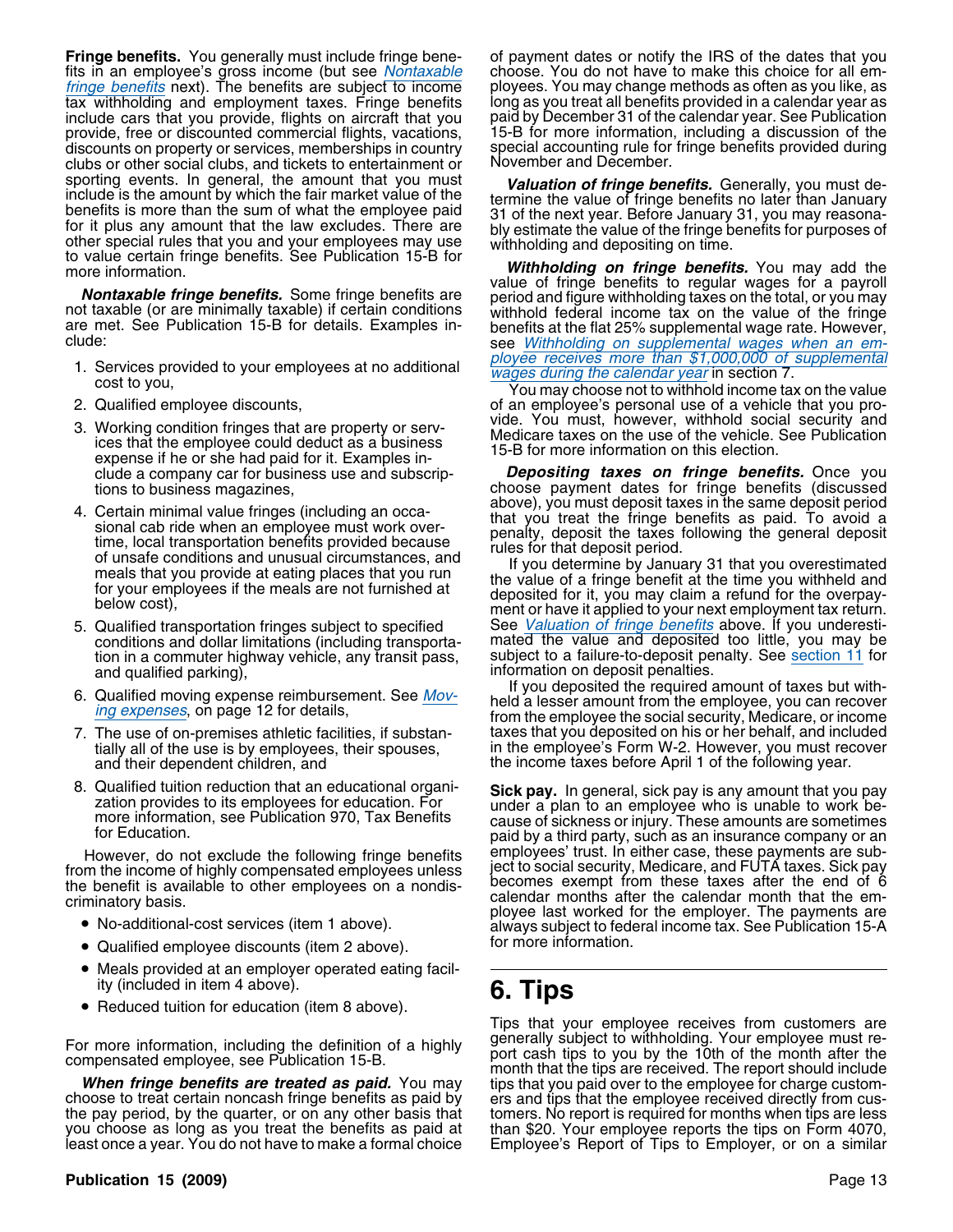statement. The statement must be signed by the employee **Tip Rate Determination and Education Program.** Emand must show the following: example and must show the following: ployers may participate in the Tip Rate Determination and

- 
- Your name and address.
- 
- The total of tips received during the month or period.



**Collecting taxes on tips.** You must collect income tax, employee social security tax, and employee Medicare tax on the employee's tips. If an employee reports to you in employee social security tax, and employee Medicare tax<br>on the employee's tips. If an employee reports to you in **7. Supplemental Wages**<br>writing \$20 or more of tips in a month, the tips are also

you do not have enough employee funds available to **Withholding on supplemental wages when an em**deduct the employee tax, you no longer have to collect it. If **ployee receives more than \$1,000,000 of supplemental**<br>there are not enough funds available, withhold taxes in the **wages from you during the calendar year.** Sp there are not enough funds available, withhold taxes in the following order.

- 
- 
- 

**Reporting tips.** Report tips and any uncollected social<br>security and Medicare taxes on Form W-2 and on lines 5b<br>and 5c of Form 941 (lines 4b and 4c of Form 944). Report<br>an adjustment on line 7c of Form 941 (line 6a of th

Allocated tips. If you operate a large food or beverage<br>establishment, you must report allocated tips under certain<br>establishment, you must report allocated tips under certain<br>circumstances. However, do not withhold income

A large food or beverage establishment is one that *Supplemental wages combined with regular wages.* ises, where tipping is customary, and where there were not specify the amount of each, withhold federal income<br>normally more than 10 employees on a typical business tax as if the total were a single payment for a regular<br>d

The tips may be allocated by one of three methods—<br>hours worked, gross receipts, or good faith agreement. For<br>information about these allocation methods, including the<br>requirement to file Forms 8027 on magnetic media or<br>el

• The employee's name, address, and SSN. Education Program. The program primarily consists of two • Education Program. The program primarily consists of two • The employee's name, address, and SSN. voluntary agreements developed to improve tip income reporting by helping taxpayers to understand and meet • The month or period that the report covers.<br>
the Tip Pete Determination Agreement (TDDA) and the • The month or period that the report covers.<br>the Tip Rate Determination Agreement (TRDA) and the The total of tips received during the month or period. Tip Reporting Alternative Commitment (TRAC). Additionally, the IRS is offering an expanded tip reporting and Both Forms 4070 and 4070-A, Employee's Daily Record education program for food and beverage industry employ-<br>of Tips, are included in Publication 1244, Employee's Daily ers called the Attributed Tip Income Program (ATIP). of Tips, are included in Publication 1244, Employee's Daily ers called the Attributed Tip Income Program (ATIP). ATIP has simple enrollment requirements and procedures. To find out more about the program, or to identify the IRS Tip You are permitted to establish a system for election of the dividend the program, or to definity the more tronic tip reporting by employees. See Regula-<br>To get more information about TRDA, TRDAC, or ATIP<br>To get more inform agreements, access the IRS website at www.irs.gov and enter keywords Market Segment Understanding (MSU).

subject to FUTA tax.<br>
Subject to FUTA tax.<br>
The metalline and the employee's wages<br>
or from other funds that he or she makes available. See<br>
or from other funds that he or she makes available. See<br>
or from other funds that

apply to the extent that supplemental wages paid to any<br>one employee during the calendar year exceed 1. Withhold on regular wages and other compensation. \$1,000,000. If a supplemental wage payment, together -2. Withhold social security and Medicare taxes on tips. with other supplemental wage payments made to the em<br>ployee during the calendar year, exceeds \$1,000,000, the<br>excess is subject to withholding at 35 percent (or the highest rate of income tax for the year). Withhold using the

Form W-2 with codes A and B. See <u>section 13</u> and the **Withholding on supplemental wage payments to an**<br>Instructions for Forms W-2 and W-3.<br>Allegabed time, if you are section to a level for the supplemental wages paid to t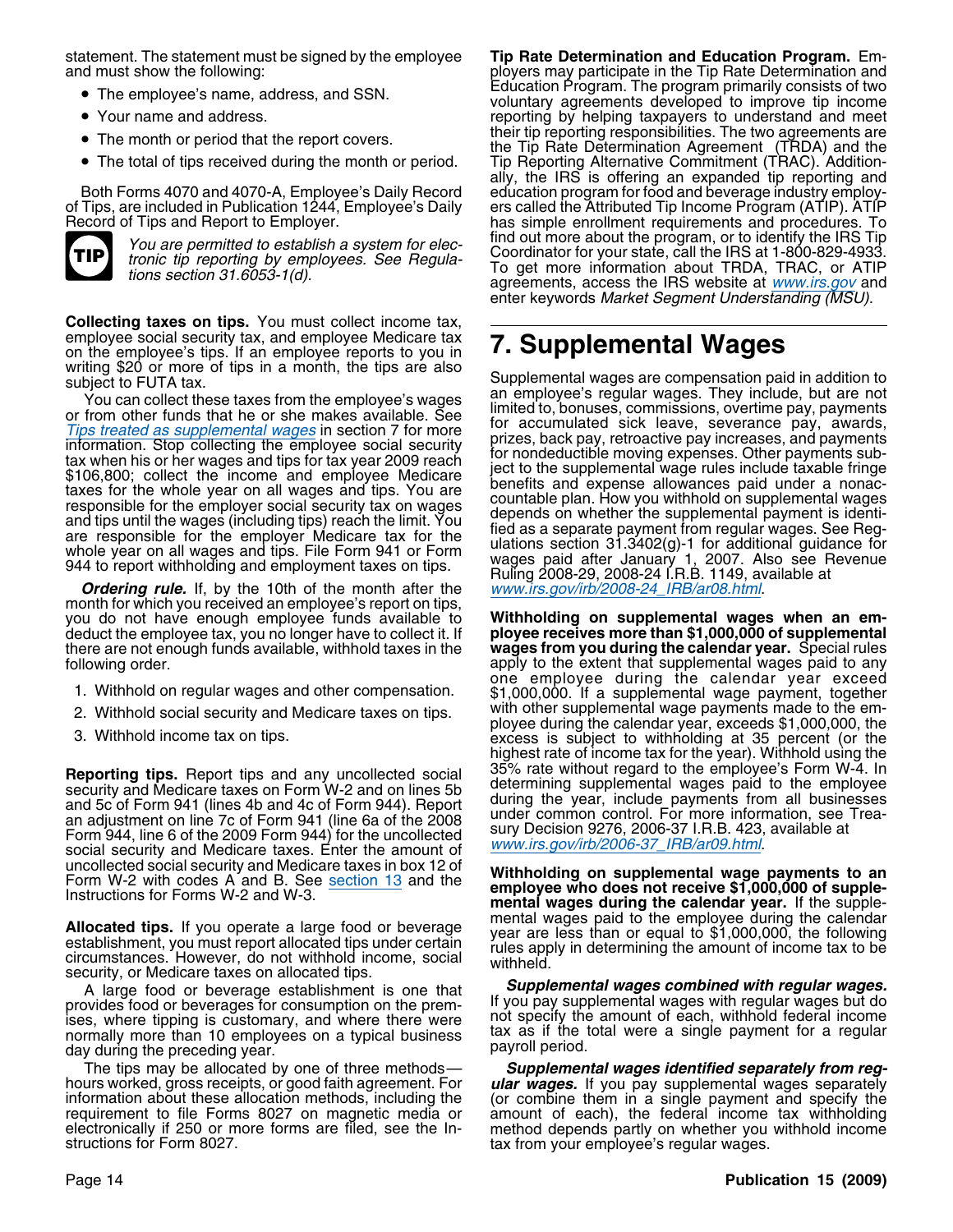- methods for the supplemental wages. 1-b, you:
	-
	- lowed).<br>b. Add the supplemental wages to the concurrently  $t = 5,000$ .<br>paid regular wages, or, if there are no concur-<br>2. Determine the amount of withholding on the comrently paid regular wages, to the most recent pay-<br>ment of regular wages this year. Then figure the bracket tables. ment of regular wages this year. Then figure the<br>income tax withholding as if the total was a single payment of regular wages but before the current
- employee's withholding allowances claimed on Form<br>W-4 is more than the wages.

the pay periods for which you pay it. *Example 1.* You pay John Peters a base salary on the 1st of each month. He is single and claims one withholding allowance. In January of 2009, he is paid \$1,000. Using the wage bracket tables, you withhold \$50 from this amount. In **8. Payroll Period** February 2009, he receives salary of \$1,000 plus a com-<br>mission of \$2,000, which you include with regular wages.

the 1st of each month. She is single and claims one period covered by the wage payment. If the wages are allowance. Her May 1, 2009, pay is \$2,000. Using the unrelated to a specific length of time (for example, commis-<br>wag allowance. Her May 1, 2009, pay is \$2,000. Using the unrelated to a specific length of time (for example wage bracket tables, you withhold \$154. On May 14, 2009, sions paid on completion of a sale), count back the number o she receives a bonus of \$2,000. Electing to use supple-<br>mental payment method 1-b, you:

- 1. Add the bonus amount to the amount of wages from endar year,<br>the most recent pay date (\$2,000 + \$2,000 = • The date employment began, if during the same \$4,000). calendar year, or
- 2. Determine the amount of withholding on the com-<br>  $\bullet$  January 1 of the same year. bined \$4,000 amount to be \$524 using the wage
- 
- 

holding on the bonus. You withhold 25% of \$2,000, or based on the daily or miscellaneous period. \$500, from Sharon's bonus payment.

1. If you withheld income tax from an employee's regu- *Example 4.* The facts are the same as in Example 2, lar wages in the current or immediately preceding except that you elect to pay Sharon a second bonus of calendar year, you can use one of the following  $\frac{1}{1,000}$  on May 28. Using supplemental payment method

- a. Withhold a flat 25% (no other percentage al-<br>lowed). In a lowed the most recent pay date (\$2,000 + \$2,000 + \$1,000
	- 2. Determine the amount of withholding on the com-<br>bined \$5,000 amount to be \$774 using the wage
	- meand with held from wages on the<br>the regular wages. Withhold the remaining tax<br>from the supplemental wages. If there are no con-<br>currently paid regular wages but there were other  $$524 = $250$ .
	- payments of supplemental wages (after the last 4. Withhold \$250 from the second bonus payment.

payment of supplemental wages), aggregate all<br>the payments, calculate the tax on the total, sub-<br>tract the tax already withheld from the regular<br>wages and the previous supplemental wages, and<br>withhold the remaining tax.<br>wi 2. If you did not withhold income tax from the em-<br>ployee's regular wages in the current or immediately<br>preceding calendar year, use method 1-b above.<br>This would occur, for example, when the value of the withhold on the ti

**Vacation pay.** Vacation pay is subject to withholding as if it were a reqular wage payment. When vacation pay is in Regardless of the method that you use to withhold<br>income tax on supplemental wages, they are subject to<br>social security, Medicare, and FUTA taxes.<br>social security, Medicare, and FUTA taxes.<br>time longer than your usual payr

Your payroll period is a period of service for which you usually pay wages. When you have a regular payroll pe-You figure the withholding based on the total of \$3,000. Usually pay wages. When you have a regular payroll pe-<br>The correct withholding from the tables is \$342. employee does not work the full period.

**Note.** The new wage withholding tables found in Publi-<br>cation 15-T were used to calculate the withholding<br>amounts for the next three examples.<br>**Example 2.** You pay Sharon Warren a base salary on number of days (including **Example 2.** You pay Sharon Warren a base salary on a number of days (including Sundays and holidays) in the incl<br>a 1st of each month. She is single and claims one a period covered by the wage payment. If the wages are

- The last wage payment made during the same cal-
- 
- 

bracket tables. **Employee paid for period less than 1 week.** When you Subtract the amount withheld from wages on the pay an employee for a period of less than one week, and<br>most recent pay date from the combined withholding the employee signs a statement under penalties of perjury most recent pay date from the combined withholding the employee signs a statement under penalties of perjury<br>amount (\$524 – \$154 = \$370). indicating that he or she is not working for any other 4. Withhold \$370 from the bonus payment. employer during the same week for wages subject to 4. Withhold 4. Withholding, figure withholding based on a weekly payroll period. If the employee later begins to work for another **Example 3.** The facts are the same as in Example 2, employer for wages subject to withholding, the employee except that you elect to use the flat rate method of with- must notify you within 10 days. You then figure withho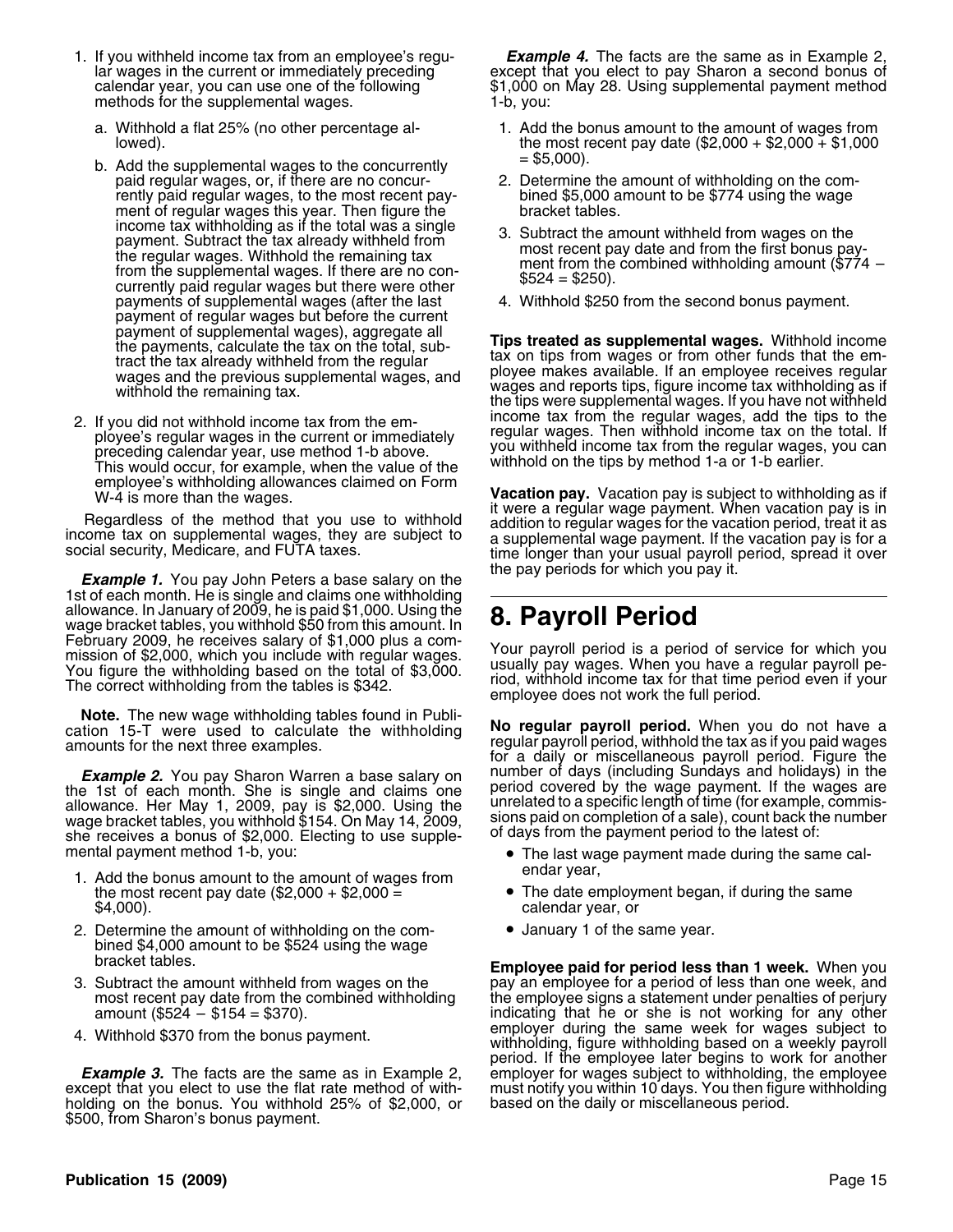**Using Form W-4 to figure withholding.** To know how ments from your employees in addition to withholding much federal income tax to withhold from employees' based on their Form W-4. If they require additional with-<br>wages, for 2009, especially if they owed taxes or received a large refund when filing their 2008 tax return. Advise your em- **Exemption from federal income tax withholding.** Genployees to use the Withholding Calculator on the IRS erally, an employee may claim exemption from federal website at www.irs.gov/individuals for help in determining income tax withholding because he or she had no income how many withholding allowances to claim on their the stax liability last year and expects none this year. See the Forms W-4. Form W-4 instructions for more information. However, the

when they start work. Make the form effective with the first taxes. See also *Invalid Forms W-4* on page 18.<br>wage payment. If a new employee does not give you a commit A Form W-4 claiming exemption from withholding is wage payment. If a new employee does not give you a A Form W-4 claiming exemption from withholding is<br>completed Form W-4, withhold income tax as if he or she is yalid for only 1 calendar year. To continue to be exempt completed Form W-4, withhold income tax as if he or she is single, with no withholding allowances. from withholding in the next year, an employee must give

Form in Spanish. You can provide Formulario<br>W-4(SP), Certificado de Exención de Retenciones del Em-<br>pleado, in place of Form W-4, Employee's Withholding<br>Allowance Certificate, to your Spanish-speaking employ-<br>have for the Impuesto Federal sobre los Ingresos (Para Personas Físi-<br>
cas). The rules discussed in this section that apply to Form<br>
We also apply to Formulario W-4(SP).<br>
We also apply to Formulario W-4(SP).<br>
federal income taxes on th

effect until the employee gives you a new one. When you wages paid plus the additional chart amount. For more<br>receive a new Form W-4 from an employee, do not adjust information, see Notice 2005-76, 2005-46 I.R.B. 947, receive a new Form W-4 from an employee, do not adjust information, see Notice 2005-76, 2005-46 I.R.B. withholding for pay periods before the effective date of the available at www.irs.gov/irb/2005-46\_IRB/ar10.html. withholding for pay periods before the effective date of the new form. If an employee gives you a Form W-4 that<br>replaces an existing Form W-4, begin withholding no later<br>than the start of the first payroll period ending on or after<br>than the start of the first payroll period ending o the 30th day from the date when you received the replace-<br>ment Form W-4. For exceptions, see Exemption from fed-



A Form W-4 that makes a change for the next

*Successor employer.* If you are a successor employer (see *Successor employer* on page 18), secure new Forms<br>W-4 from the transferred employees unless the "Alternative Procedure" in section 5 of Revenue Procedure 2004-53, 2004-54 I.R.B. 320, available at

www.irs.gov/irb/2004-34\_IRB/ar13.html.<br>Completing Form W-4. The amount of any federal<br>income tax withholding must be based on marital status and withholding allowances. Your employees may not base their withholding amounts on a fixed dollar amount or percentage. However, an employee may specify a dollar amount to be withheld in addition to the amount of withholding based on filing status and withholding allowances claimed on Form W-4.

than they are entitled to claim. They may wish to claim wages solely for calculating income tax withholding on the

fewer allowances to ensure that they have enough with-**9. Withholding From** holding or to offset the tax on other sources of taxable income that are not subject to adequate withholding.

income that are not subject to adequate withholding. **Employees' Wages** See Publication 505, Tax Withholding and Estimated Tax, for more information about completing Form W-4. Along with Form W-4, you may wish to order Publication **Income Tax Withholding**<br>1995 and Publication 919, How Do I Adjust My Tax With-<br>20 not accept any withholding or estimated tax pay-<br>20 not accept any withholding or estimated tax pay-

income tax withholding because he or she had no income Ask all new employees to give you a signed Form W-4 wages are still subject to social security and Medicare Ask all new start work Make the form effective with the first taxes. See also *Invalid Forms W-4* on page 18.

**Electronic system to receive Form W-4.** You may<br>employees. However, see Publication 515 for exceptions<br>establish a system to electronically receive Forms W-4<br>from your employees. See Regulations section<br>31.3402(f)(5)-1(c



ment Form w-4. For exceptions, see *Exemption from lea*.<br>
The amount to be added to the nonresident alien's<br>
Forms W-4, and *Invalid Forms W-4* later.<br>
Forms W-4, and *Invalid Forms W-4* later.

### calendar year will not take effect in the current **Amount to Add to Nonresident Alien CAUTER CAUTER CAUTER CAUTER CALCULATE CALCULATING INCOME** Employee's Wages for Calculating Income **Tax Withholding Only**

| <b>Payroll Period</b>                                          | <b>Add Additional</b> |
|----------------------------------------------------------------|-----------------------|
| Weekly                                                         | \$<br>138.00          |
| <b>Biweekly</b>                                                | 276.00                |
| Semimonthly                                                    | 299.00                |
| Monthly                                                        | 598.00                |
| Quarterly                                                      | 1,795.00              |
| Semiannually                                                   | 3,590.00              |
| Annually                                                       | 7,180.00              |
| Daily or Miscellaneous<br>(each day of the payroll)<br>period) | 27.60                 |

Employees may claim fewer withholding allowances The amounts added under this chart are added to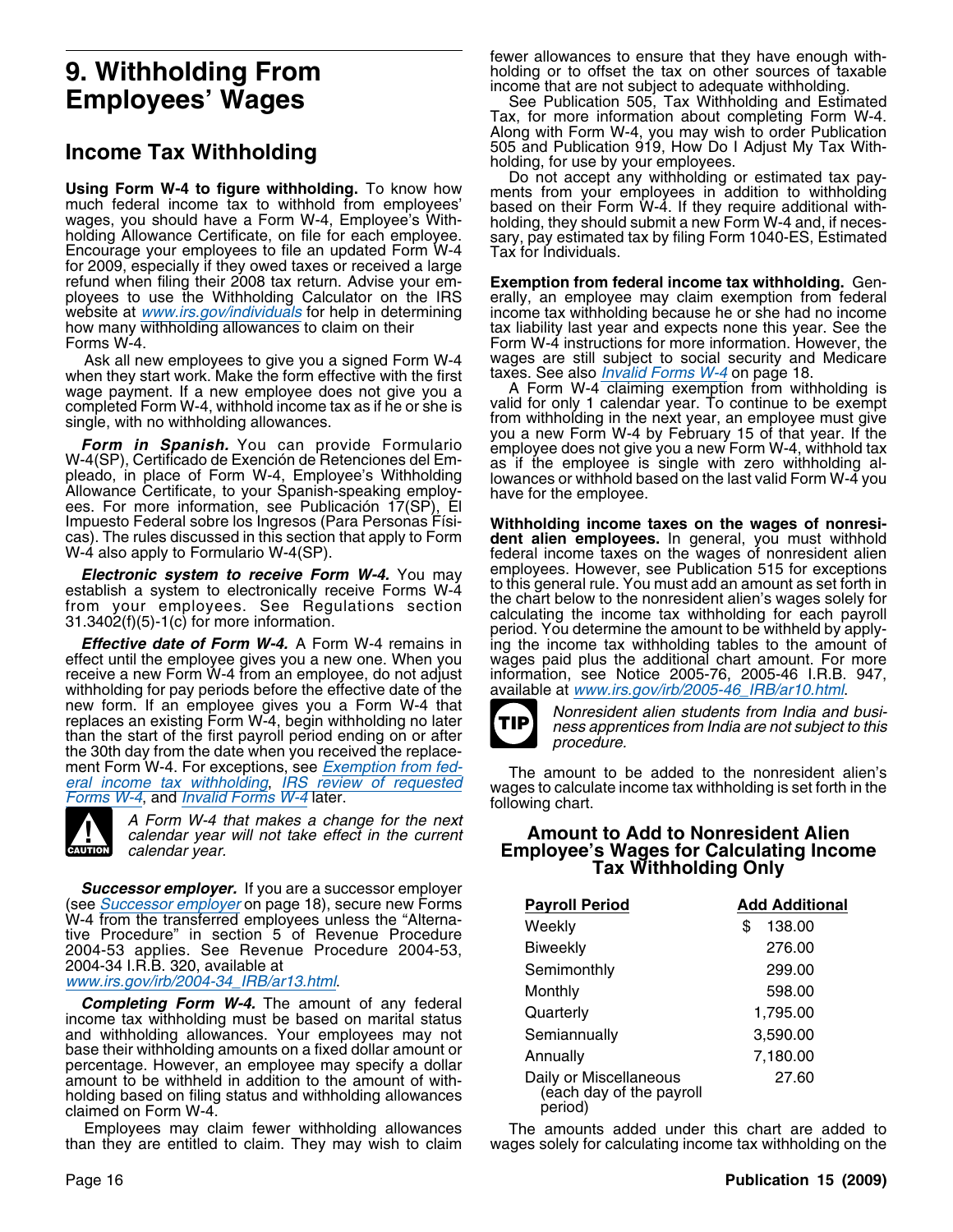wages of the nonresident alien employee. These chart **IRS review of requested Forms W-4.** When requested amounts should not be included in any box on the em- by the IRS, you must make original Forms W-4 available ployee's Form W-2 and do not increase the income tax for inspection by an IRS employee. You may also be is inditived income tax for inspection by an IRS employee. Also, these chart amounts do not directed to send certain F liability of the employee. Also, these chart amounts do not increase the social security, Medicare, or FUTA tax liability receive a notice from the IRS requiring you to submit a

ployees who have wages subject to income tax withhold-<br>ing.

withholding pays wages of \$500 for a biweekly payroll we refer to Form W-4, the same rules apply to Formularion. period to a married nonresident alien employee. The non-<br>resident alien has properly completed Form W-4, entering and alter submitting a copy of a requested Form W-4 to the resident alien has properly completed Form W-4, entering After submitting a copy of a requested Form W-4 to the<br>marital status as "single" with one withholding allowance RS, continue to withhold federal income tax based on marital status as "single" with one withholding allowance IRS, continue to withhold federal income tax based on that<br>And indicating status as a nonresident alien on line 6 of Form W-4 if it is valid (see *Invalid Forms W-4* and indicating status as a nonresident alien on line 6 of Form W-4 (see *Nonresident alien employee's Form W-4* Form W-4 (see Nonresident alien employee's Form W-4 However, if the IRS later notifies you in writing that the later). The employer determines the wages to be used in employee is not entitled to claim exemption from withho the withholding tables by adding to the \$500 amount of ing or a claimed number of withholding allowances, with-<br>wages paid the amount of \$276 from the chart earlier hold federal income tax based on the effective date, mari wages paid the amount of \$276 from the chart earlier hold federal income tax based on the effective date, marital<br>(\$776 total). The employer then applies the applicable status, and maximum number of withholding allowances (\$776 total). The employer then applies the applicable<br>table (Table 2(a), the table for biweekly payroll period,<br>single persons) by subtracting the applicable percentage<br>letter"). method amount for one withholding allowance for a bi-<br>weekly payroll period from \$776 and making the calcula-<br>reported on Form W-2 to identify employees with withhold-

withholding is not reported on Form W-2, and does not employee, the IRS may issue a lock-in letter to the emincrease the income tax liability of the employee. The \$276 ployer specifying the maximum number of withholding aladded amount also does not affect the social security tax, lowances and marital status permitted for a specific Medicare tax, or FUTA tax liability of the employer or the employee.

**Supplemental wage payment.** This procedure for de-<br>termining the amount of income tax withholding does not<br>apply to a supplemental wage payment (see <u>section 7</u>) if<br>the 35 percent mandatory flat rate withholding applies o the 35 percent mandatory flat rate withholding applies or if *Employee not performing services.* If you receive a the 25 percent flat rate withholding is being used to calcu-<br>late income tax withholding on the supplemental wage you, you must still furnish the notice to the employee and late income tax withholding on the supplemental wage payment. **Example 2** and the notice if any of the following apply.

- Not claim exemption from income tax withholding, •
- Request withholding as if they are single, regardless services within 12 months of the date of the notice. of their actual marital status, •
- a resident of Canada, Mexico, or Korea, he or she reemployment after the leave of absence.
- 



A nonresident alien employee may request addi-<br>tional withholding at his or her option for other **Modification notice**. After is

Form 8233. If a nonresident alien employee claims a<br>tax treaty exemption from withholding, the employee must<br>submit Form 8233, Exemption from Withholding or Com-<br>pensation for Independent (and Certain Dependent) Per-<br>sonal sonal Services of a Nonresident Alien Individual, with respect to the income exempt under the treaty, instead of notice or modification notice, if the employee provides you<br>Form W-4. See Publication 515 for details. with a new Form W-4 claiming complete exemption from

of the employer or the employee. copy of Form W-4 for one or more of your named employ-This procedure only applies to nonresident alien em-<br>wees who have wages subject to income tax withhold- IRS at the address provided and in the manner directed by the notice. The IRS may also require you to submit copies of Form W-4 to the IRS as directed by a revenue procedure *Example.* An employer using the percentage method of or notice published in the Internal Revenue Bulletin. When<br>thholding pays wages of \$500 for a biweekly payroll we refer to Form W-4, the same rules apply to Formulario

weekly payroll period from \$776 and making the calcula- reported on Form W-2 to identify employees with withhold- tions according to the table. ing compliance problems. In some cases, if a serious The \$276 added to wages for calculating income tax under-withholding problem is found to exist for a particular within 10 business days of receipt if the employee is employed by you as of the date of the notice. Begin

- You are paying wages for the employee's prior serv-**Nonresident alien employee's Form W-4.** When com-<br>pleting Forms W-4, nonresident aliens are required to:<br>holding on or after the date specified in the notice.
	- You reasonably expect the employee to resume services within 12 months of the date of the notice.
	- The employee is on a leave of absence that does • Claim only one allowance (if the nonresident alien is not exceed 12 months or the employee has a right to

may claim more than one allowance), and<br>Write "Nonresident Alien" or "NRA" above the dotted *furnish and withhold based on the notice and the employ*-• Write "Nonresident Alien" or "NRA" above the dotted<br>line on line 6 of Form W-4.<br>line on line 6 of Form W-4.<br>ment relationship is terminated after the date of the notice,<br>you must continue to withhold based on the notice If you maintain an electronic Form W-4 system, you<br>should provide a field for nonresident aliens to enter non-<br>resident alien status in lieu of writing "Nonresident Alien" or<br>"NRA" above the dotted line on line 6.<br>"NRA" ab

tional withholding at his or her option for other **Modification notice.** After issuing the notice specifying purposes, although such additions should not be the maximum number of withholding allowances and mari-<br>necessary necessary for withholding to cover federal income tax tal status permitted, the IRS may issue a subsequent liability related to employment.<br>Intice (modification notice) that modifies the original notice income original not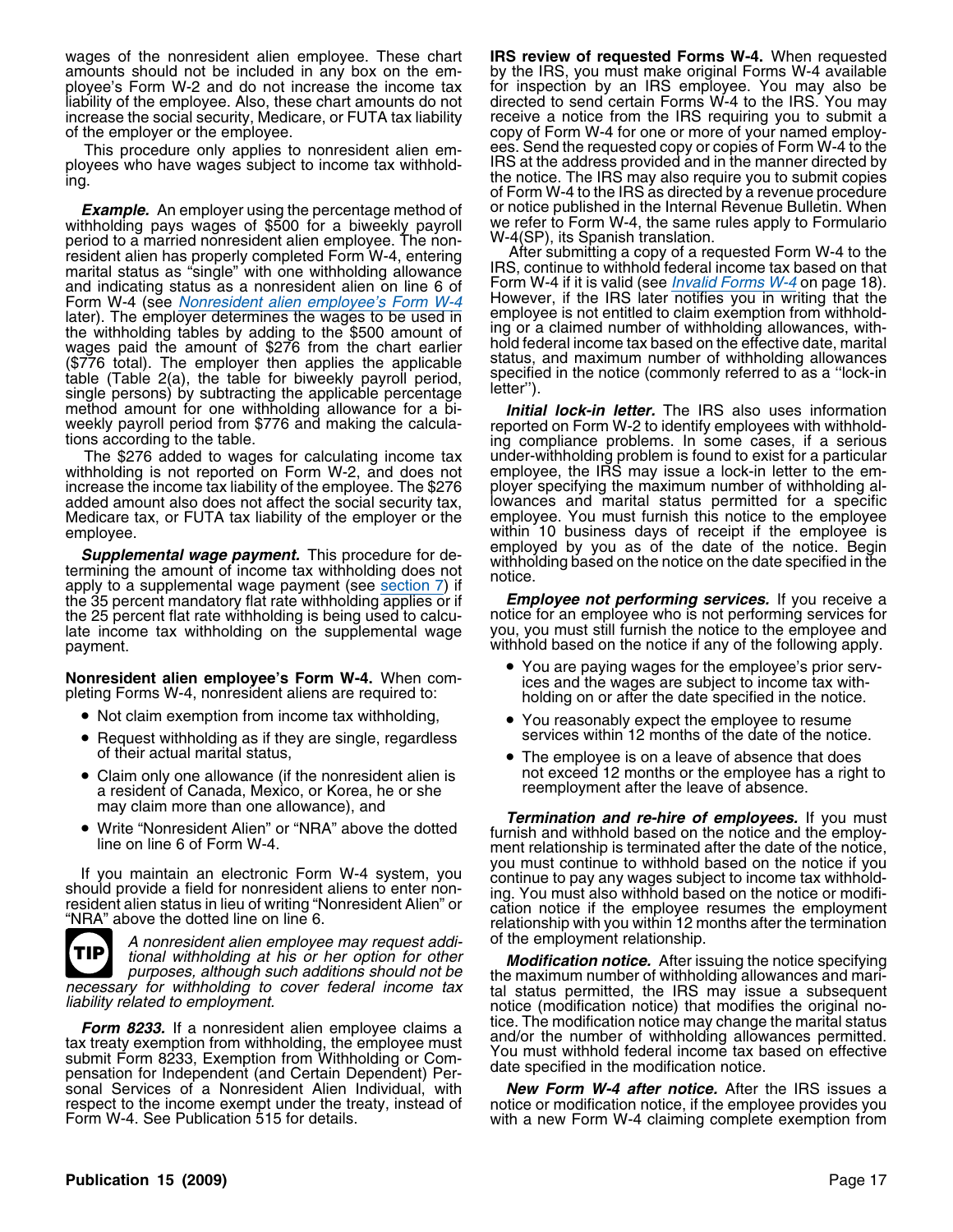withholding or claims a marital status, a number of with-<br>holding allowances, and any additional withholding that<br>results in less withholding than would result under the IRS<br>The Federal Insurance Contributions Act (FICA) p results in less withholding than would result under the IRS The Federal Insurance Contributions Act (FICA) provides<br>notice or modification notice, disregard the new Form W-4. for a federal system of old-age, survivors, dis

claims a marital status, a number of withholding alsecurity and Medicare taxes. See <u>sections 5</u> and 15 for<br>lowances, and any additional withholding that results in details. Generally, employee wages are subject to social<br>

**Substitute Forms W-4.** You are encouraged to have your<br>employees use the official version of Form W-4 to claim<br>withholding allowances or exemption from withholding. In allowances for social security and Medicare taxes.<br>wi With Didition of all owarices of exemploid from withholding.<br>Call the IRS at 1-800-829-3676 or visit the IRS website at (amount withheld). The employer tax rate for social secur-<br>Www.irs gov to obtain copies of Form W-4

Wither the time is the time website the the section of Form W-4 (amount withheld). The employer tax rate for social secur-<br>
You may use a substitute version of Form W-4 to meet<br>
your business needs. However, your substitu all tables, instructions, and worksheets from the current **Successor employer.** If you received all or most of the

employees. An employee who submits an em- may include the wages that the other employer paid to your<br>ployee-developed substitute Form W-4 after October 10, acquired employees before the transfer of property when 2007, will be treated as failing to furnish a Form W-4. you figure the annual wage base limit for social security. However, continue to honor any valid em- You should determine whether or not you should file ployee-developed Forms W-4 you accepted before Octo-<br>by Acquisitions, Statutory Mergers, or Consolidations, by<br>by Acquisitions, Statutory Mergers, or Consolidations, by

**Invalid Forms W-4.** Any unauthorized change or addition Regulations section 31.3121(a)(1)-1(b) for more informa-<br>to Form W-4 makes it invalid. This includes taking out any tion. Also see Revenue Procedure 2004-53, 2004-34 to Form W-4 makes it invalid. This includes taking out any tion. Also see Reven<br>language by which the employee certifies that the form is I.R.B. 320, available at language by which the employee certifies that the form is I.R.B. 320, available at correct. A Form W-4 is also invalid if, by the date an *www.irs.gov/irb/2004-34 IRB/ar13.html.* correct. A Form W-4 is also invalid if, by the date an employee gives it to you, he or she indicates in any way that it is false. An employee who submits a false Form W-4 **Example.** Early in 2009, you bought all of the assets of<br>may be subject to a \$500 penalty. You may treat a Form a plumbing business from Mr. Martin. Mr. Brown, wh W-4 as invalid if the employee wrote "exempt" on line 7 and been employed by Mr. Martin and received \$2,000 in

When you get an invalid Form W-4, do not use it to figure federal income tax withholding. Tell the employee that it is invalid and ask for another one. If the employee \$2,000). Medicare tax is due on all of the wages that you<br>does not give you a valid one, withhold taxes as if the pay him during the calendar year. does not give you a valid one, withhold taxes as if the

**Amounts exempt from levy on wages, salary, and** security and Medicare taxes as you would for a U.S.<br> **other income.** If you receive a Notice of Levy on Wages,<br>
Salary, and Other Income (Forms  $668-W(c)$ ,<br>  $668-W(c)(DO)$ , or  $6$ amounts as described in the instructions for these forms. **International social security agreements.** The United Publication 1494 (2009), Tables for Figuring Amount Ex- States has social security agreements with many countries empt From Levy on Wages, Salary, and Other In-<br>come–Forms 668-W(c), 668-W(c)(DO), and 668-W(ICS), sation subject to social security and Medicare taxes may shows the exempt amount. If a levy issued in a prior year is be exempt under one of these agreements. You can get<br>still in effect and the taxpayer submits a new Statement of more information and a list of agreement countri still in effect and the taxpayer submits a new Statement of Exemptions and Filing Status, use the current year Publication 1494 to compute the exempt amount.

property used in the trade or business of another em-You cannot accept substitute Forms W-4 developed by ployer, or a unit of that employer's trade or business, you acquired employees before the transfer of property when<br>you figure the annual wage base limit for social security. by Acquisitions, Statutory Mergers, or Consolidations, by reviewing the Instructions for Schedule D (Form 941). See

also entered a number on line 5 or an amount on line 6. wages before the date of purchase, continued to work for social security taxes on the first \$104,800 (\$106,800 minus

employee was single and claiming no withholding al-<br>lowances. However, if you have an earlier Form W-4 for<br>this worker that is valid, withhold as you did before.<br>resident alien employees, you must withhold federal social

sation subject to social security and Medicare taxes may the SSA at www.socialsecurity.gov/international or see section 7 of Publication 15-A.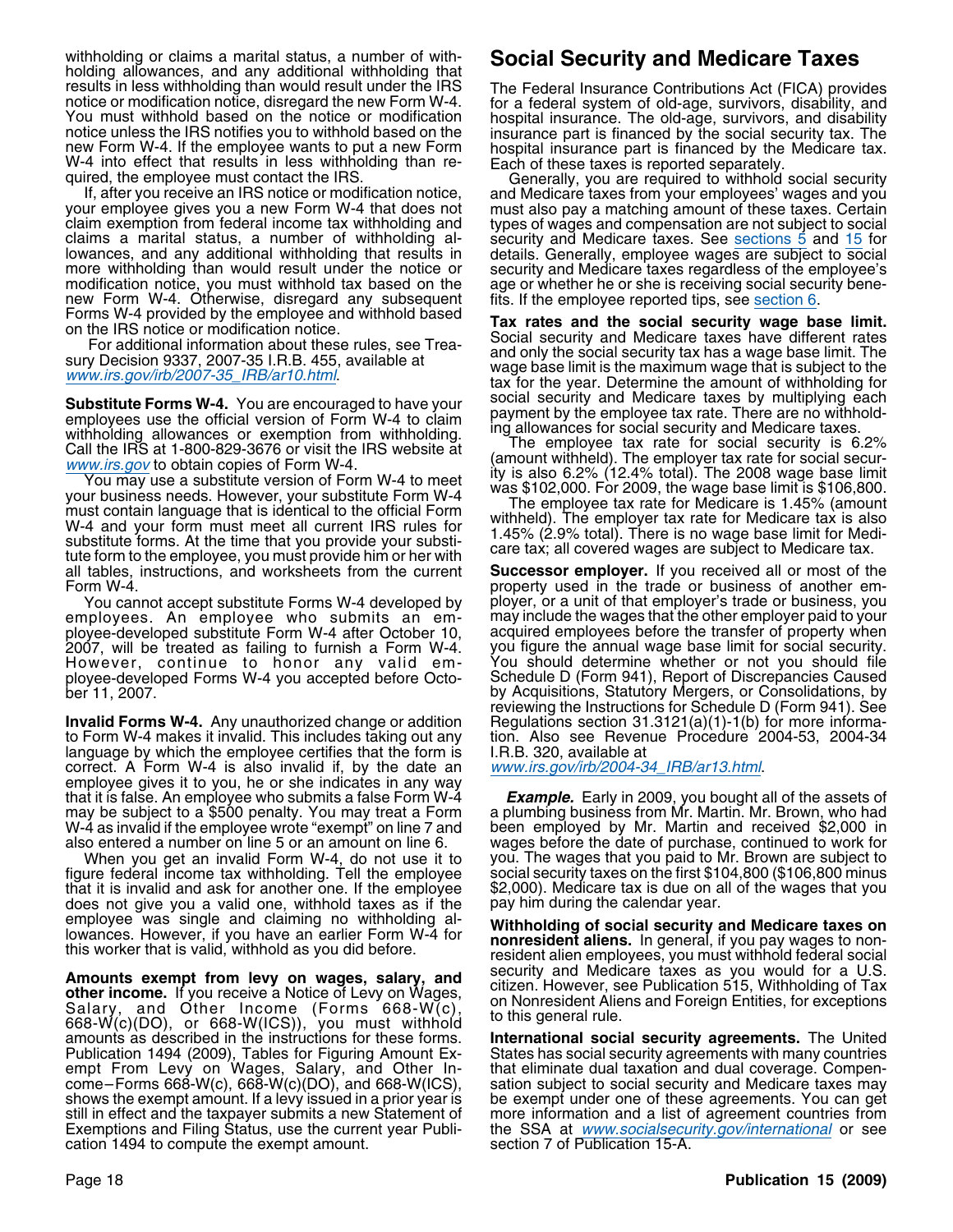**Religious exemption.** An exemption from social security **•** Whether he or she will file a joint return. and Medicare taxes is available to members of a recog-<br>interfering in the employee is married, whether his or her nized religious sect opposed to insurance. This exemption<br>is available only if both the employee and the employer are<br>in spouse has a Form W-5 in effect with any employer.

**Foreign persons treated as American employers.** For **Length of effective period.** Form W-5 is effective for services performed after July 31, 2008, a foreign person the first payroll period ending on or after the date the

- 
- 

For federal income tax withholding and social security, contriect with an employer. This will reduce the maximum Medicare, and federal unemployment (FUTA) tax pur- amount of advance payments that you can make to that poses, there are no differences among full-time employ-<br>ees, part-time employees, and employees hired for short list an employee's spouse has filed a Form W-5 that is no ees, part-time employees, and employees hired for short If an employee's spouse has filed a Form W-5 that is no<br>periods It does not matter whether the worker has another Ionger in effect, the employee may file a new Form W periods. It does not matter whether the worker has another longer in effect, the employee may file a new Form W-5<br>job or has the maximum amount of social security tax with you, but is not required to do so. A new form will job or has the maximum amount of social security tax with you, but is not required to do so. A new form will certify<br>withheld by another employer, Income tax withholding may that the spouse does not have a Form W-5 in effe withheld by another employer. Income tax withholding may that the spouse does not have a Form W-5 in effect and will<br>be figured the same way as for full-time workers. Or it may hincrease the maximum amount of advance payme be figured the same way as for full-time workers. Or it may increase the maximum amount of a figure payment of a<br>be figured by the part-year employment method explained can make to that employee. be figured by the part-year employment method explained in section 9 of Publication 15-A.

An employee who expects to be eligible for the earned<br>income credit (EIC) and expects to have a qualifying child<br>income credit (EIC) and expects to have a qualifying child<br>is the employee that it is invalid as of the date required to make advance EIC payments to employees who give you a completed and signed Form W-5. You may **How to figure the advance EIC payment.** To figure the establish a system to electronically receive Forms W-5 amount of the advance EIC payment to include with the establish a system to electronically receive Forms W-5 amount of the advance EIC payment from vour emplovees. See Announcement 99-3 for inforfrom your employees. See Announcement 99-3 for information on electronic requirements for Form W-5. You can <br>find Announcement 99-3 on page 15 of Internal Revenue<br>Generally figure advance FIC payments using the

15-T reflect that limit. •

Form W-5. Form W-5 explains the eligibility requirements<br>for receiving advance EIC payments. On Form W-5, an bo not consider combat zone pay received by the emfor receiving advance EIC payments. On Form W-5, an employee states that he or she expects to be eligible to claim the EIC and shows whether he or she has another Form W-5 in effect with any other current employer. The

• Whether he or she expects to have a qualifying

- 
- 

members of the sect.<br>For more information, see Publication 517, Social Se-<br>curity and Other Information for Members of the Clergy and<br>Religious Workers.<br>Religious Workers.<br>a separate Form W-5.

services performed after July 31, 2008, a foreign person<br>who meets both of the following conditions is generally<br>treated as an American employer for paying FICA taxes on<br>an employee gives you the form (or the first wage pa

1. The foreign person is a member of a domestically<br>
controlled group of entities.<br>
2. The employee of the foreign person performs serv-<br>
ices in connection with a contract between the U.S.<br>
Government (or an instrumental

If an employee's situation changes because his or her **Part-Time Workers** spouse files a Form W-5, the employee must file a new Form W-5 showing that his or her spouse has a Form W-5

**Invalid Form W-5.** The Form W-5 is invalid if it is incomplete, unsigned, or has an alteration or unauthorized addition. The form has been altered if any of the language has **10. Advance Earned Income** been deleted. Any writing added to the form other than the

**Credit (EIC) Payment**<br>
You should consider a Form W-5 invalid if an employee<br>
has made an oral or written statement that clearly shows

- mation on electronic requirements for Form W-5. You can<br>
find Announcement 99-3 on page 15 of Internal Revenue<br>
Bulletin 1999-3 at *www.irs.gov/pub/irs-irbs/irb99-3 at with begand* amount of wages subject to income tax wit
	-
	- Whether a married employee's spouse has a Form<br>W-5 in effect with an employer.

ployee and excluded from income as earned income when<br>figuring the advance EIC payment.

Figure the amount of advance EIC to include in the employee also shows the following:<br>Eigure the amount of advance EIC to include in the employee's pay by using the tables that begin on page 27 Whether he or she expects to have a qualifying of Publication 15-T. There are separate tables for employ-<br>6 ees whose spouses have a Form W-5 in effect. See page ees whose spouses have a Form W-5 in effect. See page 3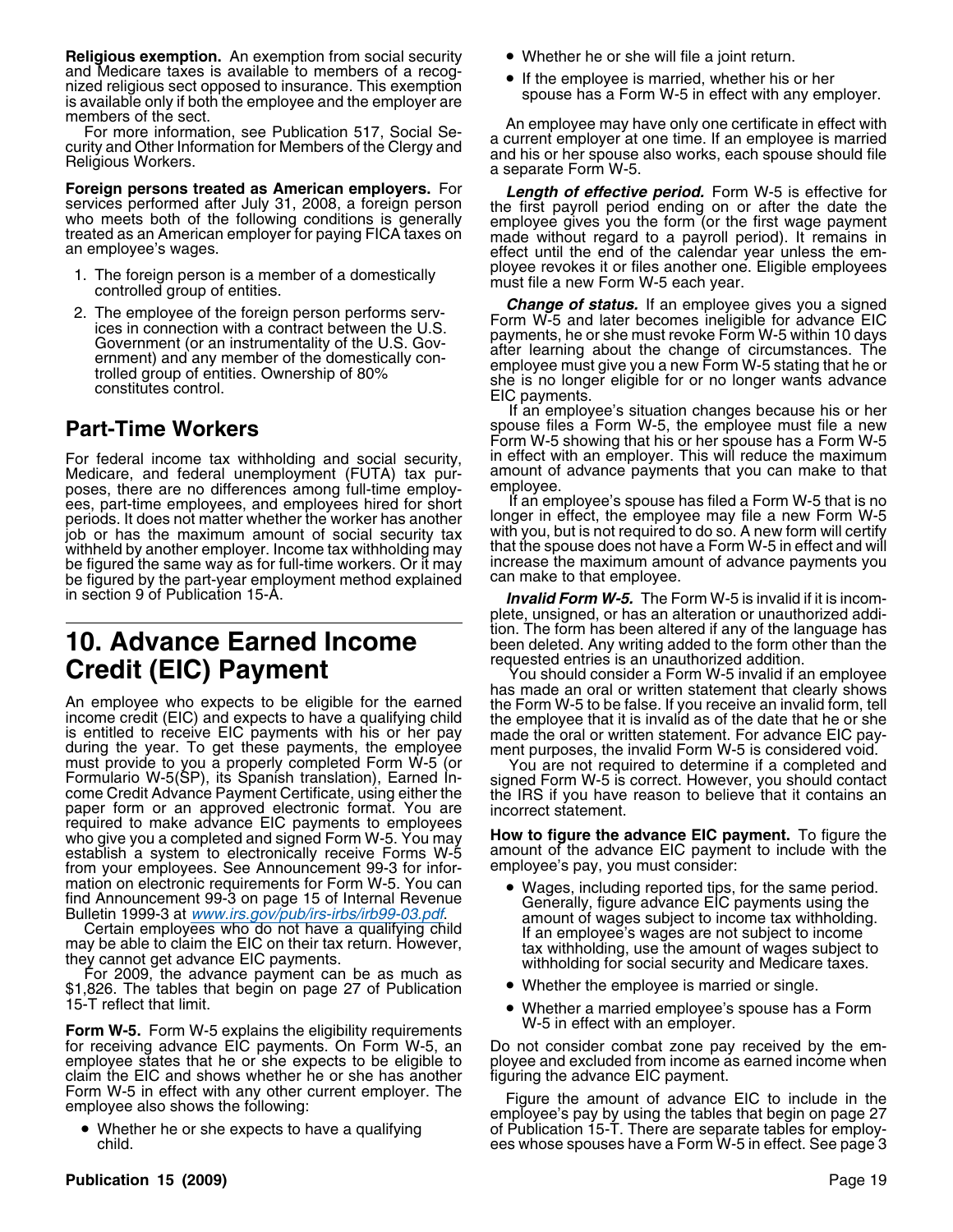of Publication 15-T for instructions on using the advance of advance EIC payable for the payroll period is \$100. The

**EAUTION** least \$35,463 (\$40,463 if married filing jointly), you must also stop making advance EIC payments to that employee • Reduce each employee's payment by 10% (to \$9 for the rest of the year.

**Paying the advance EIC to employees.** An advance EIC **the end advance to the excess \$10**<br>payment is not subject to withholding of income, social **P** Pay each employee \$10, and treat the excess \$10 payment is not subject to withholding of income, social • Pay each employee \$10, and treat the excess \$10<br>security, or Medicare taxes. An advance EIC payment as an advance payment of employment taxes. See security, or Medicare taxes. An advance EIC payment as an advance payment of employment taxes. See<br>does not change the amount of income, social security, or the Instructions for Form 941 (or the Instructions for does not change the amount of income, social security, or the Instructions for Form 941 (correlations for Form 941 (correlations for Form 941 (correlations for the Instructions for Form 941 (correlations for the Instructio Medicare taxes that you withhold from the employee's. wages. You add the EIC payment to the employee's **net** pay for the pay period. At the end of the year, you show the

made to employees on the advance EIC payments line payments into account on Form 941-SS or Form 944-SS. (line 9) of your Form 941 (line 8 of Form 944). Subtract this<br>amount from your total taxes on line 8 (line 7 of Form 9 amount from your total taxes on line 8 (line 7 of Form 944). **Required Notice to Employees**<br>See the separate Instructions for Form 941 (or the sepa-<br>rate Instructions for Form 944). Reduce the amounts re-<br>You must notify e

treated as deposits of these taxes on the day that you pay<br>wages (including the advance EIC payment) to your em-<br>ployee Form W-2 with the EIC notice on the back of<br>ployees. The payments are treated as deposits of these. Co ployees. The payments are treated as deposits of these Copy B, or a substitute Form W-2 with the same statement.<br>taxes in the following order: (1) income tax withholding, (2) You will also meet the requirement by providing withheld employee social security and Medicare taxes,<br>and (3) the employee social security and Medicare taxes,<br>and (3) the employer's share of social security and Medi-<br>Income Credit (EIC), or your own statement that conta and (3) the employer's share of social security and Medi-<br>care taxes.

**Example.** You have 10 employees, each entitled to an time but does not have the required statement, you must advance advance and if you must advance EIC payment of \$10. The total amount of advance notify the employee with advance EIC payment of \$10. The total amount of advance notify the employee within 1 week of the date that the<br>EIC payments that you make for the payroll period is \$100. substitute for Form W-2 is given. If Form W-2 is req EIC payments that you make for the payroll period is \$100. substitute for Form W-2 is given. If Form W-2 is required<br>The total amount of income tax withholding for the payroll but is not given on time, you must give the em period is \$90. The total employee and employer social security and Medicare taxes for the payroll period is

advance EIC payment on the day that you paid wages. The \$100 is treated as if you deposited the \$90 total income tax \$100 is treated as if you deposited the \$90 total income tax **11. Depositing Taxes**<br>withholding and \$10 of the employee social security and **11. Depositing Taxes**<br>Medicare taxes. You remain liable for depositing the re-

- 
- 2. Make full payment of the advance EIC and treat the<br>excess as an advance payment of employment<br>taxes.<br>Form 941 or line 11a of Form 944 is treated as a

**Example.** You have 10 employees who are each enti-<br>tled to an advance EIC payment of \$10. The total amount *information.* 

total employment tax for the payroll period is \$90 (including The amount of advance EIC paid to an employee income tax withholding and social security and Medicare<br>during 2009 cannot exceed \$1,826. If during the taxes). The advance EIC payable is \$10 more than the<br>year you have paid

- 
- 

pay for the pay period. At the end of the year, you show the<br>total advance EIC payments in box 9 on Form W-2. Do not<br>include this amount as wages in box 1.<br>**Employer's returns.** Show the total payments you information on t

rate Instructions for Form 944). Reduce the amounts re-<br>
ported on line 15 of 2008 Form 1941 (line 17 of 2009 Form 1941), the 17 of 2009 Form 1941,<br>
galf in or appropriate lines of Schedule B (Form 941),<br>
Report of Tax Lia

the same wording.

If a substitute for Form W-2 is given to the employee on but is not given on time, you must give the employee Notice 797 or your written statement by the date that Form security and Medicare taxes for the payroll period is W-2 is required to be given. If Form W-2 is not required,<br>\$122.60 (\$61.30 each). you must notify the employee by February 7, 2009.<br>You are considered to have made a dep

medical section in the social security and Medicare taxes<br>
(\$51.30 + \$61.30 = \$112.60).<br>
Medicare taxes and both the employer and employee social security and<br>
Medicare taxes plus or minus any prior period adjustments **Advance EIC payments more than taxes due.** For any to your tax liability (minus any advance EIC payments).<br>
payroll period, if the total advance EIC payments are more You must deposit by using the Electronic Federal Tax<br> 1. Reduce each employee's advance payment propor-<br>tionally so that the total advance EIC payments equal<br>the amount of taxes due or<br>for 2009.



deposit of taxes on the first day of your return period. See<br>COBRA premium assistance credit on page 8 for more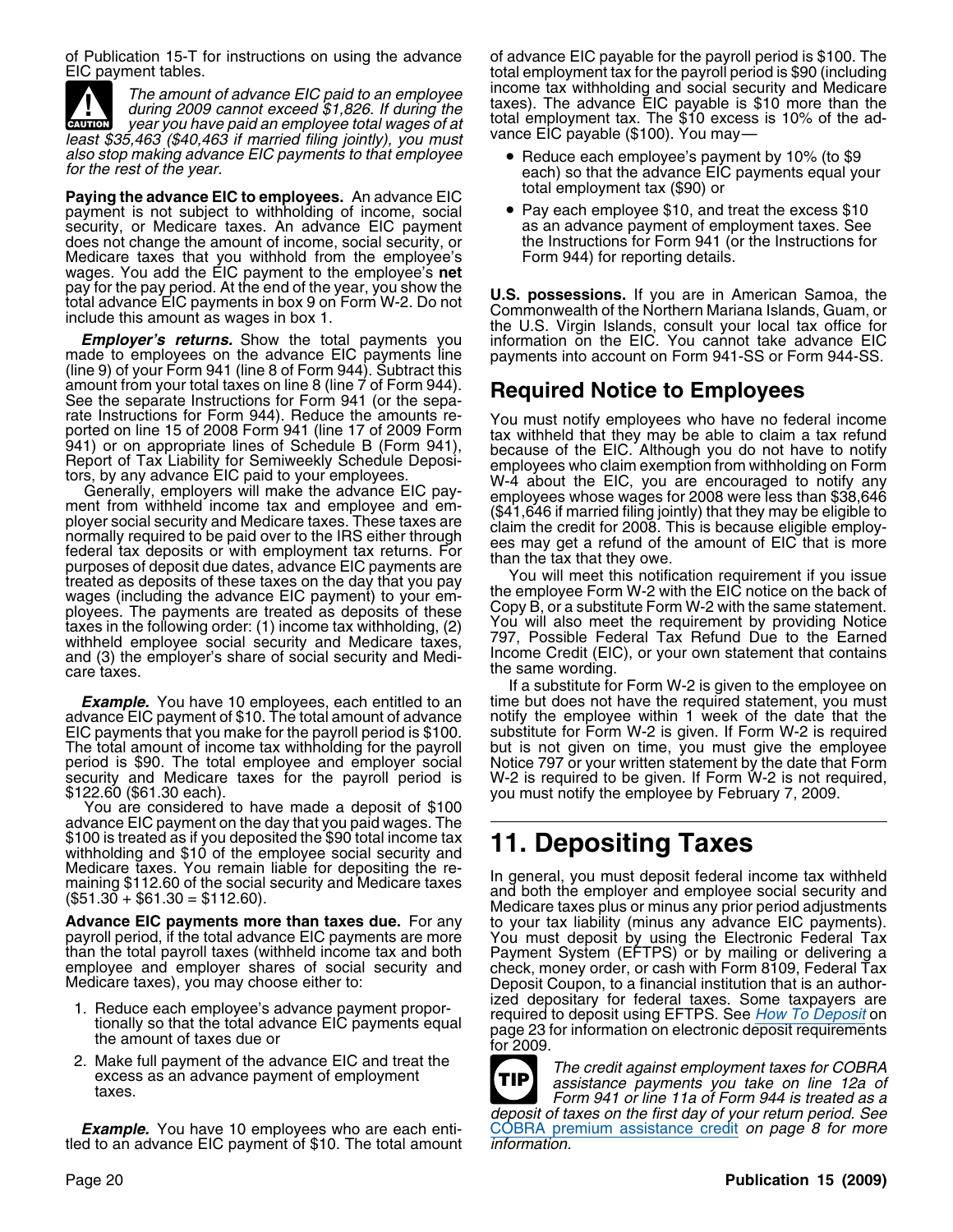**Payment with return.** You may make a payment with Form 941 or Form 944 instead of depositing, without incurring a penalty, if one of the following applies.

- You report less than a \$2,500 tax liability for the quarter on line 10 of Form 941 (or for the year on line 9 of Form 944). However, if you are unsure that you will report less than \$2,500, deposit under the appropriate rules so that you will not be subject to failure-to-deposit penalties.
- You are a monthly schedule depositor (defined below) and make a payment in accordance with the Accuracy of Deposits Rule discussed on page 23.<br>This payment may be \$2,500 or more.

Employers who have been notified to file Form 944 can<br>
pay their fourth quarter tax liability with Form 944 if the who filed Form 944 in either 2007 or 2008 is fourth quarter tax liability is less than \$2,500. Employers **CAUTION** calendar year 2007. must have deposited any tax liability due for the first,

**Separate deposit requirements for nonpayroll (Form** the second preceding calendar year (either on line 8 of 945) tax liabilities. Separate deposits are required for your Form 941 for all 4 quarters of that year or line 7 mation. *Adjustments and the lookback rule.* Determine your

There are two deposit schedules—monthly and semi-<br>weekly—for determining when you deposit social security,<br>Medicare, and withheld income taxes. These schedules<br>tell you when a deposit is due after a tax liability arises (f



These rules do not apply to federal unemploy- nally reported, and they were \$50,000 or less.<br>ment (FUTA) tax. See section 14 for information **perposit period.** The term depect period re

**Lookback period.** If you are a Form 941 filer, your de-<br>posit schedule for a calendar year is determined from the periods for semiweekly schedule depositors are Wednesposit schedule for a calendar year is determined from the periods for semiweekly schedule depositors are We<br>total taxes (that is, not reduced by any advance EIC pay- day through Friday and Saturday through Tuesday. total taxes (that is, not reduced by any advance EIC pay- day through Friday and Saturday through Tuesday. ments) reported on line 8 of your Forms 941 in a 4-quarter lookback period. The lookback period begins July 1 and **Monthly Deposit Schedule** ends June 30 as shown in Table 1 below. If you reported **Monthly Deposit Schedule** 

### Table 1. **Lookback Period for Calendar Year 2009**





second, and third quarters according to the deposit rules to<br>avoid failure-to-deposit penalties for deposits during those<br>quarters.<br>and the preceding 2 years, your deposit schedule for a calen-<br>quarters.<br>and year is determ

tax liability for the 4 quarters in the lookback period based **When To Deposit**<br>made adjustments on lines 7d, 7e, 7f, and 7g on Forms<br>There are two deposit eshadules monthly and somi 941 filed for periods in 2008 and earlier to correct errors on

two deposit schedules that you are required to use. The<br>deposit schedule that you must use is based on the total<br>tax liability that you reported on Form 941 during a look-<br>back period discussed below. Your deposit schedule

ment (FUTA) tax. See section 14 for information **Deposit period.** The term deposit period refers to the on depositing FUTA tax. period during which tax liabilities are accumulated for each required deposit due date. For monthly schedule depositions, the deposit period is a calendar month. The deposit

\$50,000 or less of taxes for the lookback period, you are a<br>monthly schedule depositor; if you reported more than<br>\$50,000, you are a semiweekly schedule depositor.<br>your lookback period were \$50,000 or less. Under the **monthly deposit schedule, deposit employment taxes on payments made during a month by the 15th day of the following month.** See also *Deposits on Banking Days* Only on page 22

Monthly schedule depositors should not file Form 941 or Form 944 on a monthly basis. Also, do not file Form 941-M, Employer's Monthly Federal Tax Return, unless you are instructed to do so by an IRS representative.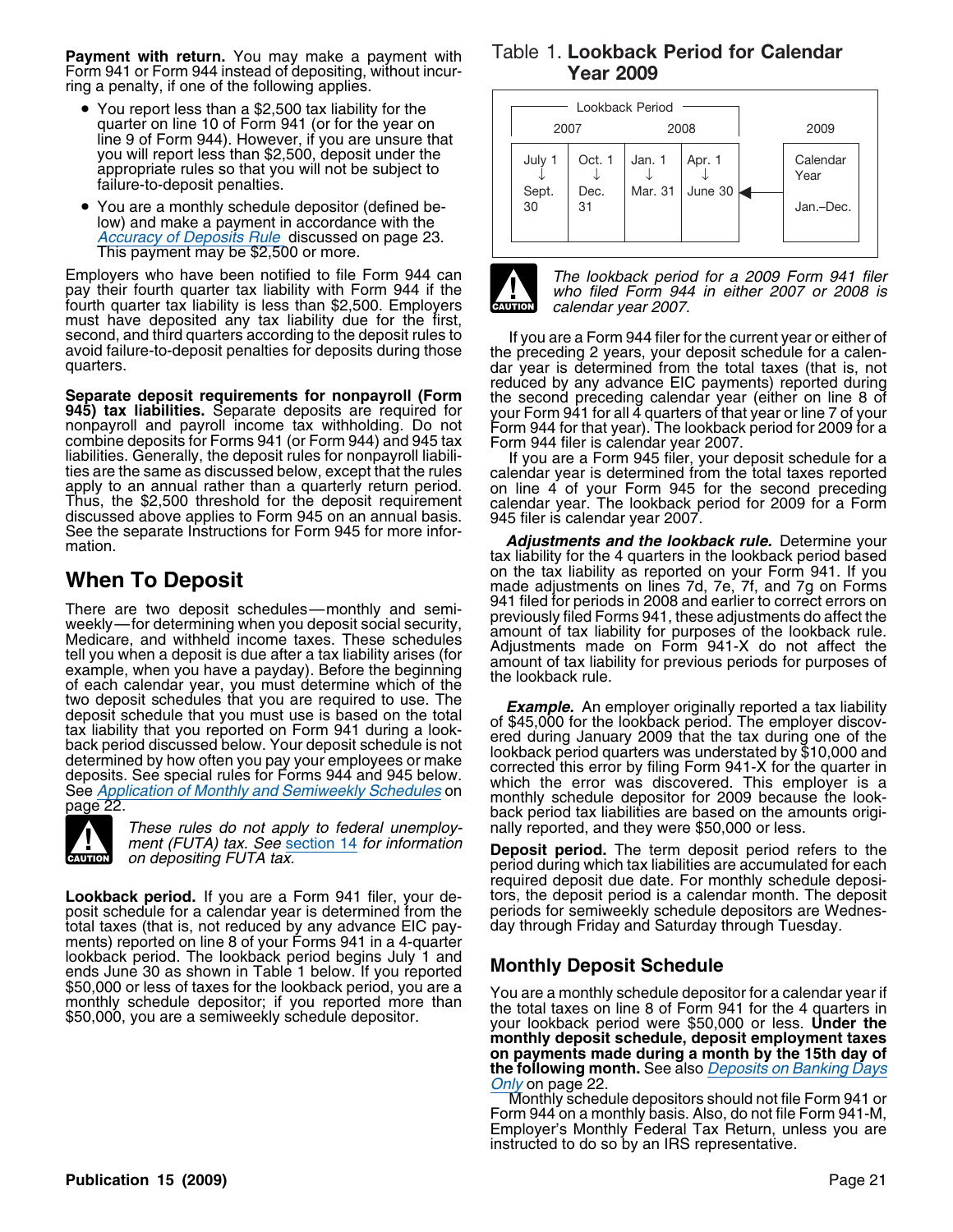**New employers.** Your tax liability for any quarter in the **Example of Monthly and Semiweekly**<br>lookback period before you started or acquired your busi-<br>ness is considered to be zero. Therefore, you are a<br>monthly schedule monthly schedule depositor for the first calendar year of your business. However, see the \$100,000 Next-Day Deposit Rule on page 23. **2008 Lookback Period 2009 Lookback Period**

### **Semiweekly Deposit Schedule**

You are a semiweekly schedule depositor for a calendar year if the total taxes on line 8 of Form 941 during your lookback period were more than \$50,000. Under the semiweekly deposit schedule, deposit employment taxes for payments made on Wednesday, Thursday, and/or Friday by the following Wednesday. Deposit taxes for payments made on Saturday, Sunday, Monday, and/or Tuesday by the following Friday. See also *Deposits on Banking Days* the following Friday. See also *Deposits on Banking Days* Rose Co. is a monthly schedule depositor for 2008<br>Only later. Completers in its lookback Only later. **because its tax liability for the 4 quarters in its lookback**  $\overline{O}$  because its tax liability for the 4 quarters in its lookback

Schedule B (Form 941), Report of Tax Liability for Semiweekly Schedule Depositors, and submit it with Form 941. taxes exceeded \$50,000 for the 4 quarters in its lookback<br>If you must file Form 944 and are a semiweekly schedule period (third quarter 2007 through second quarter 2 If you must file Form 944 and are a semiweekly schedule depositor, complete Form 945-A, Annual Record of Federal Tax Liability, and submit it with your return (instead of<br>Schedule B).

| <b>IF the payday falls</b><br>i on a        | <b>THEN deposit taxes by</b><br>the following |
|---------------------------------------------|-----------------------------------------------|
| Wednesday, Thursday,<br>and/or Friday       | Wednesday                                     |
| Saturday, Sunday,<br>Monday, and/or Tuesday | Friday                                        |

Friday, October 2, 2009 (fourth quarter), two separate deposits would be required even though the pay dates fall deposits would be required even though the pay dates fall **Application of Monthly and Semiweekly**<br>within the same semiweekly period. Both deposits would<br>be due Wednesday, October 7, 2009 (3 banking days from the end of the

### **Summary of Steps To Determine Your Deposit Schedule**

- 1. Identify your lookback period (see *Lookback period* earlier).
- 2. Add the total taxes from line 8, Form 941 you reported during the lookback period.
- 3. Determine if you are a monthly or semiweekly schedule depositor:

| If the total taxes you reported<br>in the lookback period were | Then you are $a \ldots$       |
|----------------------------------------------------------------|-------------------------------|
| \$50,000 or less                                               | Monthly Schedule Depositor    |
| More than \$50,000                                             | Semiweekly Schedule Depositor |

| 2008 Lookback Period |          | 2009 Lookback Period |          |  |
|----------------------|----------|----------------------|----------|--|
| 3rd Quarter<br>2006  | \$12,000 | 3rd Quarter<br>2007  | \$12,000 |  |
| 4th Quarter<br>2006  | \$12,000 | 4th Quarter<br>2007  | \$12,000 |  |
| 1st Quarter<br>2007  | \$12,000 | 1st Quarter<br>2008  | \$12,000 |  |
| 2nd Quarter<br>2007  | \$12,000 | 2nd Quarter<br>2008  | \$15,000 |  |
|                      | \$48,000 |                      | \$51,000 |  |

period (third quarter 2006 through second quarter 2007) **Note.** Semiweekly schedule depositors must complete was not more than \$50,000. However, for 2009, Rose Co. **Note**<br>chedule B (Form 941), Report of Tax Liability for Semi- is a semiweekly schedule depositor because the tota

### **Deposits on Banking Days Only**

If a deposit is required to be made on a day that is not a<br>banking day, the deposit is considered timely if it is made<br>by the close of the next banking day. In addition to federal and state bank holidays, Saturdays and Sundays are treated as nonbanking days. For example, if a deposit is required to be made on a Friday and Friday is not a banking day, the deposit will be considered timely if it is made by the following Monday (if that Monday is a banking<br>day).

**Semiweekly schedule depositors** have at least 3 banking days to make a deposit. That is, if any of the 3 banking days to make a deposit. That is, if any of the 3<br>have more than one pay date during a semiweekly period<br>have more than one pay date during a semiweekly period<br>and the pay dates fall in different calendar quarters, **Example 1.** If you have a pay date on Wednesday, Sep- mally due on Wednesday may be made on Thursday tember 30, 2009 (third quarter), and another pay date on (allowing 3 banking days to make the deposit).

The terms "monthly schedule depositor" and "semiweekly schedule depositor" do not refer to how often your busi-**Example 2.** If you made a payment on both Wednesday<br>and Friday and incurred taxes of \$10,000 for each pay<br>date, deposit the \$20,000 on the following Wednesday. If<br>you made no additional payments on Saturday through<br>rules when tax liabilities are accrued for accounting purposes.

> **Monthly schedule example.** Spruce Co. is a monthly schedule depositor with seasonal employees. It paid wages each Friday. During March it paid wages but did not pay any wages during April. Under the monthly deposit schedule, Spruce Co. must deposit the combined tax liabilities for the four March paydays by April 15. Spruce Co. does not have a deposit requirement for April (due by May 15) because no wages were paid and, therefore, it did not have a tax liability for April.

> **Semiweekly schedule example.** Green, Inc., which has a semiweekly deposit schedule, pays wages once each month on the last day of the month. Although Green, Inc., has a semiweekly deposit schedule, it will deposit just once a month because it pays wages only once a month. The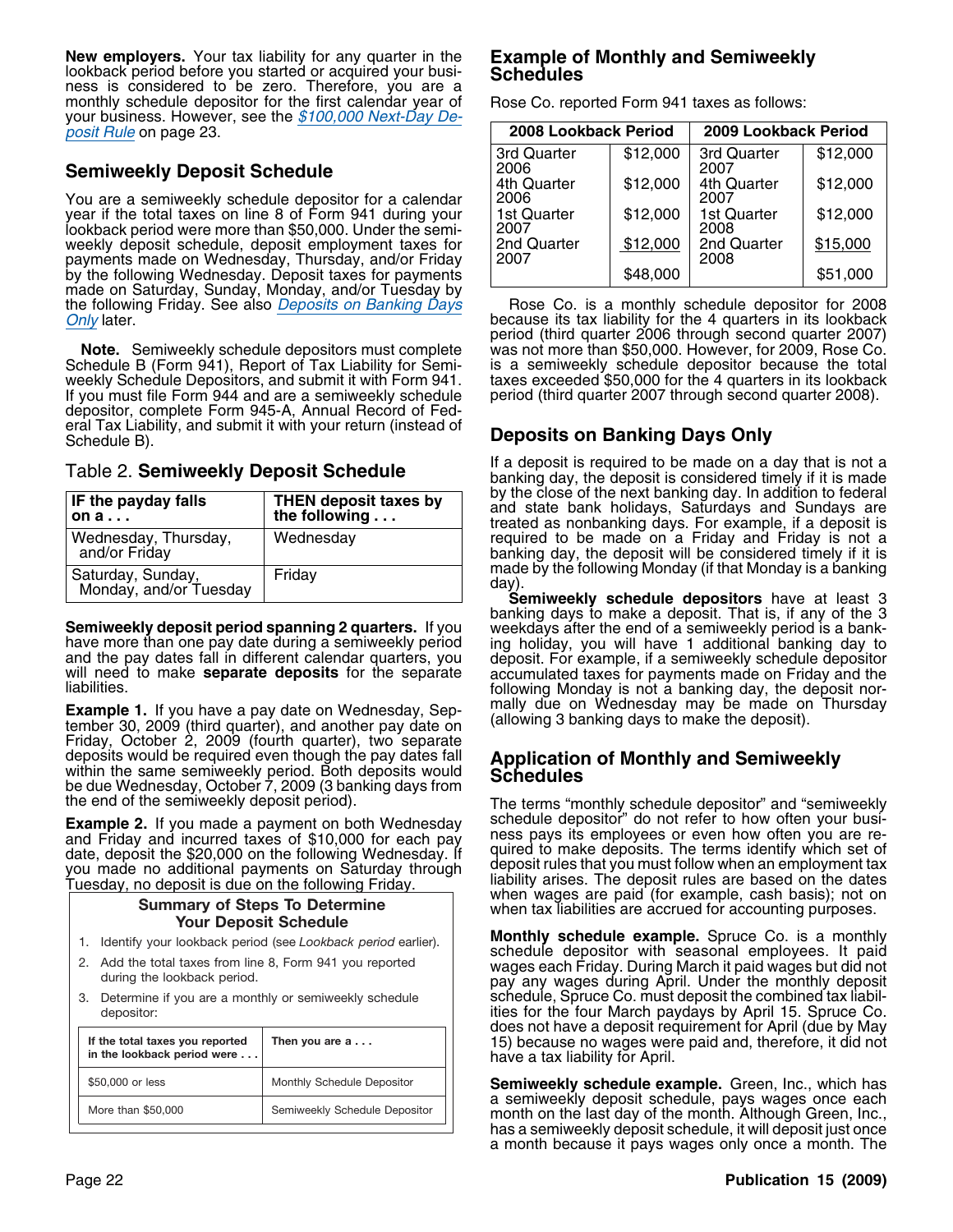deposit, however, will be made under the semiweekly 1. **Monthly schedule depositor.** Deposit the shortfall deposit schedule as follows: Green, Inc.'s tax liability for or pay it with your return by the due date of your<br>the April 24, 2009 (Friday), payday must be deposited by return for the return period in which the shortfall o the April 24, 2009 (Friday), payday must be deposited by return for the return period in which the shortfall oc<br>April 29, 2009 (Wednesday). Under the semiweekly de-<br>curred. You may pay the shortfall with your return April 29, 2009 (Wednesday). Under the semiweekly deposit schedule, liabilities for wages paid on Wednesday even if the amount is \$2,500 or more. through Friday must be deposited by the following 2. **Semiweekly schedule depositor.** Deposit by the earlier of:

If you accumulate \$100,000 or more of taxes (that is, line form in the month in  $\frac{10}{10}$  the shortfall or shortfall or shortfall or shortfall or shortfall or shortfall or shortfall or shortfall or shortfall or shortfal 10 of Form 941 or line 9 of Form 944) on any day during a deposit period, you must deposit the tax by the next bankdeposit period, you must deposit the tax by the next bank-<br>ing day, whether you are a monthly or semiweekly sched-<br>ule depositor.

accumulating a tax liability after the end of a deposit pe-<br>riod. For example, if a semiweekly schedule depositor has date is August 19, 2009 (Wednesday). However, if the riod. For example, if a semiweekly schedule depositor has date is August 19, 2009 (Wednesday). However, if the<br>accumulated a liability of \$95,000 on a Tuesday (of a shortfall occurred on the required April 1 (Wednesday) accumulated a liability of \$95,000 on a Tuesday (of a shortfall occurred on the required April 1 (Wednesday)<br>Saturday-through-Tuesday deposit period) and accumu-<br>geposit deposit de date for a March 27 (Friday) pay date, th Saturday-through-Tuesday deposit period) and accumulated a \$10,000 liability on Wednesday, the \$100,000 creturn due date for the March 27 pay date (April 30) next-day deposit rule does not apply. Thus, \$95,000 must would come before the May 15 (Friday) shortfall makeup next-day deposit rule does not apply. Thus, \$95,000 must would come before the May 15 (Friday) shortfall makeup<br>be deposited by Friday and \$10,000 must be deposited by date. In this case, the shortfall must be deposited by the following Wednesday.

However, once you accumulate at least \$100,000 in a<br>deposit period, stop accumulating at the end of that day<br>and begin to accumulate anew on the next day. For examand begin to accumulate allew off the HeAt day. The two methods of depositing employment taxes, includ-<br>day, Fir Co. is a semiweekly schedule deposition. On Mon-<br>day, Fir Co. accumulates taxes of \$110,000 and must<br>deposit \$110,000 and is less than \$100,000, Fir Co. must deposit **Electronic deposit requirement**. You must make electronic deposits of all depository taxes (such as employ-<br>schedule).

become a semiweekly schedule depositor on the **CAUTION** next day and remain so for at least the rest of the calendar  $\bullet$  Your total deposits of depository taxes in 2007 were more than \$200,000 or year and for the following calendar year.

**Example.** Elm, Inc., started its business on April 1, exprior year. 2009. On April 11, it paid wages for the first time and accumulated a tax liability of \$40,000. On Friday, April 17, accumulated a tax liability of \$40,000. On Friday, April 17, If you are required to use EFTPS and fail to do so, you<br>2009, Elm, Inc., paid wages and accumulated a liability of may be subject to a 10% failure-to-deposit pen \$60,000, bringing its accumulated tax liability to \$100,000. is a free service provided by the Department of Treasury. If<br>Because this was the first year of its business, the tax you are not required to use EFTPS, you may Because this was the first year of its business, the tax you are not required to use EFTPS, you may participate<br>Iiability for its lookback period is considered to be zero, and voluntarily. To get more information or to enr it would be a monthly schedule depositor based on the lookback rules. However, since Elm, Inc., accumulated a lookback rules. However, since Elm, Inc., accumulated a<br>
\$100,000 liability on April 17, it became a semiweekly<br>
schedule depositor on April 18. It will be a semiweekly<br>
schedule depositor for the remainder of 2009 and for

You are required to deposit 100% of your tax liability on or Enrollment" brochure to activate your enrollment and begin<br>before the deposit due date. However, penalties will not be making your payroll tax deposits. Be sure before the deposit due date. However, penalties will not be making your payroll tax deposits. Be sure to tell your applied for depositing less than 100% if both of the follow- payroll provider about your EFTPS enrollment. Consider

- 
- The deposit shortfall is paid or deposited by the deposit while waiting for them.

- 
- **\$100,000 Next-Day Deposit Rule** a. The first Wednesday or Friday (whichever comes first) that falls on or after the 15th of the month if you accumulate \$100,000 or more of taxes (that is line following the month in which
	-

For purposes of the \$100,000 rule, do not continue For example, if a semiweekly schedule depositor has a<br>cumulating a tax liability after the end of a deposit pe-<br>geposit shortfall during July 2009, the shortfall makeup

tronic deposits of all depository taxes (such as employ-<br>ment tax, excise tax, and corporate income tax) using the If you are a monthly schedule depositor and accu-<br>
mulate a \$100,000 tax liability on any day, you if:<br>
if:

- 
- You were required to use EFTPS in 2008 or any

voluntarily. To get more information or to enroll in EFTPS, call 1-800-555-4477. You can also visit the EFTPS website

ing containing your EFTPS personal identification number **Accuracy of Deposits Rule** (PIN) and instructions for activating your PIN. Call the toll-free number located in your "How to Activate Your ing conditions are met. using EFTPS to make your other federal tax payments  $\bullet$  Any deposit shortfall does not exceed the greater of  $\qquad$  electronically as well. You should activate your EFTPS • Any deposit shortfall does not exceed the greater of<br>
\$100 or 2% of the amount of taxes otherwise re-<br>
quired to be deposited and<br>
and the coupons (Form 8109) because it may take 5 to 6 weeks to<br>
receive the coupons and

shortfall makeup date as described below. *Depositing on time.* For deposits made by EFTPS to be on time, you must initiate the transaction at least 1 **Makeup Date for Deposit Shortfall:** business day before the date that the deposit is due.

**Publication 15 (2009)** Page 23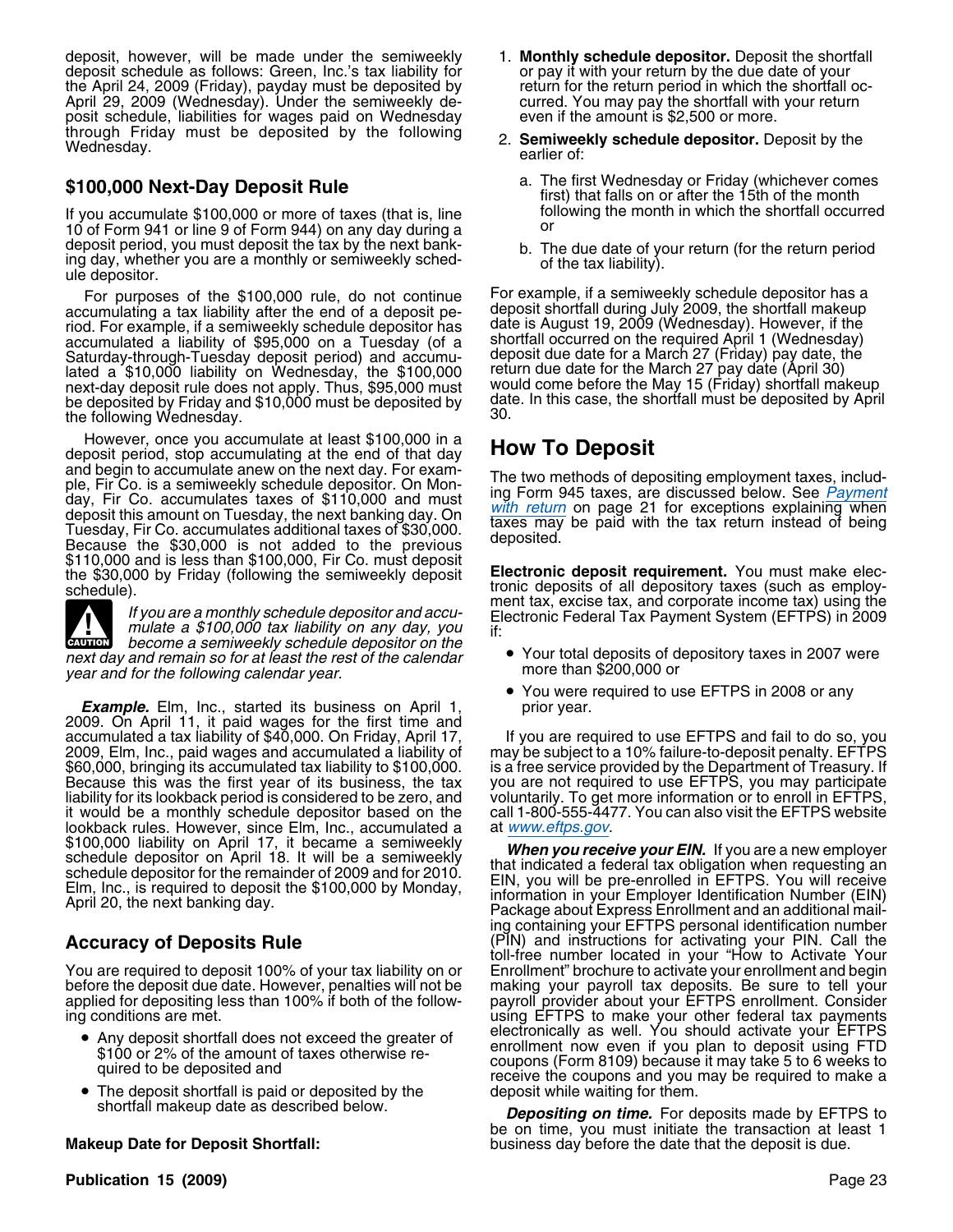**Same day payment option.** If you fail to initiate a state to the failure-to-deposit penalty.<br>posit transaction on EFTPS at least 1 business day state you prefer, you may mail your coupon and payment to: deposit transaction on EFTPS at least 1 business day before the date a deposit is due, you can still make your Financial Agent, Federal Tax Deposit Processing, P.O.<br>deposit on time by using the Federal Reserve-Electronic Box 970030, St. Louis, MO 63197. Make your check or deposit on time by using the Federal Reserve-Electronic Box 970030, St. Louis, MO 63197. Make<br>Tax Application (FR-ETA), If you ever need the same-day money order payable to "Financial Agent." Tax Application (FR-ETA). If you ever need the same-day payment method, you will need to make arrangements with<br>your financial institution ahead of time. FR-ETA allows you<br>to initiate the transaction and have the funds transferred<br>from your financial institution on the same day if not enrolled, but may need help to have their financial<br>if not enrolled, but may need help to have their financial<br>institution use the proper format for making the payment.<br>The guidelines for financial institutions for

ing deposits by EFTPS, use Form 8109 to make the de- ment is initiated by your financial institution and can be

Federal Tax Deposit (FTD) coupon booklet, call ability, deadlines, and costs. Generally, your bank will 1-800-829-4933. Allow 5 to 6 weeks for delivery. Consider charge you a fee for payments made this way.<br>activating your enrollment in EFTPS now so that you can **Depositing on time** The IRS determines v

change only the address where the FTD coupons are<br>mailed. The FTD coupons will be preprinted with your<br>name, address, and EIN. They have entry boxes for indi-<br>cating the type of tax and the tax period for which the<br>date to

cating the type of tax and the tax period for which the date to be timely. See Internal Revenue Code section deposit is made.<br>1502(e)(3) for more information.<br>It is very important to clearly mark the correct type of tax<br>1 and tax period on each FTD coupon. This information is used by the IRS to credit your account. EIN but have not received it and you must make a deposit,

FTD coupons and complete instructions so that they can deposit the taxes when due.

else's FTD coupon, you may be subject to a failure-to-deposit penalty. This is because your account will tion to the IRS office where you will file your return. IRS<br>be underpaid by the amount of the deposit credited to the office addresses are in the instructions for y be underpaid by the amount of the deposit credited to the soffice addresses are in the instructions for your return and<br>other person's account. See *Deposit Penalties* later for son the IRS website at *www.irs.gov/business* 

each FTD coupon and a single payment covering the taxes to be deposited to an authorized depositary. An authorized<br>depositary. An authorized<br>depositary is a financial institution (for example, a commer-<br>do not have a preprinted Form 8109, you may use Form<br>call bank) that is aut

money order drawn to the order of the depositary, or a • You are a new employer and you have been as-<br>check or draft drawn on and to the order of the depositary. signed an EIN, but you have not received your initial check or draft drawn on and to the order of the depositary. signed an EIN, but you have not received your received your received your may deposit taxes with a check drawn on another supply of Forms 8109 or You may deposit taxes with a check drawn on another

**Deposit record.** For your records, an Electronic Funds financial institution only if the depositary is willing to accept Transfer (EFT) Trace Number will be provided with each that form of payment. Be sure that the financial institution<br>successful payment. The number can be used as a receipt where you make deposits is an authorized depositar

**Making deposits with FTD coupons.** If you are not mak-<br>Making deposits with FTD coupons. If you are not mak-<br> posits at an authorized financial institution.<br>For new employers, if you would like to receive a Please check with your financial institution regarding avail-For **new employers**, if you would like to receive a chease check with your financial institution regarding avail-

activating your enrollment in EFTPS now so that you can<br>make timely depositing on time. The IRS determines whether de-<br>mequested FTD coupons.<br>The IRS will keep track of the number of FTD coupons<br>that you use and automatica



If you have branch offices depositing taxes, give them make the deposit with the IRS. Do not make the deposit at<br>D coupons and complete instructions so that they can an authorized depositary. Make it payable to the "United States Treasury" and show on it your name (as shown on .<br>Please use only **your** FTD coupons. If you use anyone Form SS-4), address, kind of tax, period covered, and date<br>se's FTD coupon, you may be subject to a fail-you applied for an EIN. Send your deposit with an explanapenalty amounts. "Where To File." Use the "Without a payment" address. Do *How to deposit with a FTD coupon.* Mail or deliver not use Form 8109-B, Federal Tax Deposit Coupon, in this left that the same of the taxes situation.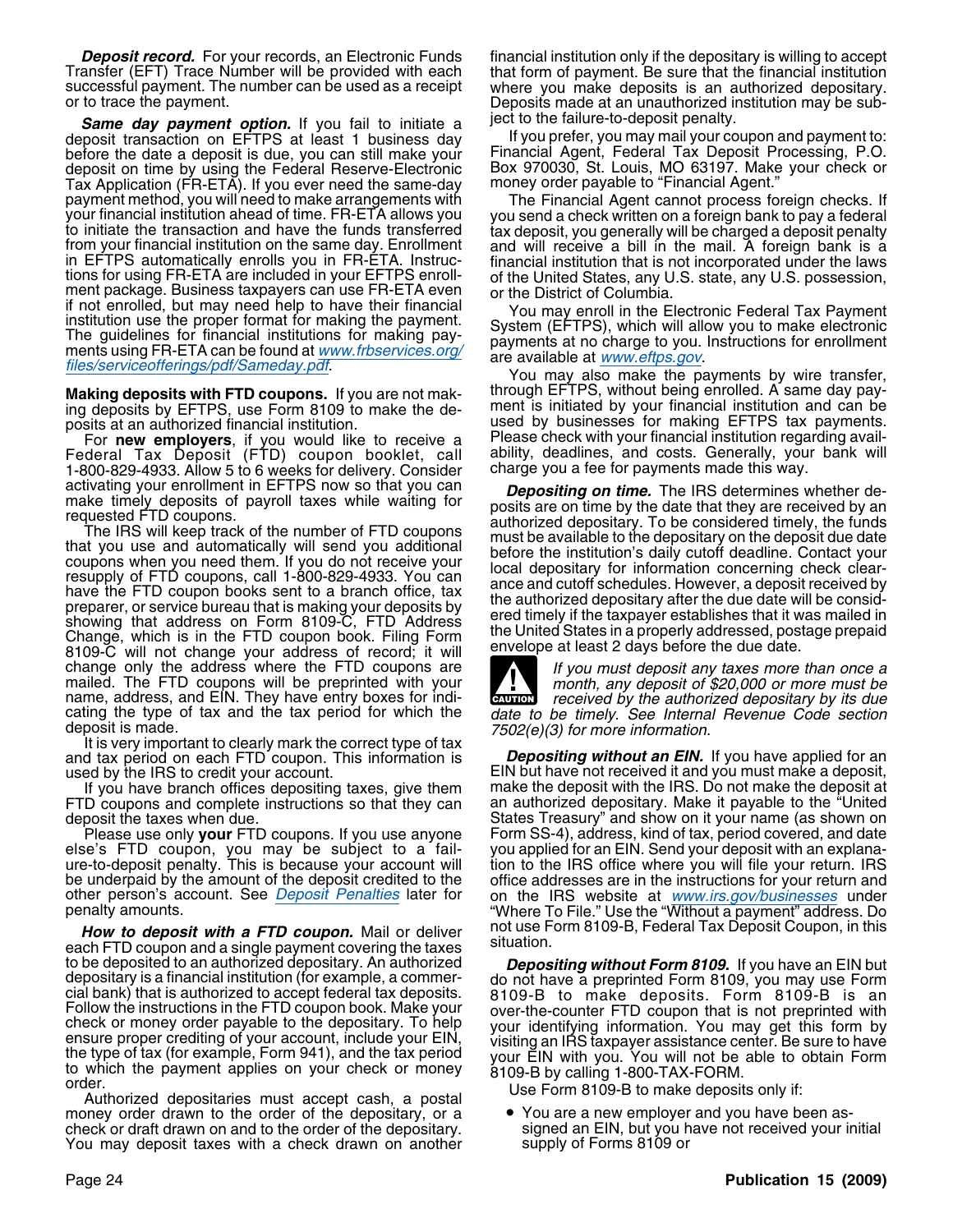• You have not received your resupply of preprinted

with each FTD coupon in the coupon book. The FTD You can find Revenue Procedure 2001-58 on page 579 of coupon itself will not be returned. It is used to credit your Internal Revenue Bulletin 2001-50 at account. Your cancelled check, bank receipt, or money www.irs.gov/pub/irs-irbs/irb01-50.pdf. account. Your cancelled check, bank receipt, or money order receipt is your deposit record.

### **Deposit Penalties** apply as explained above.

**TIP**

employer required to file Form 944 does not quality for the Treasury, the trust fund recovery penalty was apply. The exception to the deposition of the deposition of the deposition of the deposition of the deposition of th

- that the required actions are not taking place. **2% -** Deposits made 1 to 5 days late.
- 
- 
- 
- 
- **15% -** Amounts still unpaid more than 10 days after the U.S. Government. date of the first notice that the IRS sent asking<br>for the tax due or the day on which you received

calendar days, starting from the due date of the liability. 2009 Form 941) when your tax liability (line 10) shown on

Special rule for former Form 944 filers. If you filed<br>
Form 944 for the prior year and must file Forms 941 for the<br>
Form 944 for the prior year and must file Forms 941 for the<br>
current year because your employment tax liab Completed line 15 of 2008 Form 941 (line 17 of 2009 to a late deposit of employment taxes for the first month of the current year if the taxes are deposited in full by March<br>
15 of the current year.<br>
15 of the current year

**Order in which deposits are applied.** Deposits generally (Form 941), or<br>are applied to the most recent tax liability within the quar- <br>• Improperly completed Schedule B (Form 941) by, for are applied to the most recent tax liability within the quar-<br>ter. If you receive a failure-to-deposit penalty notice, you example, entering tax deposits instead of tax liabiliter. If you receive a failure-to-deposit penalty notice, you example, entering tax deposit<br>may designate how your deposits are to be applied in order ties in the numbered spaces. may designate how your deposits are to be applied in order

### **Publication 15 (2009)** Page 25

to minimize the amount of the penalty if you do so within 90 Forms 8109. days of the date of the notice. Follow the instructions on the penalty notice that you received. For more information on **Deposit record.** For your records, a stub is provided designating deposits, see Revenue Procedure 2001-58.

**Example.** Cedar, Inc. is required to make a deposit of<br>more than the right amount of taxes for a quarter, you can<br>choose on Form 941 for that quarter (or on Form 944 for<br>that year) to have the overpayment refunded or appl remains undeposited. The penalty on this underdeposit will

Although the deposit penalties information pro-<br>vided below refers specifically to Form 941, these<br>rules also apply to Form 945 and Form 944 (if the<br>employer required to file Form 944 does not qualify for the<br>employer requ

**5% -** Deposits made 6 to 15 days late. **Separate accounting when deposits are not made or** 10% - Deposits made 16 or more days late. Also applies to amounts paid within 10 days of the social security, Medicare, or income taxes; deposite of the first notice the IRS sent asking for the social security, Medicare, o



for the tax due or the day on which you received<br>notice and demand for immediate payment,<br>whichever is earlier. earlier and demand for immediate payment,<br>10% if you are a monthly schedule depositor and did not Late deposit penalty amounts are determined using properly complete line 15 of 2008 Form 941 (line 17 of

- 
- Failed to attach a properly completed Schedule B
-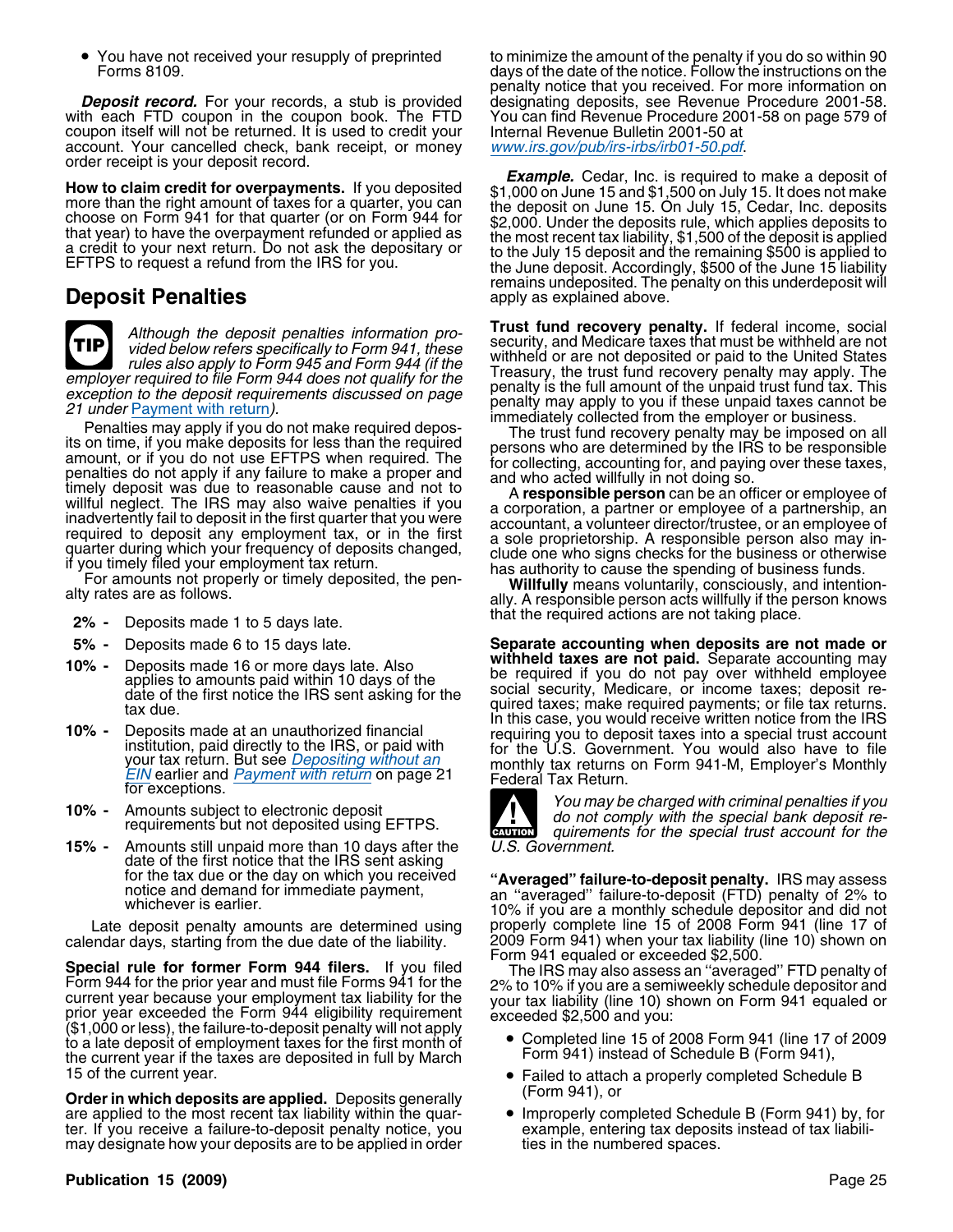The FTD penalty is figured by distributing your total tax IRS will not inquire about unfiled returns if at least liability shown on line 10 of Form 941 equally throughout one taxable return is filed each year. However, you<br>the tax period. As a result, your deposits and payments must check the "Seasonal employer" box on every the tax period. As a result, your deposits and payments must check the "Seasonal employer" box on **every** may not be counted as timely because the actual dates of Form 941 that you file. Otherwise, the IRS will exmay not be counted as timely because the actual dates of

your tax liabilities cannot be accurately determined.<br>You can avoid an "averaged" FTD penalty by reviewing **• Household employers reporting social security**<br>Your return before you file it. Follow these steps before

- If you are a monthly schedule depositor, report your
- your tax liabilities (not your deposits) on Schedule B<br>(Form 941) in the lines that represent the dates your Household Employer's Tax Guide, for more informa-<br>employees were paid.
- 
- 
- For prior period errors discovered after December •

Form 941. Each quarter, all employers who pay wages 1-866-255-0654. See Publication 1855, Technical Specifi-<br>subject to income tax withholding (including withholding on cations Guide for the Electronic Filing of Form 941, Employer's QUARTERLY Federal Tax Return, unless the<br>employer is required to file Form 944 or the following<br>exceptions apply. Form 941 must be filed by the last day of<br>the month that follows the end of the quarter. See the<br>

• Seasonal employers who no longer file for more quarters during the year, check the "Seasonal receive a penalty notice, you can provide a<br>employer" box on line 17 of 2008 Form 941 (line 19 why you believe reasonable cause exists. of 2009 Form 941). When you fill out Form 941, be sure to check the box on the top of the form that corresponds to the quarter reported. Generally, the

- your return before you file it. Follow these steps before<br>and Medicare taxes and/or withheld income tax.<br>If you are a sole proprietor and file Form 941 or If you are a monthly schedule depositor, report your Form 944 for business employees, you may include<br>tax liabilities (not your deposits) in the monthly entry taxes for household employees on your Form 941 or<br>spaces on lin • If you are a semiweekly schedule depositor, report household employees on Schedule H (Form 1040),<br>Wour tax liabilities (not your deposits) on Schedule B. Household Employment Taxes. See Publication 926,
	- **Employers reporting wages for employees in** •• Verify that your total liability shown on line 15 of<br>
	2008 Form 941 (line 17 of 2009 Form 941) or the<br>
	bottom of Schedule B (Form 941) equals your tax<br>
	liability shown on line 10 of Form 941.<br>
	• Do not show negative amou Form 941 (line 17 of 2009 Form 941) or Schedule B<br>
	(Form 941). If a prior period correction results in a<br>
	decrease to your tax liability, reduce your liability for<br>
	the day that you discovered the error by the tax<br>
	decreas
		- For prior period errors discovered after December<br>
		31, 2008, **do not** adjust your tax liabilities reported<br>
		on line 15 of 2008 Form 941 (line 17 of 2009 Form<br>
		941) or on Schedule B (Form 941).<br>
		941) or on Schedule B (Form

**Form 941 e-file.** The Form 941 e-file program allows a<br>**12. Filing Form 941 12. In taxpayer to electronically file Form 941 or Form 944 using<br>a personal computer, modem, and commercial tax prepa**a personal computer, modem, and commercial tax prepa- **or Form 944** ration software. For more information, visit the IRS website at <u>www.irs.gov</u> and click on the *e-file* link, or call

**Form 944.** If you receive written notification that you qual-<br>
if in the Form 944 program, you must file Form 944,<br>
Employer's ANNUAL Federal Tax Return, instead of<br>
Employer's ANNUAL Federal Tax Return, instead of<br>
Form **Exceptions.** The following exceptions apply to the filing effect. You must have filed your return on or before the due<br>requirements for Forms 941 and 944. The maximum amount of the failure-to-pay penalty is also 25% **Seasonal employers who no longer file for** of the tax due. If both penalties apply in any month, the quarters when they regularly have no tax liability failure-to-file penalty is reduced by the amount of the failure-to-file penalty is reduced by the amount of the **because they have paid no wages.** To alert the failure-to-pay penalty. The penalties will not be charged if IRS that you will not have to file a return for one or you have a reasonable cause for failing to file or pay. If you receive a penalty notice, you can provide an explanation of

**Note.** In addition to any penalties, interest accrues from the due date of the tax on any unpaid balance.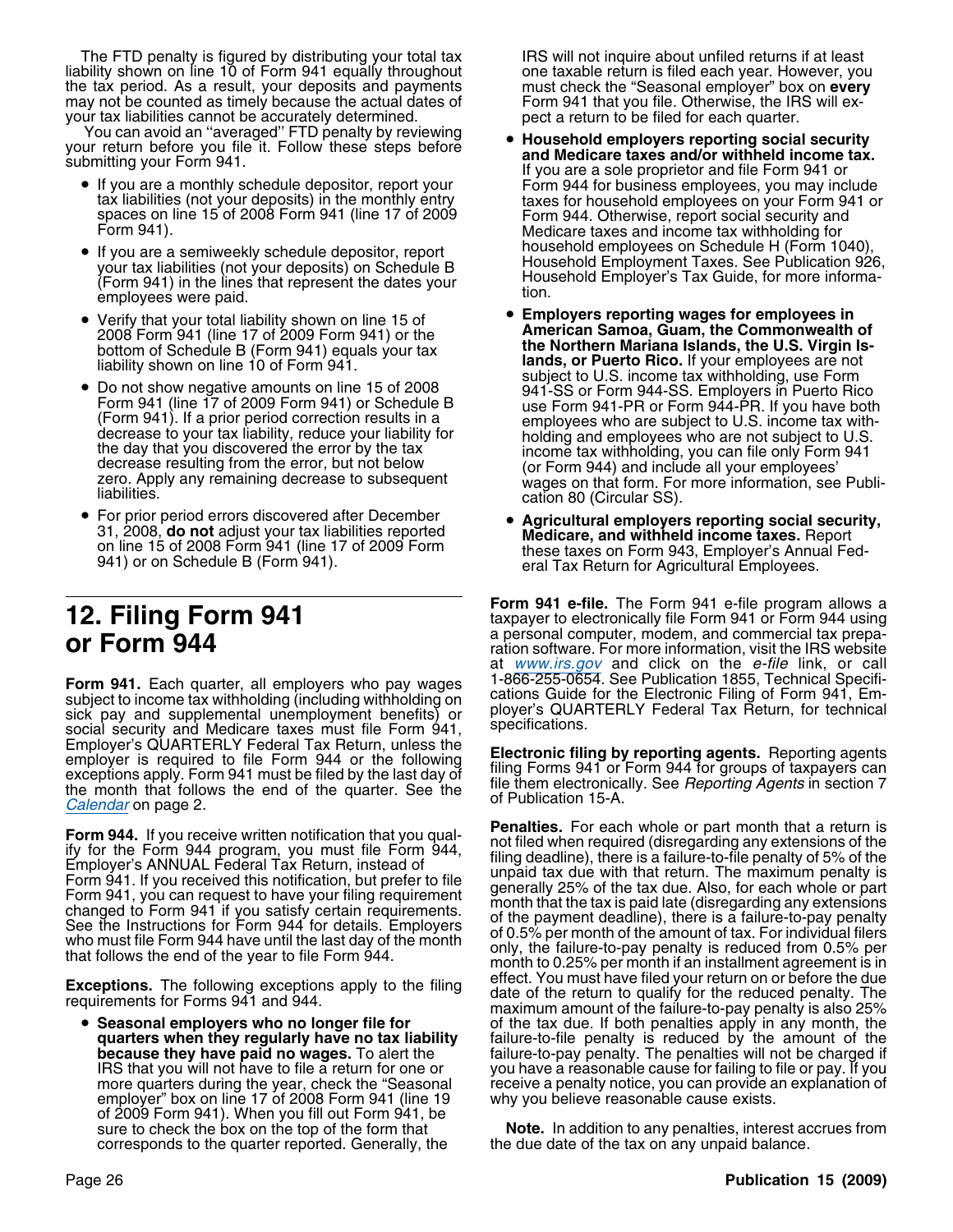If income, social security, or Medicare taxes that must Table 3. **Social Security and Medicare Tax** be withheld are not withheld or are not paid, you may be **Rates** (for 3 prior years)<br>personally liable for the trust fund Trust fund recovery penalty in section 11.

- Form 941.
- Use the preaddressed form mailed to you. If you do
- If you use a form that is not preaddressed, show your name and EIN on it. Be sure that they are exactly as they appeared on earlier returns. To help reduce discrepancies:
- •

Final return. If you go out of business, you must file a final e2. Report both social security and Medicare wages and return for the last quarter (last year for Form 944) in which wages are paid. If you continue to pay wag compensation for periods following termination of your 3. Report employee share of social security taxes on<br>business, you must file returns for those periods. See the Form W-2 in the box for social security tax withheld business, you must file returns for those periods. See the Form W-2 in the box for social security wages,<br>Instructions for Form 941 or the Instructions for Form 944 (box 4), not as social security wages, Instructions for Form 941 or the Instructions for Form 944

for details on how to file a final return.<br>
If you are required to file a final return, you are also<br>
required to furnish Forms W-2 to your employees by the<br>
due date of your final return. File Forms W-2 and W-3 with<br>
the the SSA by the last day of the month that follows the due 5. Make sure the social security wage amount for each<br>date of your final return. Do not send an original or copy of employee does not exceed the annual social secur date of your final return. Do not send an original or copy of employee does not exceed the annual social secure<br>your Form 941 or Form 944 to the SSA. See the Instruc- wage base limit (for example, \$102,000 for 2008), your Form 941 or Form 944 to the SSA. See the Instructions for Forms W-2 and W-3 for more information.

**Filing late returns for previous years.** If possible, get a social security or copy of Form 941 or Form 944 (and separate instructions) Medicare wages, copy of Form 941 or Form 944 (and separate instructions) with a revision date showing the year for which your delin-<br>quent return is being filed. See Quick and Easy Access to<br>lRS Tax Help and Tax Products on page 40 for various<br>ways to secure any necessary forms and instructions tions. 8. Be sure that the amounts on Form W-3 are the total

| Trust fund recovery penalty in section 11.<br>Use of a reporting agent or other third-party payroll<br>service provider does not relieve an employer of the re-<br>sponsibility to ensure that tax returns are filed and all taxes | <b>Calendar Year</b>    | <b>Wage Base Limit</b><br>(each employee) | Tax Rate on<br>Taxable<br><b>Wages and</b><br>Tips |
|------------------------------------------------------------------------------------------------------------------------------------------------------------------------------------------------------------------------------------|-------------------------|-------------------------------------------|----------------------------------------------------|
| are paid or deposited correctly and on time.<br>Do not file more than one Form 941 per quarter or more                                                                                                                             | 2008-Social<br>Security | \$102,000                                 | 12.4%                                              |
| than one Form 944 per year. Employers with multiple<br>locations or divisions must file only one Form 941 per                                                                                                                      | 2008-Medicare           | All Wages                                 | 2.9%                                               |
| quarter or one Form 944 per year. Filing more than one<br>return may result in processing delays and may require                                                                                                                   | 2007-Social<br>Security | \$97,500                                  | 12.4%                                              |
| correspondence between you and the IRS. For information<br>on making adjustments to previously filed returns, see                                                                                                                  | 2007-Medicare           | All Wages                                 | 2.9%                                               |
| section 13.<br>Reminders about filing.                                                                                                                                                                                             | 2006-Social<br>Security | \$94,200                                  | 12.4%                                              |
| • Do not report more than 1 calendar quarter on a                                                                                                                                                                                  | 2006-Medicare           | All Wages                                 | 2.9%                                               |

Use the preaduressed form mailed to you. If you do<br>not have the form, get one from the IRS in time to<br>file the return when due.<br>filed with the IRS and Forms W-2 and W-3 filed with the<br>filed with the IRS and Forms W-2 and W SSA, the IRS must contact you to resolve the discrepan-<br>cies.

- See the Instructions for Form 941 or the Instructions 1. Report bonuses as wages and as social security and for<br>Form 944 for information on preparing the form. Medicare wages on Forms W-2 and on Form 941 or Form 944,
	-
	-
	-
	-
	- 6. Do not report noncash wages that are not subject to<br>social security or Medicare taxes as social security or
	-
	- of amounts from Forms W-2, and
	- 9. Reconcile Form W-3 with your four quarterly Forms 941 or annual Form 944 by comparing amounts reported for:
		- a. Income tax withholding;
		- b. Social security wages, social security tips, and Medicare wages and tips. Form W-3 should include Form 941 or Form 944 adjustments only for the current year (that is, if the Form 941 or Form 944 adjustments include amounts for a prior year, do not report those prior year adjustments on the current-year Forms W-2 and W-3);
		- c. Social security and Medicare taxes. The amounts shown on the four quarterly Forms 941 or the annual Form 944 , including current-year adjustments, should be approximately twice the amounts shown on Form W-3. This is because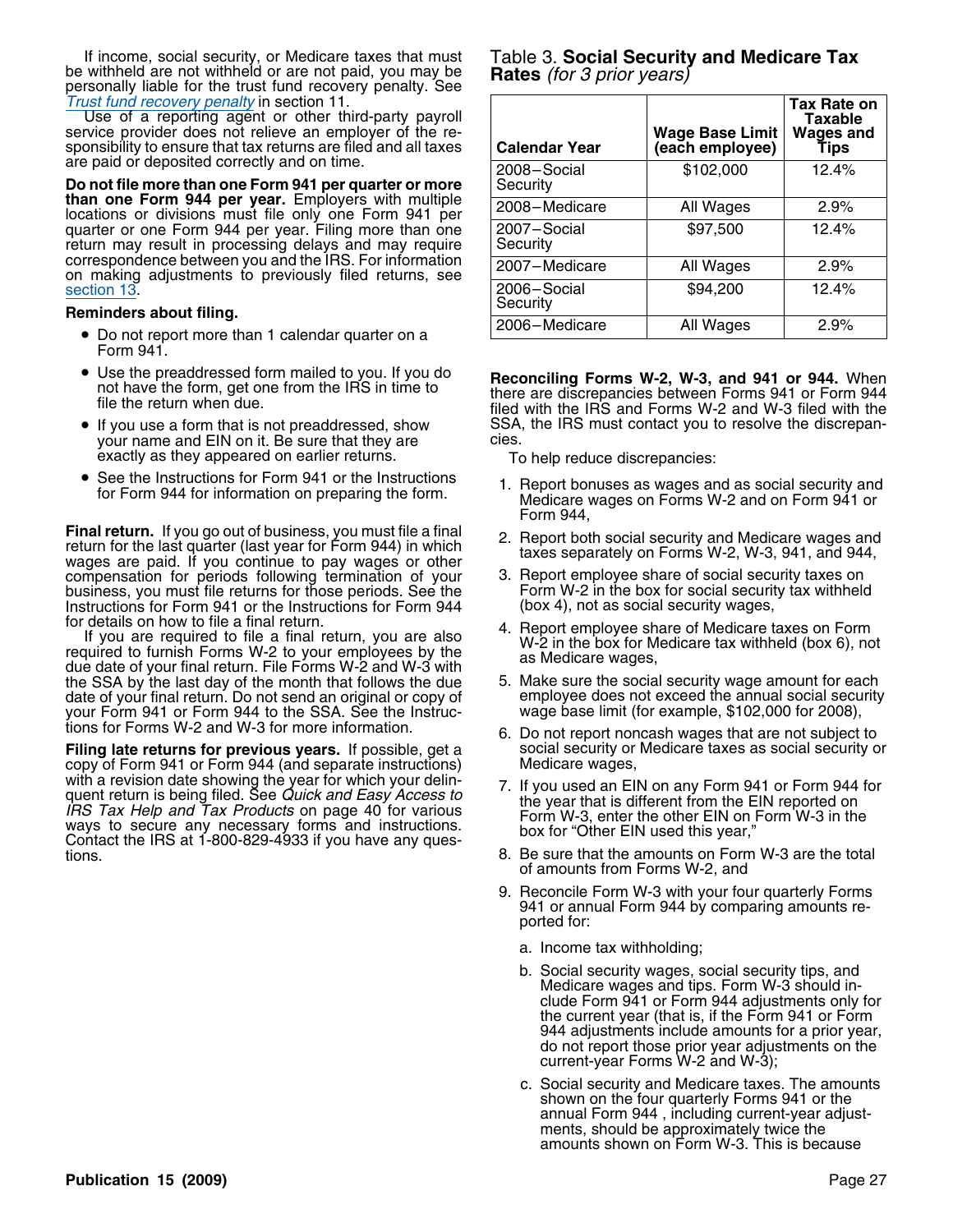Do not report on Form 941 or Form 944 backup with-<br>holding or income tax withholding on nonpayroll payments<br>such as pensions, annuities, and gambling winnings.<br>Nonpayroll withholding must be reported on Form 945,<br>Nonpayrol

match, you should determine that the reasons are valid. Keep your reconciliation so that you will have a record of **Fractions-of-cents adjustment.** If there is a small differwhy amounts did not match in case there are inquiries from ence between total taxes after adjustment for advance EIC<br>the IRS or the SSA, See the Instructions for Schedule D (line 10) (line 9 of Form 944) and total deposits the IRS or the SSA. See the Instructions for Schedule D (Form 941) if you need to explain any discrepancies that (line 10 of Form 944), it may have been caused, all or in<br>were caused by an acquisition, statutory merger, or con-<br>part, by rounding to the nearest cent each time yo were caused by an acquisition, statutory merger, or con-solidation.

# **13. Reporting Corrections to**

There is a new process for correcting errors on a<br>previously filed Form 941 or Form 944, beginning<br>with errors discovered in 2009. Corrections to a<br>previously filed Form 941 or Form 944 will be made on new<br>previously filed **!** Form 941-X or new Form 944-X. For more information, see subject to:<br>the Instructions for Form 941-X (or the Instructions for<br>Form 944-X). Current period adjustments will continue to <br>• Social security tax (reported on line Form 944-X). Current period adjustments will continue to  $\bullet$  Social security tax (reported on lines 5a, column 1,<br>be reported on Form 941 or Form 944, See the Instructions and 5b, column 1) (or lines 4a and 4b of column 1 be reported on Form 941 or Form 944. See the Instructions and 5b, column 1) (or lines 4a<br>for Form 941 (or the Instructions for Form 944) There are Form 944) by 6.2% (.062) and for Form 941 (or the Instructions for Form 944). There are also new Forms 943-X, 945-X, and CT-1-X to report cor-<br>rections on the corresponding returns. All of the X forms of column 1 on Form 944) by 1 45% (0145)

In certain cases, amounts reported as social security and<br>
Medicare taxes in column 2 of lines 5a, 5b, and 5c of Form<br>
941 (column 2 of lines 4a, 4b, and 4c for Form 944) must<br>
941 (column 2 of lines 4a, 4b, and 4c for For adjustments are reported on lines 7a, 7b, and 7c of Form<br>941 (line 6a of the 2008 Form 944, line 6 of the 2009 Form<br>944) and include the following:<br>944) and amount of each. Do not attach the statement

Adjustment of tax on tips. If, by the 10th of the month to Form 941 or Form 944. after the month you received an employee's report on tips, you do not have enough employee funds available to **Example.** Cedar, Inc. was entitled to the following cur-<br>withhold the employee's share of social security and Medi- rent period adjustments. withhold the employee's share of social security and Medicare taxes, you no longer have to collect it. However, care taxes, you no longer have to collect it. However,<br>
report the entire amount of these tips on lines 5b (social<br>
security tips) and 5c (Medicare wages and tips) (lines 4b<br>
and 4c of Form 944). Include as a negative adju

**Adjustment of tax on group-term life insurance premi-**<br> **e Fractions of cents.** Cedar, Inc. determined that the unity<br> **a** amounts withheld and deposited for social security **ums paid for former employees.** The employee share of amounts withheld and deposited for social security and Medicare taxes on group-term life in-<br>social security and Medicare taxes on group-term life in-<br>and Medicare tax social security and Medicare taxes on group-term life in-<br>surance over \$50,000 for a former employee is paid by the \$1.44 more than the employee share of the amount surance over \$50,000 for a former employee is paid by the

Form 941 and Form 944 include both the em- former employee with his or her tax return and is not ployer and employee shares of social security and collected by the employer. However, include all social security and Medicare taxes for such coverage on lines 5a d. Advance earned income credit (EIC). <br>4c of Form 944), and back out the amount of the employee 4a and 4c of Form 944), and back out the amount of the employee

Annual Return of Withheld Federal Income Tax. See the<br>Instructions for Form 945 for details. Income tax withhold-<br>ing required to be reported on Forms 1099 or W-2G must<br>be reported on Forms 1099 or W-2G must<br>be reported on

puted payroll. This rounding occurs when you figure the amount of social security and Medicare tax to be withheld and deposited from each employee's wages. The IRS refers to rounding differences relating to employee withholding of social security and Medicare taxes as "frac-**Form 941 and Form 944** tions-of-cents" adjustments. If you pay your taxes with Form 941 (or Form 944) instead of making deposits be-

- 
- 

rections on the corresponding returns. All of the X forms<br>will be used by employers or payers to make corrections or<br>claim refunds or abatements of employment taxes.<br>Compare these amounts (the employee share of social<br>secu **Current Period Adjustments**<br>the quarter (from your payroll records). The difference,<br>positive or negative, is your fractions-of-cents adjustment



- 
-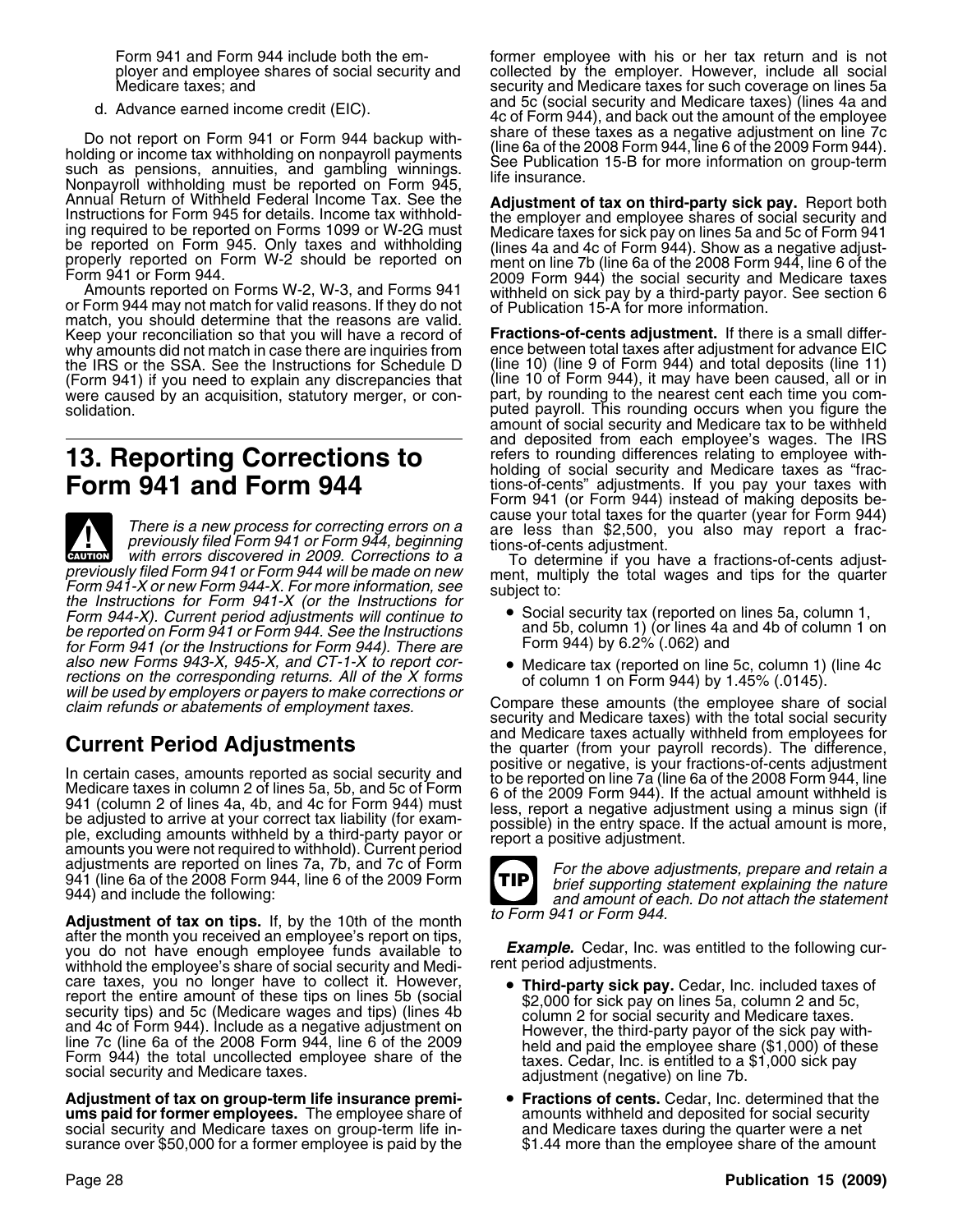## **Current Period Adjustment Example (Form 941)**

**7 TAX ADJUSTMENTS** (Read the instructions for line 7 before completing lines 7a through 7c.):

| 7a Current quarter's fractions of cents                                                                                                                                                                                       | 1.44         |                         |
|-------------------------------------------------------------------------------------------------------------------------------------------------------------------------------------------------------------------------------|--------------|-------------------------|
| 7b Current quarter's sick pay response to the contract of the contract of the contract of the contract of the contract of the contract of the contract of the contract of the contract of the contract of the contract of the | $-1000 - 00$ |                         |
| 7c Current quarter's adjustments for tips and group-term life insurance                                                                                                                                                       | $-200$ $-00$ |                         |
| 7d TOTAL ADJUSTMENTS (Combine all amounts: lines 7a through 7c.) 7d L                                                                                                                                                         |              | $-1198$ <sub>■</sub> 56 |

column 2 (social security and Medicare taxes). This

• **Life insurance premiums.** Cedar, Inc. paid excess of \$50,000 for former employees. The former cies. However, Cedar, Inc. must include the ity and Medicare taxes reported on lines 5a, column<br>2 and 5c, column 2 of Form 941. Therefore, Cedar,

Form 941 as shown in the *Current Period Adjustment* Example above.

No change to record of federal tax liability. Do not make any changes to your record of federal tax liability reported on line 15 of 2008 Form 941 (line 17 of 2009 Form reported on line 15 of 2008 Form 941 (line 17 of 2009 Form **New process for correcting employment taxes.** After 941) or Schedule B (Form 941) (line 13 of 2008 Form 941 December 31, 2008, when you discover an error on a (line 15 of 2009 Form 941) or Form 945-A for Form 944 previously filed Form 941 or Form 944, you **must:** filers) for current period adjustments. The amounts re-<br>norted on the record reflect the actual amounts you with-<br> $\bullet$  correct that error using Form 941-X or Form 944-X. ported on the record reflect the actual amounts you with-<br>held from employees' wages for social security and held from employees' wages for social security and<br>
Medicare taxes. Because the current period adjustments<br>
make the amounts reported on lines 5a, column 2, 5b,<br>
column 2, and 5c, column 2 of Form 941 (lines 4a, 4b, and<br> Form 2, and 5c, column 2 or Form 944) equal the actual amounts you file with Form 941 or Form 944.<br>Action 1941 (line amounts apported on the record), no addi-

**New forms.** The Internal Revenue Service has developed ter adjustments for fractions of cents, third-party sick pay, Form 941-X, Adjusted Employer's QUARTERLY Federal tips, and group-term life insurance on Form 941 using lines Tax Return or Claim for Refund, and Form 944-X, Adjusted 7a through 7c, and on Form 944 using line 6. Employer's ANNUAL Federal Tax Return or Claim for Report the correction of underreported and overre-Refund, to replace Form 941c, Supporting Statement to ported amounts for the same tax period on a single Form<br>Correct Information. There are also new Forms 943-X, 941-X or Form 944-X unless you are requesting a refund. If

### **Publication 15 (2009)** Page 29

figured on lines 5a, column 2, 5b, column 2, and 5c, 945-X, and CT-1-X to report corrections on the corre-<br>column 2 (social security and Medicare taxes). This sponding returns.

difference was caused by adding or dropping frac-<br>
Form 941-X and Form 944-X also replace Form 843, tions of cents when figuring social security and Medi-<br>
care taxes for each wage payment. Cedar, Inc. must<br>
to request a refund or abatement of overreported employto request a refund or abatement of overreported employreport a positive \$1.44 fractions-of-cents adjustment ment taxes. Continue to use Form 843 when requesting a refund or abatement of assessed interest or penalties.

group-term life insurance premiums for policies in **Background.** Treasury Decision 9405 changed the proemployees must pay the employee share of the so-<br>cial security and Medicare taxes (\$200) on the poli-<br>claim for refund of employment taxes. Treasury Decision claim for refund of employment taxes. Treasury Decision 9405, 2008-32 I.R.B. 293, is available at

employee share of these taxes with the social secur-<br>ity and Medicare taxes reported on lines 5a, column revised adjustment process if you underreported employment taxes and are making a payment, or if you overrelnc. is entitled to a negative \$200 adjustment on form the Form 941 or Form 944 period during which you file<br>line 7c.<br>Form 941-X or Form 944-X. You will use the revised claim Cedar, Inc. reported these adjustments on line 7 of process if you overreported employment taxes and are<br>orm 941 as shown in the *Current Period Adjustment* requesting a refund or abatement of the overreported amount. We use the terms "correct" and "corrections" to include interest-free adjustments under sections 6205 and 6413, and claims for refund and abatement under sections 6402, 6414, and 6404 of the Internal Revenue Code.

- 
- 
- 

withheld (the amounts reported on the record), no addi-<br>tional changes to the record of federal tax liability are longer provide adjustment lines (formerly lines 7d through<br>Tg) for correcting prior quarter errors. Beginnin endar year 2009, Form 944 will no longer provide adjust- **Prior Period Adjustments** ment lines (formerly lines 6b through 6e) for correcting prior year errors. However, continue to report current quar-<br>ter adjustments for fractions of cents, third-party sick pay,

941-X or Form 944-X unless you are requesting a refund. If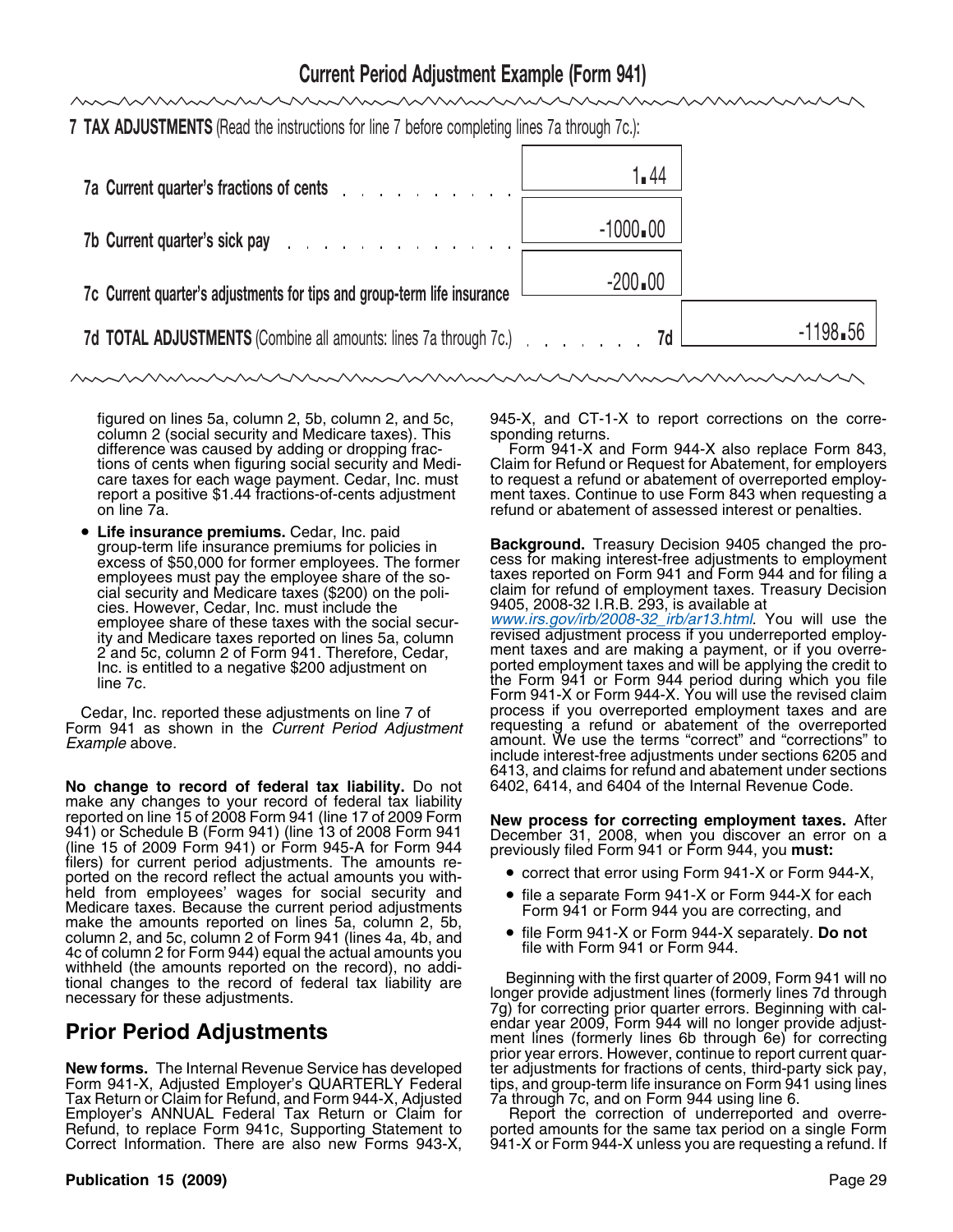you are requesting a refund and are correcting both under- • the employer knowingly underreported its employreported and overreported amounts, file one Form 941-X ment tax liability. or Form 944-X correcting the underreported amounts only and a second Form 941-X or Form 944-X correcting the A correction will **not** be eligible for interest-free treatoverreported amounts. ment after the **earlier** of the following:

See the chart on the back of Form 941-X or Form 944-X • Receipt of an IRS notice and demand for payment<br>for help in choosing whether to use the adjustment process efter assessment or For help in choosing whether to use the adjustment process<br>or the claim process. See the Instructions for Form 941-X<br>for details on how to make the adjustment or claim for  $\bullet$  Receipt of an IRS Notice of Determination of for details on how to make the adjustment or claim for refund or abatement.

**Income tax withholding adjustments.** Correct prior quarter income tax withholding errors by making the corquarter income tax with induity errors by making the cor-<br>rection on Form 941-X when you discover the error.<br>You may make an adjustment only to correct income tax<br>If an employee repays you for

From the air adjustment only to correct income tax<br>withholding errors discovered during the same calendar<br>year in which you paid the wages. This is because the<br>employee uses the amount shown on Form W-2 as a credit<br>when fi

From example, if the total of current year wages. If you receive repay-<br>inheld in a prior calendar year unless it is to correct an<br>administrative error. An administrative error occurs if the<br>amount you entered on Form 941 Form 941 or Form 944 due to a mathematical or transposi-<br>tion error, this would be an administrative error. The ad-<br>ministrative error adjustment corrects the amount reported<br>on Form 941-X or Form 944-X to recover the soci

**Collecting underwithheld taxes from employees.** If<br>you withheld no income, social security, or Medicare taxes<br>or less than the correct amount from an employee's<br>wages, you can make it up from later pay to that employee's<br> bursement is a matter for settlement between you and the *Employee reporting of repayment.* The wages paid in employee. Underwithheld income tax must be recovered from the employee on or before the last day of the calendar year. There are special rules for tax on tips (see section  $6$ )

**Refunding amounts incorrectly withheld from employ-** entitled to a deduction (or credit in some cases) for the example of the exament of the example of the example of the vear of ees. If you winned more than the correct amount of repaid wages on his or her income tax return for the year of<br>income, social security, or Medicare taxes from wages repayment.<br>paid, repay or reimburse the employee the exc excess income tax withholding must be repaid or reim-<br>bursed to the employee before the end of the calendar bursed to the employee before the end of the calendar **14. Federal Unemployment** year in which it was withheld. Keep in your records the **14. Federal Unemployment** employee's written receipt showing the date and amount of employee's written receipt showing the date and amount of the repayment or record of reimbursement. If you did not

ments are made to correct wages and social security and Medicare taxes because of a change in the wage totals the unclusion tax; it is not withheld from the employee's wages. For more reported for a previous year, you also need to file Form information ass the Instructions for Form 040. reperication a provided year, yearalled from the remindum information, see the Instructions for Form 940. W-3c, Transmittal of Corrected Wage and Tax Statements,<br>with the SSA. Up to five Forms W-2c per Form W-3c may<br>now be filed per session over the Internet, with no limit on<br>the number of sessions. For more information, visit Social Security Administration's Employer W-2 Filing In-<br>structions & Information webpage at *information, see Internal Revenue Code section 3309(d)*.<br>www.socialsecurity.gov/employer.

• the failure to report relates to an issue that was

- 
- Classification (Letter 3523).

on Form 941 or Form 944 to agree with the amount actually security and Medicare taxes. You may not make an adjust-<br>withheld from employees.<br>Collecting underwithheld taxes from employees at wages and income to the employee

that year. This is because the employee received and had use of those funds during that year. The employee is not and fringe benefits (see section 5).<br> **and fringe benefits (see section 5)** entitled to file an amended return (Form 1040X) to recover

repay or reimburse the employee, you must report and pay<br>each excess amount when you file Form 941 for the quar-<br>ter (or Form 944 for the year) in which you withheld too<br>much tax.<br>much tax.<br>jobs. Most employers pay both a **Correcting filed Forms W-2 and W-3.** When adjust-<br>ments are made to correct wages and social security and cluding addresses and phone numbers, is available in the Instructions for Form 940. Only the employer pays FUTA<br>tax; it is not withheld from the employee's wages. For more



**Exceptions to interest-free corrections of employment**<br>taxes. A correction will not be eligible for interest-free<br>treatment if<br>treatment if<br>of the others. If a test describes your situation, you are the failure to report relates to an issue that was subject to FUTA tax on the wages that you pay to employ-<br>raised in an IRS examination of a prior return or ees in that category during the current calendar year. ees in that category during the current calendar year.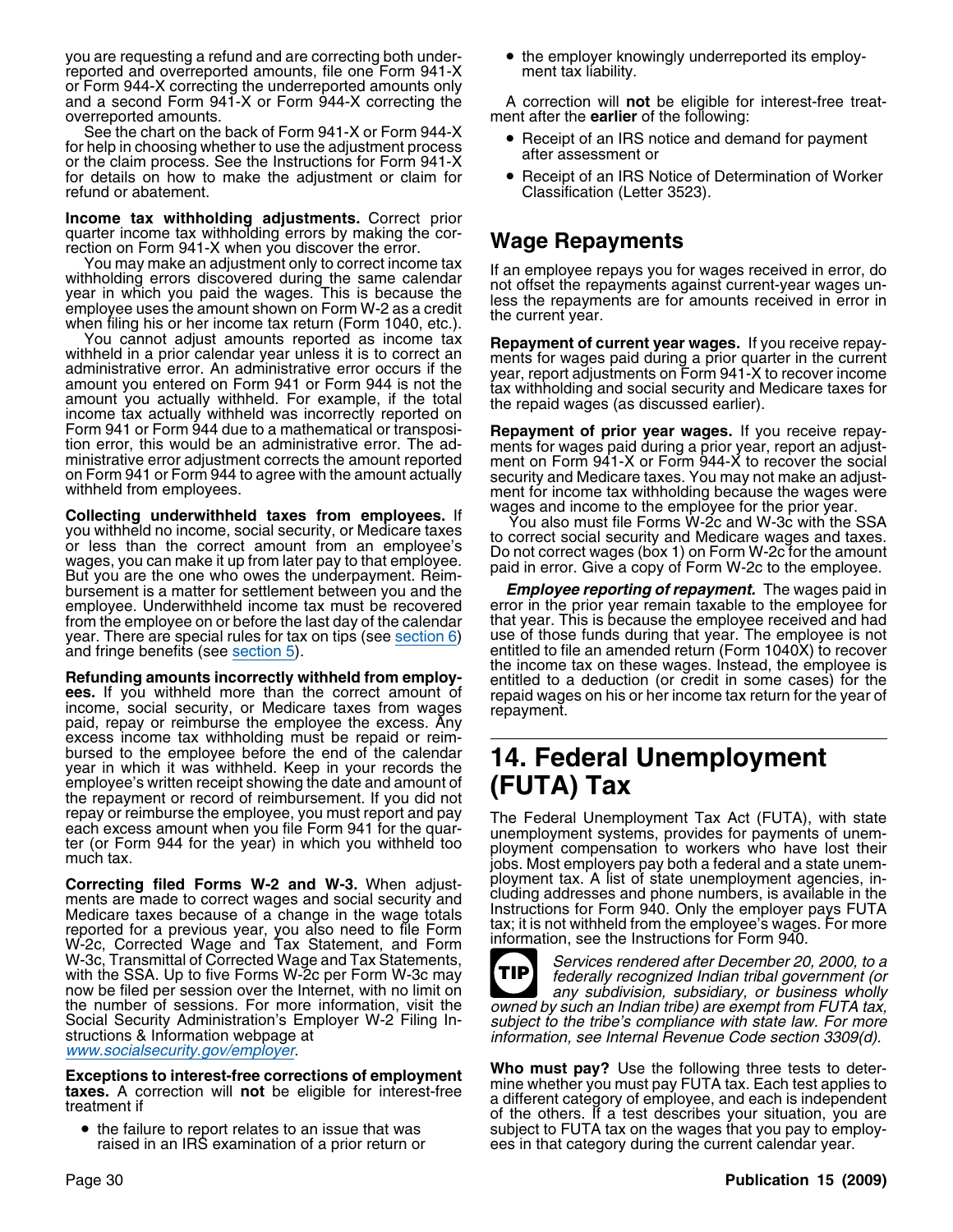- 
- You had one or more employees for at least some information on these two deposit methods.<br>part of a day in any 20 or more different weeks in<br>2008 or 20 or more different weeks in 2009.<br>posit FUTA taxes for household employ

You are subject to FUTA tax if you paid total cash See Publication 926, You are subject to FUTA tax if you paid total as  $\frac{1}{2}$ wages of \$1,000 or more to household employees in

**rmworkers test. Farmworkers test.** The next business day.<br>You are subject to FUTA tax on the wages that you are the subject to FUTA tax on the wages that you

- 
- b. You employed 10 or more farmworkers during at least some part of a day (whether or not at the Table 4. **When to Deposit FUTA Taxes** same time) during any 20 or more different weeks **in 2008 or 20 or more different weeks in 2009.**

**Computing FUTA tax.** For 2008 and 2009, the FUTA tax rate is 6.2%. The tax applies to the first \$7,000 that you pay to each employee as wages during the year. The \$7,000 is the federal wage base. Your state wage base may different. Generally, you can take a credit against your FUTA tax for amounts that you paid into state unemploy-<br>ment funds. This credit cannot be more than 5.4% of

an employer who was liable for FUTA tax, you may be able before February 10, 2009. If you do not receive Form 940,<br>to count the wages that employer paid to the employees you can get a form by calling 1-800-TAX-FORM to count the wages that employer paid to the employees you can get a who continue to work for you when you figure the  $$7,000$  (1-800-829-3676). who continue to work for you when you figure the \$7,000 FUTA wage base. See the Instructions for Form 940.

**Depositing FUTA tax.** For deposit purposes, figure FUTA ment taxes for household employees on Form 941, Form<br>tax quarterly. Determine your FUTA tax liability by multiply- 944, or Form 943, report FUTA tax for these employ tax quarterly. Determine your FUTA tax liability by multiply-<br>ing the amount of taxable wages paid during the quarter by Schedule H (Form 1040), Household Employment Taxes. ing the amount of taxable wages paid during the quarter by Schedule H (Form 1040), Household Employment Taxes.<br>008 (0.8%). Stop depositing FUTA tax on an employee's See Publication 926 for more information. You must have. .008 (0.8%). Stop depositing FUTA tax on an employee's See Publication 926 for more information.<br>wages when he or she reaches \$7,000 in taxable wages an EIN to file Schedule H (Form 1040). wages when he or she reaches \$7,000 in taxable wages an EIN to file Schedule H (Form 1040).<br>for the calendar year. If any part of the wages subject to FUTA is exempt from state unemployment tax, you may<br>have to deposit mor fringe benefits are exempt from state unemployment tax.

1. **General test.** If your FUTA tax liability for a quarter is \$500 or less, you You are subject to FUTA tax in 2009 on the wages do not have to deposit the tax. Instead, you may carry it<br>that you pay employees who are not farmworkers or<br>household workers if in the current or preceding calen-<br>dar year: a. You paid wages of \$1,500 or more in any calen-<br>dar quarter in 2008 or 2009, or<br>b. You had one or more employees for at least some<br>b. You had one or more employees for at least some<br>information on these two deposit metho

2. **Household employees test.** report their wages on Form 941, Form 944, or Form 943.

any calendar quarter in 2008 or 2009. A household<br>
employee is an employee who performs household<br>
work in a private home, local college club, or local<br>
fraternity or sorority chapter.<br>
3. **Farmworkers test.**<br>
3. **Farmwork** 

You are subject to FUTA tax on the wages that you If your liability for the fourth quarter (plus any unde-<br>posited amount from any earlier quarter) is over \$500, deposit the entire amount by the due date of Form 940 a. You paid cash wages of \$20,000 or more to (January 31). If it is \$500 or less, you can make a deposit, farmworkers during any calendar quarter in 2008 or 2009, or<br>or 2009, or<br>New angles of the tax with a major credit card, or pay the tax with your<br>New angles of the same famous demands at Form 940 by January 31.

| Quarter            | <b>Ending</b> | <b>Due Date</b> |
|--------------------|---------------|-----------------|
| l Jan.—Feb.—Mar.   | Mar. 31       | Apr. 30         |
| Apr.-May-June      | June 30       | July 31         |
| July-Aug.-Sept.    | Sept. 30      | Oct. 31         |
| Oct. – Nov. – Dec. | Dec. 31       | Jan. 31         |

ment funds. This credit cannot be more than 5.4% of **Reporting FUTA tax.** Use Form 940, Employer's Annual taxable wages. If you are entitled to the maximum 5.4% Federal Unemployment (FUTA) Tax Return, to report credit, the **Successor employer.** If you acquired a business from you deposited all FUTA tax when due, you may file on or If you acquired a business from you deposited all FUTA tax when due, you may file on or If amployer who was liab

**Household employees.** If you did not report employ-<br>ment taxes for household employees on Form 941, Form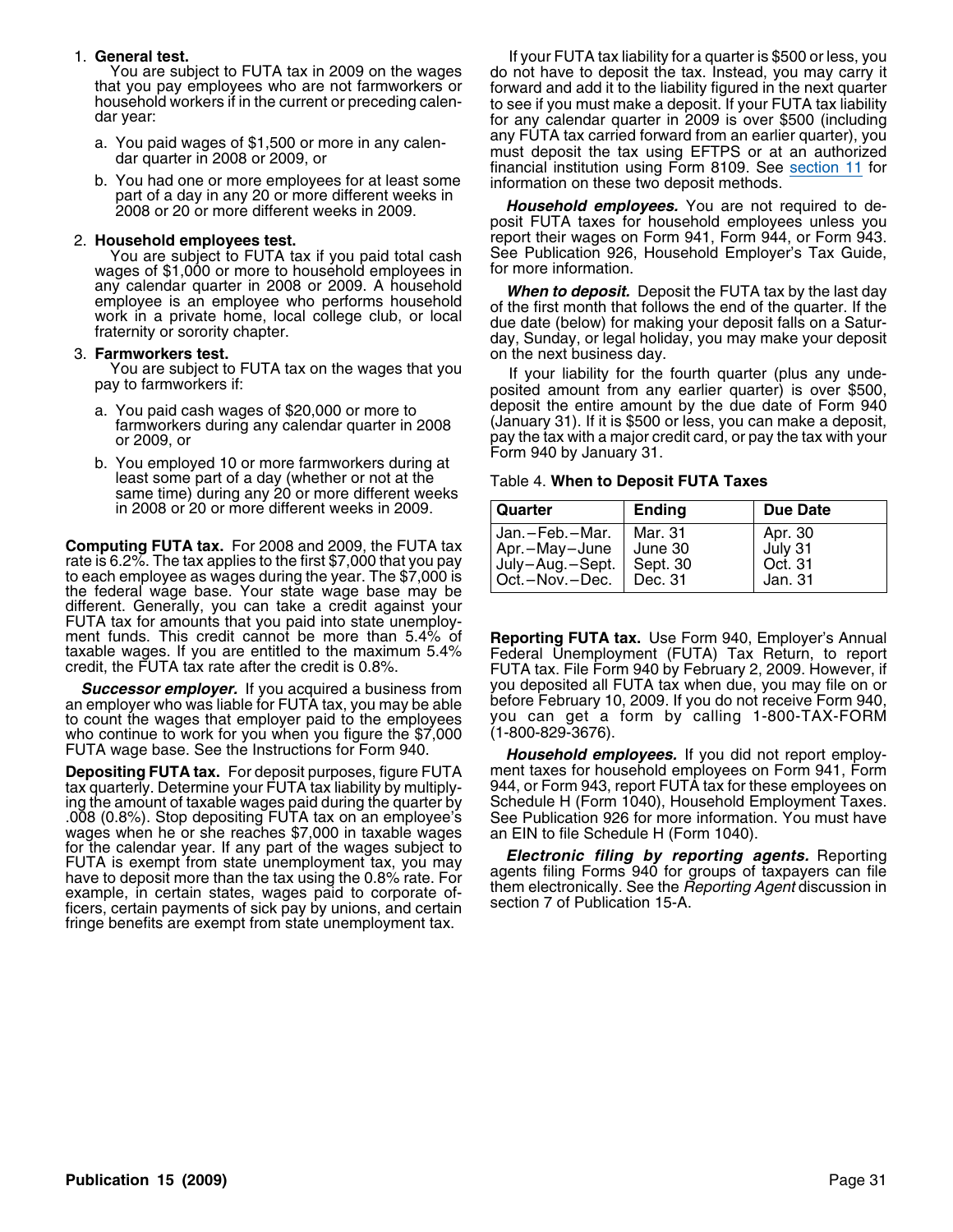# **15. Special Rules for Various Types of Services and Payments**

Section references are to the Internal Revenue Code unless otherwise noted.

| <b>Special Classes of Employment and</b><br><b>Special Types of Payments</b>                                                                        | <b>Treatment Under Employment Taxes</b>                                                                                                                                                                                     |                                                                                                                                                                                   |                                                                                                                                                                                                                         |
|-----------------------------------------------------------------------------------------------------------------------------------------------------|-----------------------------------------------------------------------------------------------------------------------------------------------------------------------------------------------------------------------------|-----------------------------------------------------------------------------------------------------------------------------------------------------------------------------------|-------------------------------------------------------------------------------------------------------------------------------------------------------------------------------------------------------------------------|
|                                                                                                                                                     | <b>Income Tax Withholding</b>                                                                                                                                                                                               | <b>Social Security and</b><br><b>Medicare</b>                                                                                                                                     | <b>Federal Unemployment</b>                                                                                                                                                                                             |
| Aliens, nonresident.                                                                                                                                | See pages 16 and 18 and Publication 515, Withholding of Tax on Nonresident Aliens and<br>Foreign Entities, and Publication 519, U.S. Tax Guide for Aliens.                                                                  |                                                                                                                                                                                   |                                                                                                                                                                                                                         |
| Aliens, resident                                                                                                                                    |                                                                                                                                                                                                                             |                                                                                                                                                                                   |                                                                                                                                                                                                                         |
| 1. Service performed in the U.S.                                                                                                                    | Same as U.S. citizen.                                                                                                                                                                                                       | Same as U.S. citizen.<br>(Exempt if any part of<br>service as crew member of<br>foreign vessel or aircraft is<br>performed outside U.S.)                                          | Same as U.S. citizen.                                                                                                                                                                                                   |
| 2. Service performed outside U.S.                                                                                                                   | Withhold                                                                                                                                                                                                                    | Taxable if (1) working for an<br>American employer or (2)<br>an American employer by<br>agreement covers U.S.<br>citizens and residents<br>employed by its foreign<br>affiliates. | Exempt unless on or in<br>connection with an<br>American vessel or aircraft<br>and either performed under<br>contract made in U.S., or<br>alien is employed on such<br>vessel or aircraft when it<br>touches U.S. port. |
| Cafeteria plan benefits under section 125.                                                                                                          | If employee chooses cash, subject to all employment taxes. If employee chooses another<br>benefit, the treatment is the same as if the benefit was provided outside the plan. See<br>Publication 15-B for more information. |                                                                                                                                                                                   |                                                                                                                                                                                                                         |
| <b>Deceased worker:</b>                                                                                                                             |                                                                                                                                                                                                                             |                                                                                                                                                                                   |                                                                                                                                                                                                                         |
| Wages paid to beneficiary or estate in<br>1.<br>same calendar year as worker's death.<br>See the Instructions for Forms W-2 and<br>W-3 for details. | Exempt                                                                                                                                                                                                                      | Taxable                                                                                                                                                                           | Taxable                                                                                                                                                                                                                 |
| 2.<br>Wages paid to beneficiary or estate after<br>calendar year of worker's death.                                                                 | Exempt                                                                                                                                                                                                                      | Exempt                                                                                                                                                                            | Exempt                                                                                                                                                                                                                  |
| Dependent care assistance programs.                                                                                                                 | Exempt to the extent that it is reasonable to believe that amounts are excludable from<br>gross income under section 129.                                                                                                   |                                                                                                                                                                                   |                                                                                                                                                                                                                         |
| Disabled worker's wages paid after year in<br>which worker became entitled to disability<br>insurance benefits under the Social Security<br>Act.    | Withhold                                                                                                                                                                                                                    | Exempt, if worker did not<br>perform any service for<br>employer during period for<br>which payment is made.                                                                      | Taxable                                                                                                                                                                                                                 |
| <b>Employee business expense</b><br>reimbursement:                                                                                                  |                                                                                                                                                                                                                             |                                                                                                                                                                                   |                                                                                                                                                                                                                         |
| 1. Accountable plan.<br>Amounts not exceeding specified<br>a.<br>government rate for per diem or<br>standard mileage.                               | Exempt                                                                                                                                                                                                                      | Exempt                                                                                                                                                                            | Exempt                                                                                                                                                                                                                  |
| Amounts in excess of specified<br>b.<br>government rate for per diem or<br>standard mileage.                                                        | Withhold                                                                                                                                                                                                                    | Taxable                                                                                                                                                                           | Taxable                                                                                                                                                                                                                 |
| 2. Nonaccountable plan.<br>See page 11 for details.                                                                                                 | Withhold                                                                                                                                                                                                                    | Taxable                                                                                                                                                                           | Taxable                                                                                                                                                                                                                 |
| <b>Family employees:</b>                                                                                                                            |                                                                                                                                                                                                                             |                                                                                                                                                                                   |                                                                                                                                                                                                                         |
| Child employed by parent (or<br>1.<br>partnership in which each partner is a<br>parent of the child).                                               | Withhold                                                                                                                                                                                                                    | Exempt until age 18; age 21<br>for domestic service.                                                                                                                              | Exempt until age 21                                                                                                                                                                                                     |
| 2.<br>Parent employed by child.                                                                                                                     | Withhold                                                                                                                                                                                                                    | Taxable if in course of the<br>son's or daughter's<br>business. For domestic<br>services, see section 3.                                                                          | Exempt                                                                                                                                                                                                                  |
| 3.<br>Spouse employed by spouse.                                                                                                                    | Withhold                                                                                                                                                                                                                    | Taxable if in course of<br>spouse's business.                                                                                                                                     | Exempt                                                                                                                                                                                                                  |
| See section 3 for more information.                                                                                                                 |                                                                                                                                                                                                                             |                                                                                                                                                                                   |                                                                                                                                                                                                                         |
| Fishing and related activities.                                                                                                                     | See Publication 334, Tax Guide for Small Business.                                                                                                                                                                          |                                                                                                                                                                                   |                                                                                                                                                                                                                         |
| Foreign governments and international<br>organizations.                                                                                             | Exempt                                                                                                                                                                                                                      | Exempt                                                                                                                                                                            | Exempt                                                                                                                                                                                                                  |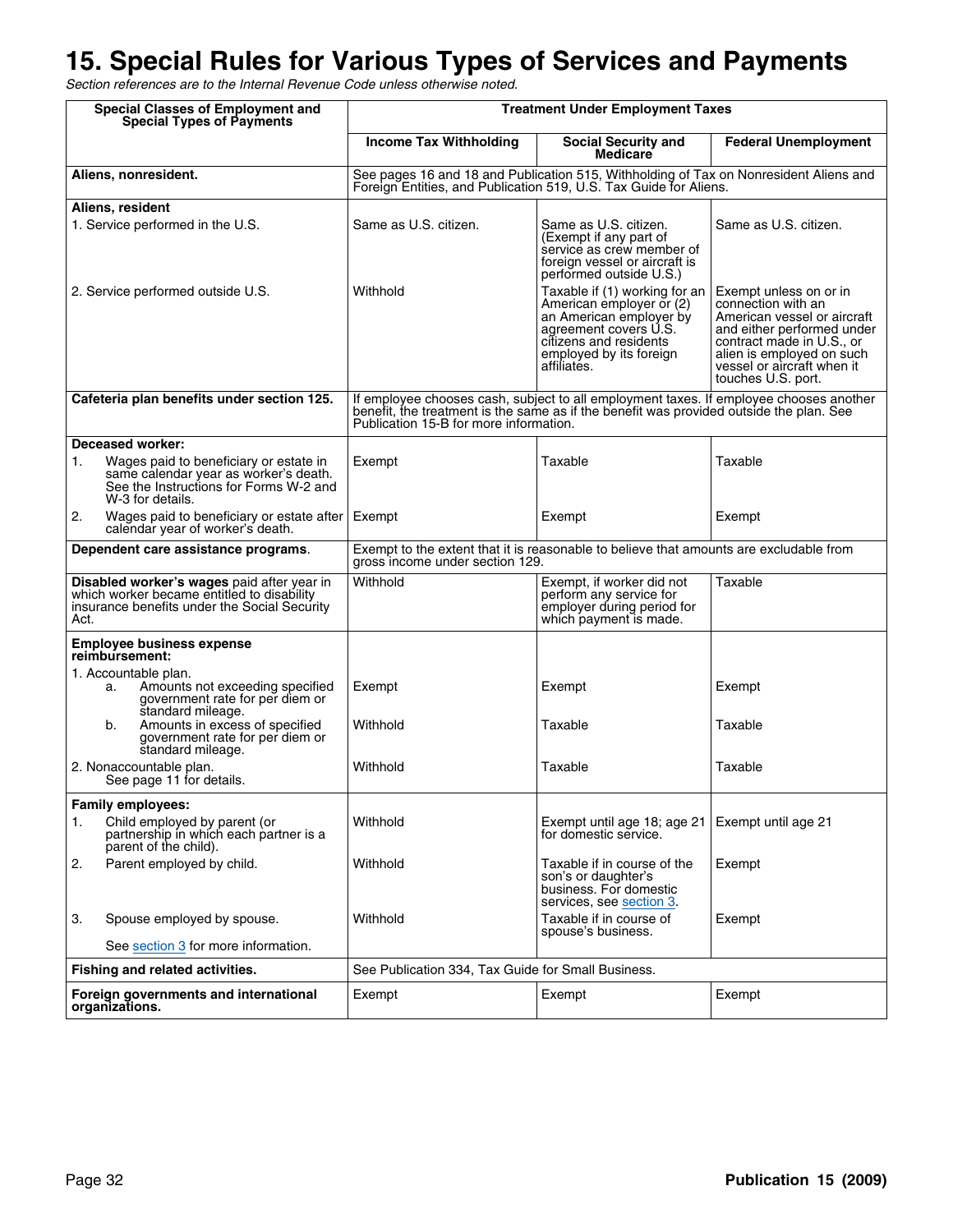| <b>Special Classes of Employment and</b><br><b>Special Types of Payments</b>                                                                                                                                                                                                                               | <b>Treatment Under Employment Taxes</b>                                                                                                                                                                                                                                                                                                                          |                                                                                                                                                                                                                                                                                                                                                                                                                                                                                                                                                                                                |                                                                                                                                                                                                                                                                                                                                                                   |  |  |  |
|------------------------------------------------------------------------------------------------------------------------------------------------------------------------------------------------------------------------------------------------------------------------------------------------------------|------------------------------------------------------------------------------------------------------------------------------------------------------------------------------------------------------------------------------------------------------------------------------------------------------------------------------------------------------------------|------------------------------------------------------------------------------------------------------------------------------------------------------------------------------------------------------------------------------------------------------------------------------------------------------------------------------------------------------------------------------------------------------------------------------------------------------------------------------------------------------------------------------------------------------------------------------------------------|-------------------------------------------------------------------------------------------------------------------------------------------------------------------------------------------------------------------------------------------------------------------------------------------------------------------------------------------------------------------|--|--|--|
|                                                                                                                                                                                                                                                                                                            | <b>Income Tax Withholding</b>                                                                                                                                                                                                                                                                                                                                    | <b>Social Security and</b><br><b>Medicare</b>                                                                                                                                                                                                                                                                                                                                                                                                                                                                                                                                                  | <b>Federal Unemployment</b>                                                                                                                                                                                                                                                                                                                                       |  |  |  |
| Foreign service by U.S. citizens:<br>As U.S. government employees.<br>1.<br>2.<br>For foreign affiliates of American                                                                                                                                                                                       | Withhold<br>Exempt if at time of payment                                                                                                                                                                                                                                                                                                                         | Same as within U.S.<br>Exempt unless (1) an                                                                                                                                                                                                                                                                                                                                                                                                                                                                                                                                                    | Exempt<br>Exempt unless (1) on                                                                                                                                                                                                                                                                                                                                    |  |  |  |
| employers and other private employers.                                                                                                                                                                                                                                                                     | (1) it is reasonable to believe<br>employee is entitled to<br>exclusion from income under<br>section 911 or (2) the<br>employer is required by law of<br>the foreign country to withhold<br>income tax on such payment.                                                                                                                                          | American employer by<br>agreement covers U.S.<br>citizens employed by its<br>foreign affiliates or (2) U.S.<br>citizen works for American<br>employer.                                                                                                                                                                                                                                                                                                                                                                                                                                         | American vessel or aircraft<br>and work is performed<br>under contract made in U.S.<br>or worker is employed on<br>vessel when it touches U.S.<br>port or (2) U.S. citizen<br>works for American<br>employer (except in a<br>contiguous country with<br>which the U.S. has an<br>agreement for<br>unemployment<br>compensation) or in the<br>U.S. Virgin Islands. |  |  |  |
| <b>Fringe benefits</b>                                                                                                                                                                                                                                                                                     | Taxable on excess of fair market value of the benefit over the sum of an amount paid for it<br>by the employee and any amount excludable by law. However, special valuation rules<br>may apply. Benefits provided under cafeteria plans may qualify for exclusion from wages<br>for social security, Medicare, and FUTA taxes. See Publication 15-B for details. |                                                                                                                                                                                                                                                                                                                                                                                                                                                                                                                                                                                                |                                                                                                                                                                                                                                                                                                                                                                   |  |  |  |
| Government employment:<br>State/local governments and political<br>subdivisions, employees of:                                                                                                                                                                                                             |                                                                                                                                                                                                                                                                                                                                                                  |                                                                                                                                                                                                                                                                                                                                                                                                                                                                                                                                                                                                |                                                                                                                                                                                                                                                                                                                                                                   |  |  |  |
| Salaries and wages (includes payments<br>1.<br>to most elected and appointed officials.)<br>See Chapter 3 of Publication 963,<br>Federal-State Reference Guide.                                                                                                                                            | Withhold                                                                                                                                                                                                                                                                                                                                                         | Generally, taxable for (1)<br>services performed by<br>employees who are either<br>(a) covered under a section<br>218 agreement or (b) not<br>covered under a section<br>218 agreement and not a<br>member of a public<br>retirement system<br>(mandatory social security<br>and Medicare coverage),<br>and (2) (for Medicare tax<br>only) for services performed<br>by employees hired or<br>rehired after 3/31/86 who<br>are not covered under a<br>section 218 agreement or<br>the mandatory social<br>security provisions, unless<br>specifically excluded by<br>law. See Publication 963. | Exempt                                                                                                                                                                                                                                                                                                                                                            |  |  |  |
| 2.<br>Election workers. Election individuals<br>are workers who are employed to<br>perform services for state or local<br>governments at election booths in<br>connection with national, state, or local<br>elections.<br>Note. File Form W-2 for payments of<br>\$600 or more even if no social security, | Exempt                                                                                                                                                                                                                                                                                                                                                           | Taxable if paid \$1,500 or<br>more in 2009 (lesser<br>amount if specified by a<br>section 218 social security<br>agreement). See Revenue<br>Ruling 2000-6.                                                                                                                                                                                                                                                                                                                                                                                                                                     | Exempt                                                                                                                                                                                                                                                                                                                                                            |  |  |  |
| or Medicare taxes were withheld.<br>3.<br>Emergency workers. Emergency<br>workers who were hired on a temporary<br>basis in response to a specific<br>unforeseen emergency and are not<br>intended to become permanent<br>employees.                                                                       | Withhold                                                                                                                                                                                                                                                                                                                                                         | Exempt if serving on a<br>temporary basis in case of<br>fire, storm, snow,<br>earthquake, flood, or similar<br>emergency.                                                                                                                                                                                                                                                                                                                                                                                                                                                                      | Exempt                                                                                                                                                                                                                                                                                                                                                            |  |  |  |
| U.S. federal government employees                                                                                                                                                                                                                                                                          | Withhold                                                                                                                                                                                                                                                                                                                                                         | Taxable for Medicare.<br>Taxable for social security<br>unless hired before 1984.<br>See section 3121(b)(5).                                                                                                                                                                                                                                                                                                                                                                                                                                                                                   | Exempt                                                                                                                                                                                                                                                                                                                                                            |  |  |  |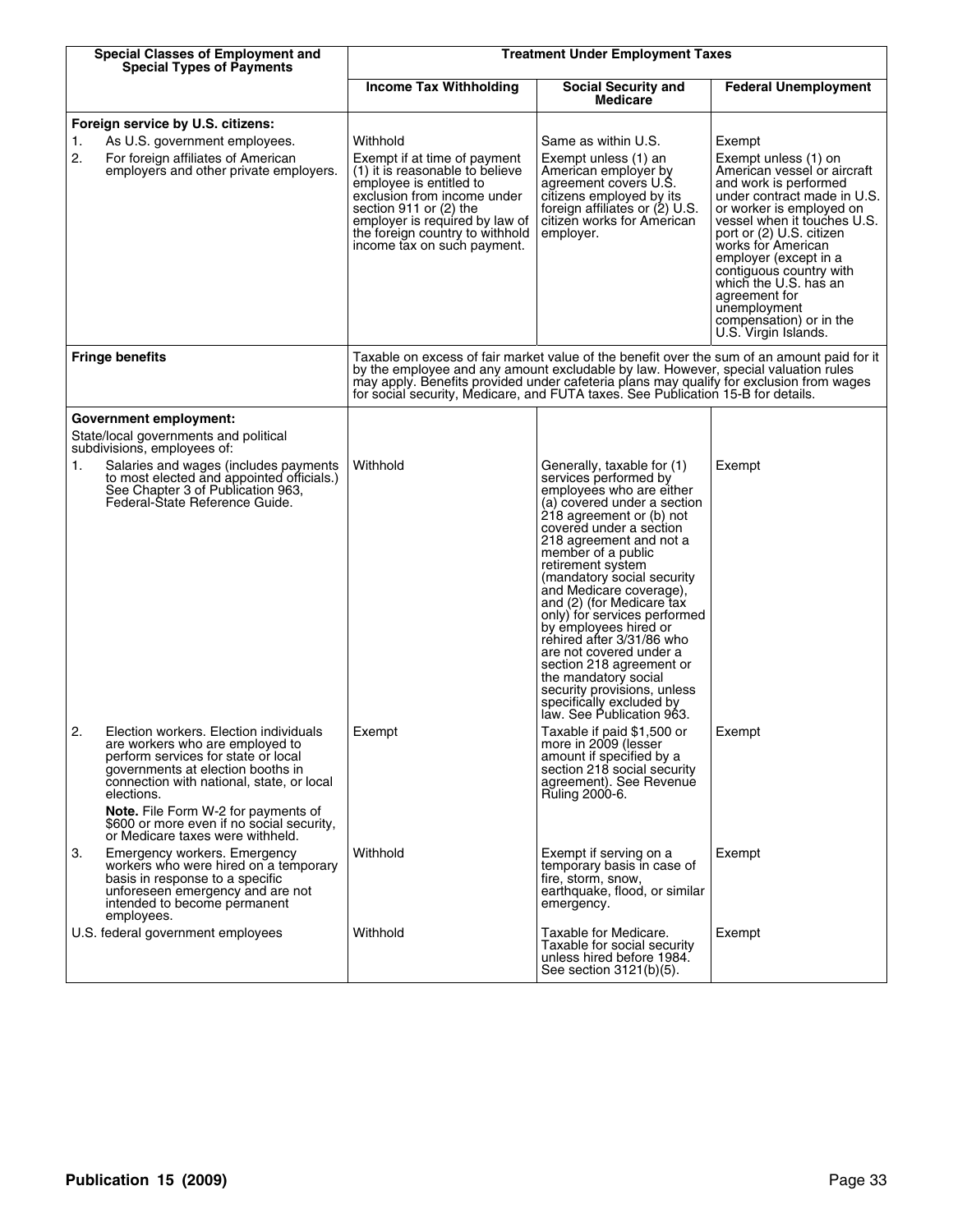|          | <b>Special Classes of Employment and</b><br><b>Special Types of Payments</b>                                                                                                                                                                                | <b>Treatment Under Employment Taxes</b>                                  |                                                                                                                                                                                                                      |                                                                                                                                    |  |  |  |
|----------|-------------------------------------------------------------------------------------------------------------------------------------------------------------------------------------------------------------------------------------------------------------|--------------------------------------------------------------------------|----------------------------------------------------------------------------------------------------------------------------------------------------------------------------------------------------------------------|------------------------------------------------------------------------------------------------------------------------------------|--|--|--|
|          |                                                                                                                                                                                                                                                             | <b>Income Tax Withholding</b>                                            | <b>Social Security and</b><br><b>Medicare</b>                                                                                                                                                                        | <b>Federal Unemployment</b>                                                                                                        |  |  |  |
| 1.<br>2. | <b>Homeworkers</b> (industrial, cottage industry):<br>Common law employees.<br>Statutory employees.<br>See section 2 for details.                                                                                                                           | Withhold<br>Exempt                                                       | Taxable<br>Taxable if paid \$100 or<br>more in cash in a year.                                                                                                                                                       | Taxable<br>Exempt                                                                                                                  |  |  |  |
|          | <b>Hospital employees:</b>                                                                                                                                                                                                                                  |                                                                          |                                                                                                                                                                                                                      |                                                                                                                                    |  |  |  |
| 1.<br>2. | Interns<br>Patients                                                                                                                                                                                                                                         | Withhold<br>Withhold                                                     | Taxable<br>Taxable (Exempt for state)<br>or local government<br>hospitals.)                                                                                                                                          | Exempt<br>Exempt                                                                                                                   |  |  |  |
|          | <b>Household employees:</b>                                                                                                                                                                                                                                 |                                                                          |                                                                                                                                                                                                                      |                                                                                                                                    |  |  |  |
| 1.       | Domestic service in private homes.<br>Farmers, see Publication 51<br>(Circular A).                                                                                                                                                                          | Exempt (withhold if both<br>employer and employee<br>agree).             | Taxable if paid \$1,700 or<br>more in cash in 2009.<br>Exempt if performed by an<br>individual under age 18<br>during any portion of the<br>calendar year and is not the<br>principal occupation of the<br>employee. | Taxable if employer paid<br>total cash wages of \$1,000<br>or more in any quarter in<br>the current or preceding<br>calendar year. |  |  |  |
| 2.       | Domestic service in college clubs,<br>fraternities, and sororities.                                                                                                                                                                                         | Exempt (withhold if both<br>employer and employee<br>agree).             | Exempt if paid to regular<br>student; also exempt if<br>employee is paid less than<br>\$100 in a year by an<br>income-tax-exempt<br>employer.                                                                        | Taxable if employer paid<br>total cash wages of \$1,000<br>or more in any quarter in<br>the current or preceding<br>calendar year. |  |  |  |
|          | Insurance for employees:                                                                                                                                                                                                                                    |                                                                          |                                                                                                                                                                                                                      |                                                                                                                                    |  |  |  |
| 1.       | Accident and health insurance<br>premiums under a plan or system for<br>employees and their dependents<br>generally or for a class or classes of<br>employees and their dependents.                                                                         | Exempt (except 2%<br>shareholder-employees of S<br>corporations).        | Exempt                                                                                                                                                                                                               | Exempt                                                                                                                             |  |  |  |
| 2.       | Group-term life insurance costs.<br>See Publication 15-B for details                                                                                                                                                                                        | Exempt                                                                   | Exempt, except for the cost<br>of group-term life insurance<br>that is includible in the<br>employee's gross income.<br>Special rules apply for<br>former employees.                                                 | Exempt                                                                                                                             |  |  |  |
|          | Insurance agents or solicitors:                                                                                                                                                                                                                             |                                                                          |                                                                                                                                                                                                                      |                                                                                                                                    |  |  |  |
| 1.       | Full-time life insurance salesperson.                                                                                                                                                                                                                       | Withhold only if employee<br>under common law. See<br>section 2.         | Taxable                                                                                                                                                                                                              | Taxable if (1) employee<br>under common law and (2)<br>not paid solely by<br>commissions.                                          |  |  |  |
| 2.       | Other salesperson of life, casualty, etc.,<br>insurance.                                                                                                                                                                                                    | Withhold only if employee<br>under common law.                           | Taxable only if employee<br>under common law.                                                                                                                                                                        | Taxable if (1) employee<br>under commón law and (2)<br>not paid solely by<br>commissions.                                          |  |  |  |
|          | Interest on loans with below-market<br><b>interest rates</b> (foregone interest and deemed<br>original issue discount).                                                                                                                                     | See Publication 15-A.                                                    |                                                                                                                                                                                                                      |                                                                                                                                    |  |  |  |
|          | Leave-sharing plans: Amounts paid to an<br>employee under a leave-sharing plan.                                                                                                                                                                             | Withhold                                                                 | Taxable                                                                                                                                                                                                              | Taxable                                                                                                                            |  |  |  |
|          | Newspaper carriers and vendors:<br>Newspaper carriers under age 18; newspaper<br>and magazine vendors buying at fixed prices<br>and retaining receipts from sales to<br>customers. See Publication 15-A for<br>information on statutory nonemployee status. | Exempt (withhold if both<br>employer and employee<br>voluntarily agree). | Exempt                                                                                                                                                                                                               | Exempt                                                                                                                             |  |  |  |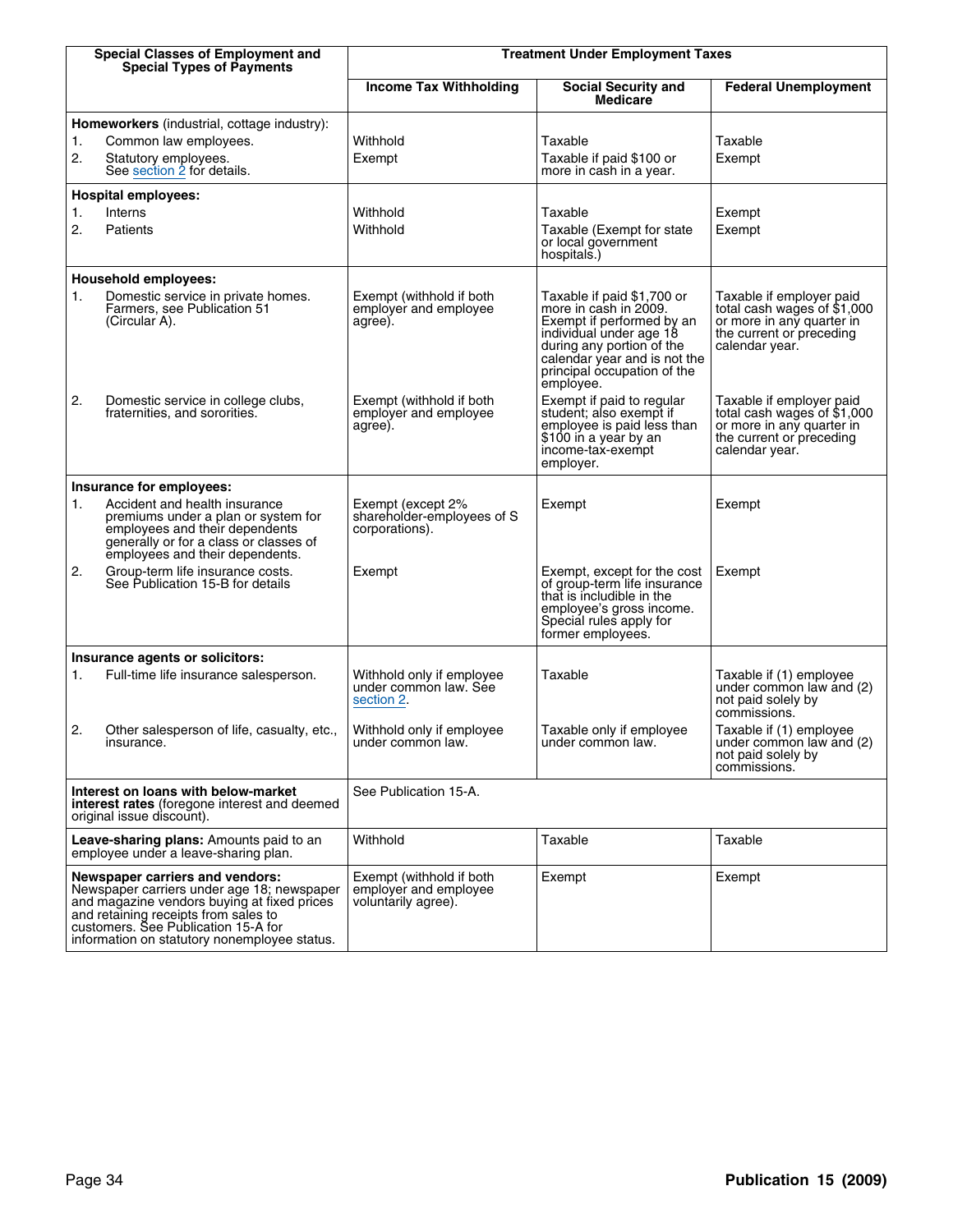|    | <b>Special Classes of Employment and</b><br><b>Special Types of Payments</b>                                                                                                                                                                                                                                                             |                                                                                                                                                  | <b>Treatment Under Employment Taxes</b>                                                                                 |                                                               |  |  |  |
|----|------------------------------------------------------------------------------------------------------------------------------------------------------------------------------------------------------------------------------------------------------------------------------------------------------------------------------------------|--------------------------------------------------------------------------------------------------------------------------------------------------|-------------------------------------------------------------------------------------------------------------------------|---------------------------------------------------------------|--|--|--|
|    |                                                                                                                                                                                                                                                                                                                                          | <b>Income Tax Withholding</b>                                                                                                                    | <b>Social Security and</b><br><b>Medicare</b>                                                                           | <b>Federal Unemployment</b>                                   |  |  |  |
|    | <b>Noncash payments:</b>                                                                                                                                                                                                                                                                                                                 |                                                                                                                                                  |                                                                                                                         |                                                               |  |  |  |
| 1. | For household work, agricultural labor,<br>and service not in the course of the<br>employer's trade or business.                                                                                                                                                                                                                         | Exempt (withhold if both<br>employer and employee<br>voluntarily agree).                                                                         | Exempt                                                                                                                  | Exempt                                                        |  |  |  |
| 2. | To certain retail commission<br>salespersons ordinarily paid solely on a<br>cash commission basis.                                                                                                                                                                                                                                       | Optional with employer,<br>except to the extent<br>employee's supplemental<br>wages during the year exceed<br>\$1,000,000.                       | Taxable                                                                                                                 | Taxable                                                       |  |  |  |
|    | Nonprofit organizations.                                                                                                                                                                                                                                                                                                                 | See Publication 15-A.                                                                                                                            |                                                                                                                         |                                                               |  |  |  |
|    | Officers or shareholders of an S<br><b>Corporation.</b> Distributions and other<br>payments by an S corporation to a corporate<br>officer or shareholder must be treated as<br>wages to the extent the amounts are<br>reasonable compensation for services to the<br>corporation by an employee. See the<br>Instructions for Form 1120S. | Withhold                                                                                                                                         | Taxable                                                                                                                 | Taxable                                                       |  |  |  |
|    | Partners: Payments to general or limited<br>partners of a partnership. See Publication<br>541, Partnerships, for partner reporting rules.                                                                                                                                                                                                | Exempt                                                                                                                                           | Exempt                                                                                                                  | Exempt                                                        |  |  |  |
|    | Railroads: Payments subject to the Railroad<br>Retirement Act.                                                                                                                                                                                                                                                                           | Withhold                                                                                                                                         | Exempt                                                                                                                  | Exempt                                                        |  |  |  |
|    | Religious exemptions.                                                                                                                                                                                                                                                                                                                    | Members of the Clergy and Religious Workers.                                                                                                     | See Publication 15-A and Publication 517, Social Security and Other Information for                                     |                                                               |  |  |  |
|    | <b>Retirement and pension plans:</b>                                                                                                                                                                                                                                                                                                     |                                                                                                                                                  |                                                                                                                         |                                                               |  |  |  |
| 1. | Employer contributions to a qualified<br>plan.                                                                                                                                                                                                                                                                                           | Exempt                                                                                                                                           | Exempt                                                                                                                  | Exempt                                                        |  |  |  |
| 2. | Elective employee contributions and<br>deferrals to a plan containing a qualified<br>cash or deferred compensation<br>arrangement (for example, $401(k)$ ).                                                                                                                                                                              | Generally exempt, but see<br>section 402(g) for limitation.                                                                                      | Taxable                                                                                                                 | Taxable                                                       |  |  |  |
| 3. | Employer contributions to individual<br>retirement accounts under simplified<br>employee pension plan (SEP).                                                                                                                                                                                                                             | Generally exempt, but<br>seesection 402(g) for salary<br>reduction SEP limitation.                                                               | Exempt, except for amounts contributed under a salary<br>reduction SEP agreement.                                       |                                                               |  |  |  |
| 4. | Employer contributions to section 403(b)<br>annuities.                                                                                                                                                                                                                                                                                   | Generally exempt, but see<br>section 402(g) for limitation.                                                                                      | Taxable if paid through a salary reduction agreement<br>(written or otherwise).                                         |                                                               |  |  |  |
| 5. | Employee salary reduction contributions<br>to a SIMPLE retirement account.                                                                                                                                                                                                                                                               | Exempt                                                                                                                                           | Taxable                                                                                                                 | Taxable                                                       |  |  |  |
| 6. | Distributions from qualified retirement<br>and pension plans and section 403(b)<br>annuities.                                                                                                                                                                                                                                            | Withhold, but recipient may<br>elect exemption on Form<br>W-4P in certain cases;<br>mandatory 20% withholding<br>applies to an eligible rollover | Exempt                                                                                                                  | Exempt                                                        |  |  |  |
|    | See Publication 15-A for information on<br>pensions, annuities, and employer<br>contributions to nonqualified deferred<br>compensation arrangements.                                                                                                                                                                                     | distribution that is not a direct<br>rollover; exempt for direct<br>rollover. See Publication 15-A.                                              |                                                                                                                         |                                                               |  |  |  |
|    | Salespersons:                                                                                                                                                                                                                                                                                                                            |                                                                                                                                                  |                                                                                                                         |                                                               |  |  |  |
| 1. | Common law employees.                                                                                                                                                                                                                                                                                                                    | Withhold                                                                                                                                         | Taxable                                                                                                                 | Taxable                                                       |  |  |  |
| 2. | Statutory employees.                                                                                                                                                                                                                                                                                                                     | Exempt                                                                                                                                           | Taxable                                                                                                                 | Taxable, except for full-time<br>life insurance sales agents. |  |  |  |
| 3. | Statutory nonemployees (qualified real<br>estate agents, direct sellers, and certain<br>companion sitters). See Publication<br>15-A for details.                                                                                                                                                                                         | Exempt                                                                                                                                           | Exempt                                                                                                                  | Exempt                                                        |  |  |  |
|    | Scholarships and fellowship grants:<br>(includible in income under section 117(c)).                                                                                                                                                                                                                                                      | Withhold                                                                                                                                         | Taxability depends on the nature of the employment and<br>the status of the organization. See Students on next<br>page. |                                                               |  |  |  |
|    | Severance or dismissal pay.                                                                                                                                                                                                                                                                                                              | Withhold                                                                                                                                         | Taxable                                                                                                                 | Taxable                                                       |  |  |  |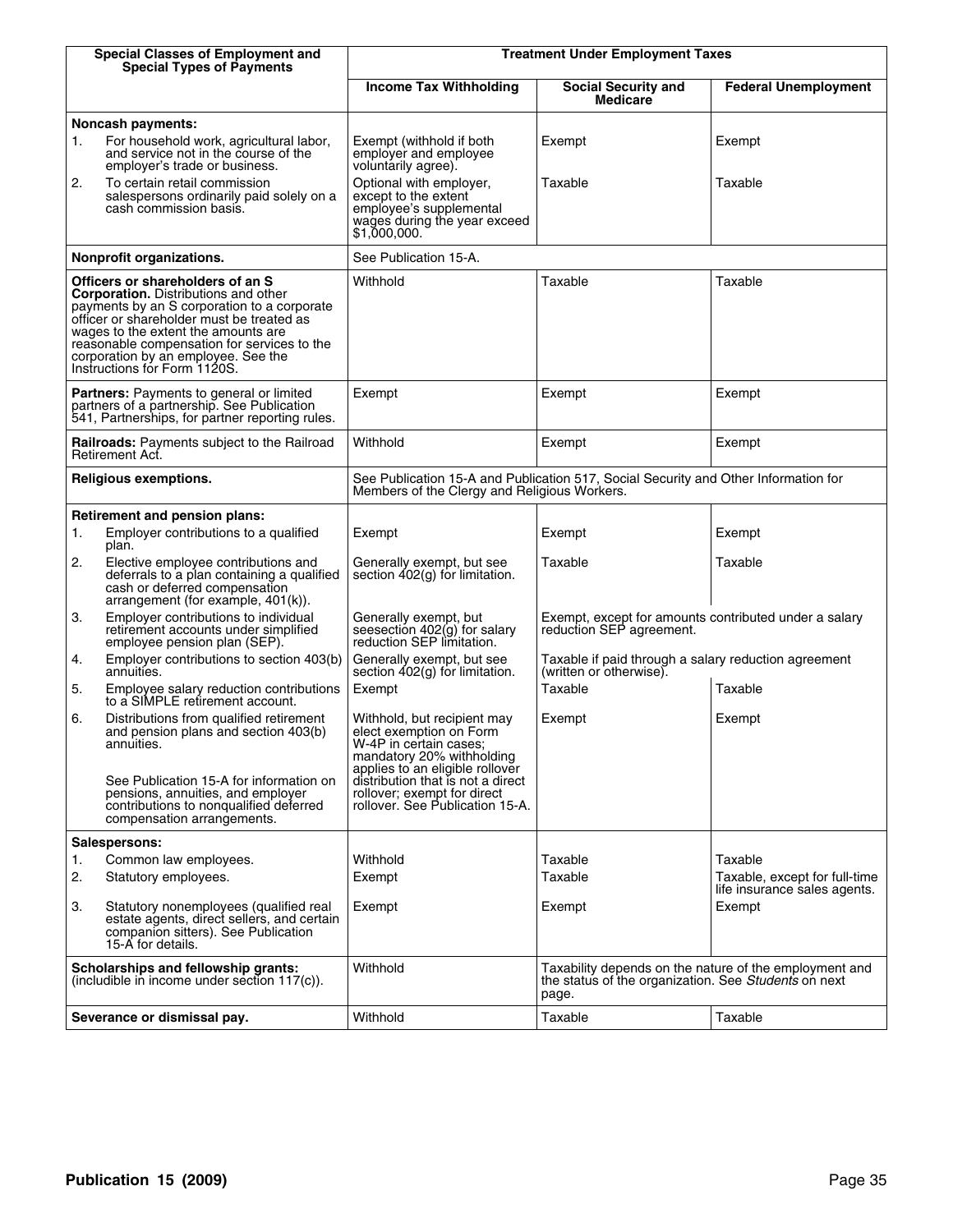|       |           | <b>Special Classes of Employment and</b><br><b>Special Types of Payments</b>                                                                                                                                        |                                                                                                                                                                      | <b>Treatment Under Employment Taxes</b>                                                                                                                                                                                                                                                                                |                                                                                                                                                                     |  |  |
|-------|-----------|---------------------------------------------------------------------------------------------------------------------------------------------------------------------------------------------------------------------|----------------------------------------------------------------------------------------------------------------------------------------------------------------------|------------------------------------------------------------------------------------------------------------------------------------------------------------------------------------------------------------------------------------------------------------------------------------------------------------------------|---------------------------------------------------------------------------------------------------------------------------------------------------------------------|--|--|
|       |           |                                                                                                                                                                                                                     | <b>Income Tax Withholding</b>                                                                                                                                        | <b>Social Security and</b><br><b>Medicare</b>                                                                                                                                                                                                                                                                          | <b>Federal Unemployment</b>                                                                                                                                         |  |  |
|       |           | Service not in the course of the employer's<br>trade or business, other than on a farm<br>operated for profit or for household<br>employment in private homes.                                                      | Withhold only if employee<br>earns \$50 or more in cash in a<br>quarter and works on 24 or<br>more different days in that<br>quarter or in the preceding<br>duarter. | Taxable if employee<br>receives \$100 or more in<br>cash in a calendar year.                                                                                                                                                                                                                                           | Taxable only if employee<br>earns \$50 or more in cash<br>in a quarter and works on<br>24 or more different days in<br>that quarter or in the<br>preceding quarter. |  |  |
|       | Sick pay. | See Publication 15-A for more information.                                                                                                                                                                          | Withhold                                                                                                                                                             | Exempt after end of 6 calendar months after the calendar<br>month employee last worked for employer.                                                                                                                                                                                                                   |                                                                                                                                                                     |  |  |
| etc.: |           | Students, scholars, trainees, teachers,                                                                                                                                                                             |                                                                                                                                                                      |                                                                                                                                                                                                                                                                                                                        |                                                                                                                                                                     |  |  |
| 1.    |           | Student enrolled and regularly attending<br>classes, performing services for:                                                                                                                                       |                                                                                                                                                                      |                                                                                                                                                                                                                                                                                                                        |                                                                                                                                                                     |  |  |
|       | a.        | Private school, college, or<br>university                                                                                                                                                                           | Withhold                                                                                                                                                             | Exempt                                                                                                                                                                                                                                                                                                                 | Exempt                                                                                                                                                              |  |  |
|       | b.        | Auxiliary nonprofit organization<br>operated for and controlled by<br>school, college, or university.                                                                                                               | Withhold                                                                                                                                                             | Exempt unless services are<br>covered by a section 218<br>(Social Security Act)<br>agreement.                                                                                                                                                                                                                          | Exempt                                                                                                                                                              |  |  |
|       | c.        | Public school, college, or<br>university.                                                                                                                                                                           | Withhold                                                                                                                                                             | Exempt unless services are<br>covered by a section 218<br>(Social Security Act)<br>agreement.                                                                                                                                                                                                                          | Exempt                                                                                                                                                              |  |  |
| 2.    |           | Full-time student performing service for<br>academic credit, combining instruction<br>with work experience as an integral part<br>of the program.                                                                   | Withhold                                                                                                                                                             | Taxable                                                                                                                                                                                                                                                                                                                | Exempt unless program<br>was established for or on<br>behalf of an employer or<br>group of employers.                                                               |  |  |
| 3.    |           | Student nurse performing part-time<br>services for nominal earnings at hospital<br>as incidental part of training.                                                                                                  | Withhold                                                                                                                                                             | Exempt                                                                                                                                                                                                                                                                                                                 | Exempt                                                                                                                                                              |  |  |
| 4.    |           | Student employed by organized camps.                                                                                                                                                                                | Withhold                                                                                                                                                             | Taxable                                                                                                                                                                                                                                                                                                                | Exempt                                                                                                                                                              |  |  |
| 5.    | visas).   | Student, scholar, trainee, teacher, etc.,<br>as nonimmigrant alien under section<br>$101(a)(15)(F)$ , (J), (M), or (Q) of<br>Immigration and Nationality Act (that is,<br>aliens holding $F-1$ , J-1, M-1, or $Q-1$ | Withhold unless excepted by<br>regulations.                                                                                                                          | Exempt if service is performed for purpose specified in<br>section $101(a)(15)(F)$ , (J), (M), or (Q) of Immigration and<br>Nationality Act. However, these taxes may apply if the<br>employee becomes a resident alien. See the special<br>residency tests for exempt individuals in chapter 1 of<br>Publication 519. |                                                                                                                                                                     |  |  |
|       |           | Supplemental unemployment<br>compensation plan benefits.                                                                                                                                                            | Withhold                                                                                                                                                             | Exempt under certain conditions. See Publication 15-A.                                                                                                                                                                                                                                                                 |                                                                                                                                                                     |  |  |
| Tips: |           |                                                                                                                                                                                                                     |                                                                                                                                                                      |                                                                                                                                                                                                                                                                                                                        |                                                                                                                                                                     |  |  |
| 1.    |           | If \$20 or more in a month.                                                                                                                                                                                         | Withhold                                                                                                                                                             | Taxable                                                                                                                                                                                                                                                                                                                | Taxable for all tips reported<br>in writing to employer.                                                                                                            |  |  |
| 2.    |           | If less than \$20 in a month. See<br>section 6 for more information.                                                                                                                                                | Exempt                                                                                                                                                               | Exempt                                                                                                                                                                                                                                                                                                                 | Exempt                                                                                                                                                              |  |  |
|       |           | Worker's compensation.                                                                                                                                                                                              | Exempt                                                                                                                                                               | Exempt                                                                                                                                                                                                                                                                                                                 | Exempt                                                                                                                                                              |  |  |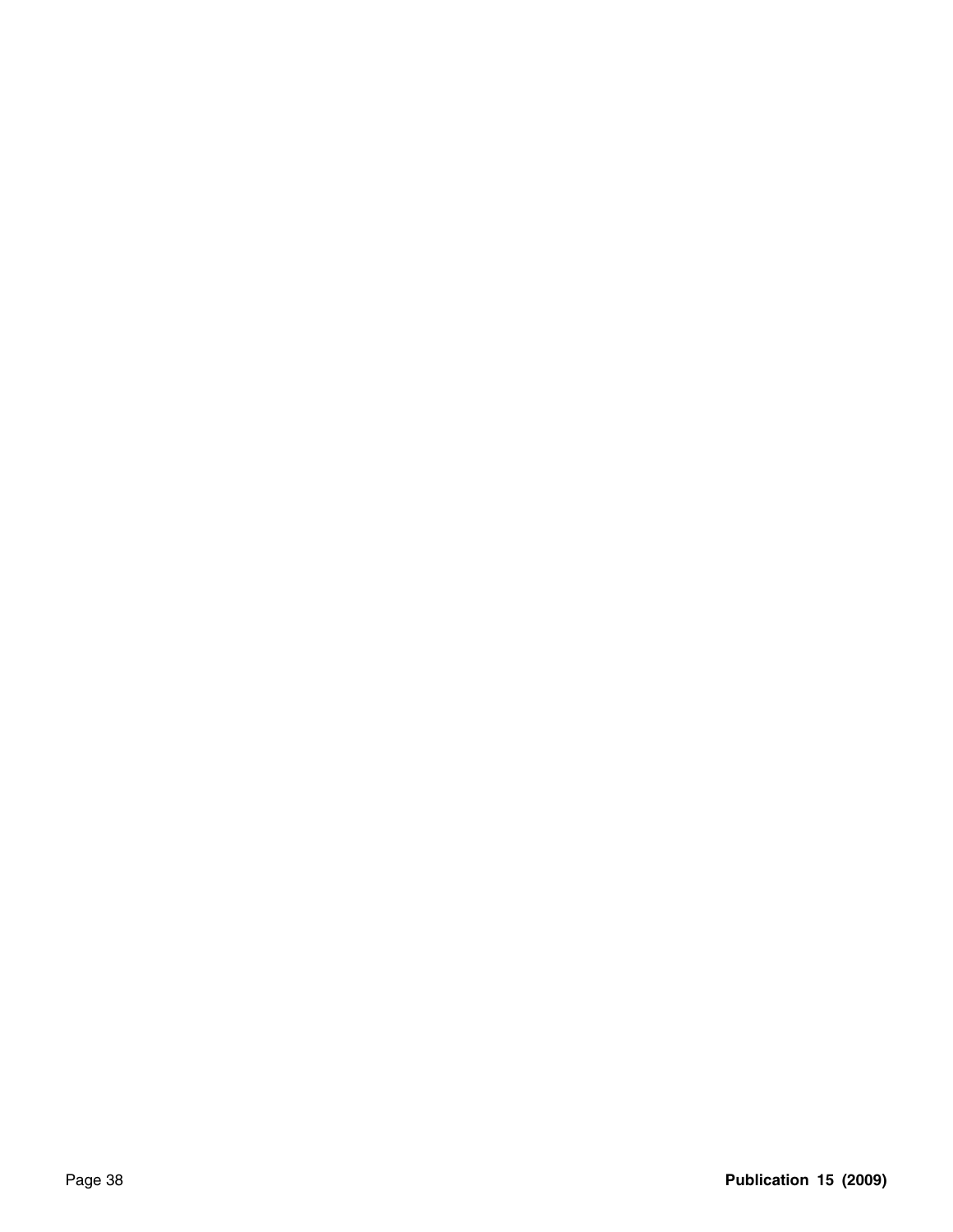To help us develop a more useful index, please let us know if you have ideas for index entries. **Index See "Comments and Suggestions" in the "Introduction" for the ways you can reach us.** 

|                                  | Accuracy of deposits rule  23 Government employers  7               |                            |
|----------------------------------|---------------------------------------------------------------------|----------------------------|
|                                  |                                                                     | Social security number,    |
| Advance earned income credit  19 |                                                                     |                            |
|                                  |                                                                     | Standard mileage rate  12  |
|                                  | Advance EIC payment tables $\frac{1}{1}$ Health insurance plans  12 | Statutory employees  9     |
| Aliens, nonresident2, 16, 18     | <b>Health Savings Accounts</b>                                      | Statutory nonemployees  9  |
|                                  |                                                                     | Successor employer  18, 31 |
|                                  |                                                                     | Supplemental wages  14     |
|                                  | Attributed Tip Income Program  14 Household employees 26            |                            |

| Backup withholding             |  |  |  |  |  |  |  |  |
|--------------------------------|--|--|--|--|--|--|--|--|
| Business expenses, employee  1 |  |  |  |  |  |  |  |  |

| Certain foreign persons treated as                            |                                                     | <b>Commitment</b> 14 |
|---------------------------------------------------------------|-----------------------------------------------------|----------------------|
| American employers  2, 19                                     |                                                     |                      |
|                                                               |                                                     |                      |
| <b>COBRA premium assistance</b>                               |                                                     |                      |
|                                                               |                                                     |                      |
| Correcting errors, (prior period<br>adjustments) Form 941  29 |                                                     |                      |
|                                                               |                                                     |                      |
|                                                               | Modical souings assounts 12 Your Taxpayer Advocate) |                      |

| <b>Depositing taxes:</b><br>Coupons  24 | Delivery services, private  6 Monthly deposit schedule  21 Va |         |
|-----------------------------------------|---------------------------------------------------------------|---------|
|                                         |                                                               | W<br>w. |
|                                         | Differential wage payments  12 New employees  4 Wa            |         |

| Electronic deposit requirement  23         |                                            |                                                                      |  |
|--------------------------------------------|--------------------------------------------|----------------------------------------------------------------------|--|
|                                            |                                            | Income tax $\dots\dots\dots\dots\dots\dots\dots\dots$ 16             |  |
| <b>Electronic Federal Tax Payment</b>      |                                            |                                                                      |  |
|                                            |                                            |                                                                      |  |
|                                            |                                            | Pensions and annuities $\ldots \ldots \ldots \ldots \overline{1, 5}$ |  |
| Eligibility for employment $\frac{4}{ }$ R |                                            |                                                                      |  |
| Employees defined 9                        | <b>Reconciling Forms W-2 and Forms 941</b> | Social security and Medicare                                         |  |
| <b>Employer identification number</b>      |                                            |                                                                      |  |
|                                            |                                            |                                                                      |  |
| Employer responsibilities  5               | <b>Doimburgoments</b> 11 19                |                                                                      |  |

| Family employees 9 S  |                                                                                                                                          |  |
|-----------------------|------------------------------------------------------------------------------------------------------------------------------------------|--|
|                       | Final return $\ldots \ldots \ldots \ldots \ldots \ldots \frac{27}{}$ Seasonal employers $\ldots \ldots \ldots \ldots \ldots \frac{26}{}$ |  |
|                       |                                                                                                                                          |  |
|                       |                                                                                                                                          |  |
| <b>FTD coupons</b> 24 |                                                                                                                                          |  |
|                       |                                                                                                                                          |  |

| B<br>- -<br>                                         |                                                       |                            |
|------------------------------------------------------|-------------------------------------------------------|----------------------------|
| Archer MSAs  12<br>Attributed Tip Income Program  14 | Household employees 26                                | Supplemental wages  14     |
| Allocated tips  14                                   |                                                       | Successor employer  18, 31 |
| Aliens, nonresident2, 16, 18                         | <b>Health Savings Accounts</b>                        | Statutory nonemployees  9  |
| Advance EIC payment tables  1                        | Health insurance plans  12                            | Statutory employees 9      |
| Advance earned income credit  19                     | H                                                     | Standard mileage rate  12  |
|                                                      |                                                       | Social security number,    |
|                                                      | Accuracy of deposits rule  23 Government employers  7 |                            |

| Income tax withholding  1, 16                            |  |
|----------------------------------------------------------|--|
| Information returns $\ldots \ldots \ldots \ldots \ldots$ |  |
| International social security                            |  |
|                                                          |  |
|                                                          |  |

| Long-term care insurance  12 |  |
|------------------------------|--|
|                              |  |

| Correcting errors, (prior period<br>adjustments) Form 941 29<br>Credit card payments $\ldots \ldots \ldots \ldots \overline{3}$ | Medical savings accounts  12                                                                                                                                                                                   | Unemployment tax, federal  30 |
|---------------------------------------------------------------------------------------------------------------------------------|----------------------------------------------------------------------------------------------------------------------------------------------------------------------------------------------------------------|-------------------------------|
| <b>Depositing taxes:</b>                                                                                                        | Delivery services, private $\,\ldots\ldots\ldots\,\frac{6}{2}\,\,$ Monthly deposit schedule $\,\ldots\ldots\ldots\,\frac{21}{2}\,\,$ Vacation pay $\,\ldots\ldots\ldots\ldots\ldots\ldots\ldots\,\frac{15}{2}$ |                               |

| $\Box$ |                                                                                                                                                                                     | <b>Waye repayments</b> $\ldots \ldots \ldots \ldots \ldots \ldots$ |
|--------|-------------------------------------------------------------------------------------------------------------------------------------------------------------------------------------|--------------------------------------------------------------------|
|        | Differential wage payments $\,\dots\ldots\ldots\,12\quad$ New employees $\,\dots\ldots\ldots\ldots\ldots\,\frac{4}{4}\quad$ Wages defined $\dots\ldots\ldots\ldots\ldots\ldots\,11$ |                                                                    |
|        | Noncash wages $\ldots \ldots \ldots \ldots \ldots \ldots \frac{12}{2}$ Wages not paid in money $\ldots \ldots \ldots \ldots$ 12                                                     |                                                                    |
|        | Nonemployee compensation  5 Withholding:                                                                                                                                            |                                                                    |

| Penalties 25, 26                  |  |
|-----------------------------------|--|
| Private delivery services …………… 6 |  |
|                                   |  |

| <b>Employer identification number</b> | Employees defined $\ldots\ldots\ldots\ldots\ldots\frac{9}{2}$ Reconciling Forms W-2 and Forms 941                                                                                         | Social security and Medicare |
|---------------------------------------|-------------------------------------------------------------------------------------------------------------------------------------------------------------------------------------------|------------------------------|
|                                       | Employer responsibilities $\begin{array}{ccc} \dots & \dots & \frac{5}{2} & \textsf{Reimbursements} \end{array} \begin{array}{ccc} \dots & \dots & \dots & \dots & \ 11 & 12 \end{array}$ | Wage bracket method  1       |
|                                       | Repayments, wages $\ldots$ 30                                                                                                                                                             |                              |

| Family employees $\ldots \ldots \ldots \ldots \ldots \cdot 9$ S |                                                                                                                                                                    | Zero wage return $\ldots \ldots \ldots \ldots \ldots 5$ |
|-----------------------------------------------------------------|--------------------------------------------------------------------------------------------------------------------------------------------------------------------|---------------------------------------------------------|
|                                                                 | Final return $\ldots\ldots\ldots\ldots\ldots\ldots\ldots\frac{27}{\,}$ Seasonal employers $\ldots\ldots\ldots\ldots\ldots\ldots\ldots\ldots\ldots$                 |                                                         |
|                                                                 | Form 944 $\,\ldots\ldots\ldots\ldots\ldots\ldots\ldots\frac{26}{5}$ Semiweekly deposit schedule $\ldots\ldots\,22$                                                 |                                                         |
|                                                                 | Fringe benefits $\dots\dots\dots\dots\dots\dots\dots\dfrac{13}{}$ Sick pay $\dots\dots\dots\dots\dots\dots\dots\dots\dots\dots\dots\dots\dots\dots\dots\dots\dots$ |                                                         |
| <b>FTD coupons</b> 24                                           |                                                                                                                                                                    |                                                         |
| <b>FUTA tax</b> ……………………………30                                   |                                                                                                                                                                    |                                                         |

### **A G Social security and Medicare**

| Standard mileage rate  12  |
|----------------------------|
| Statutory employees  9     |
| Statutory nonemployees  9  |
| Successor employer  18, 31 |
| Supplemental wages  14     |
|                            |

| В<br><u> a shekara ta 1999 na shekara ta 1999 na shekara ta 1999 na shekara ta 1999 na shekara ta 1999 na shekara ta 1999 na shekara ta 1999 na shekara ta 1999 na shekara ta 1999 na shekara ta 1999 na shekara ta 1999 na shekara t</u><br>C. | Backup withholding $\begin{array}{ c c c }\hline\end{array}$ . Income tax withholding $\begin{array}{ c c }\hline\end{array}$<br>Business expenses, employee $\dots\ldots\frac{11}{\,}$ Information returns $\dots\dots\dots\dots\dots\dots\dots$<br>International social security | <b>Tip Rate Determination</b><br>Agreement  14<br><b>Tip Rate Determination and Education</b><br><b>Program</b> 14 |
|-------------------------------------------------------------------------------------------------------------------------------------------------------------------------------------------------------------------------------------------------|------------------------------------------------------------------------------------------------------------------------------------------------------------------------------------------------------------------------------------------------------------------------------------|--------------------------------------------------------------------------------------------------------------------|
| Certain foreign persons treated as                                                                                                                                                                                                              |                                                                                                                                                                                                                                                                                    | <b>Tip Reporting Alternative</b><br><b>Commitment</b> 14                                                           |
|                                                                                                                                                                                                                                                 |                                                                                                                                                                                                                                                                                    |                                                                                                                    |

| --                                |  |
|-----------------------------------|--|
| Unemployment tax, federal 30      |  |
| Unresolved tax issues (Contacting |  |
| <b>Your Taxnaver Advocate)</b>    |  |

| elivery services, private ………… <u>6</u><br>positing taxes:<br>Coupons  24                                                                                                                  | Monthly deposit schedule  21<br>Moving expenses  12                                                       | Vacation pay  15                                                                            |
|--------------------------------------------------------------------------------------------------------------------------------------------------------------------------------------------|-----------------------------------------------------------------------------------------------------------|---------------------------------------------------------------------------------------------|
| fferential wage payments  12                                                                                                                                                               | New employees $\dots\dots\dots\dots\dots\dots4$<br>Noncash wages  12<br>Nonemployee compensation  5       | W<br>Wage repayments  30<br>Wages defined 11<br>Wages not paid in money  12<br>Withholding: |
| file …………………………………… 26<br>ectronic deposit requirement  23<br>ectronic Federal Tax Payment<br>System (EFTPS) 23<br>ectronic filing 3, 26                                                   | Part-time workers  19<br><b>Penalties 25, 26</b><br>Private delivery services  6                          | Income tax $\dots\dots\dots\dots\dots\dots\dots\dots$ 16<br>Pensions and annuities  1, 5    |
| igibility for employment  4<br>$\mathsf{nployees}$ defined $\ldots \ldots \ldots \ldots \ldots 9$<br>nployer identification number<br>$n$ ployer responsibilities $\ldots \ldots \ldots 5$ | R.<br><b>Reconciling Forms W-2 and Forms 941</b><br><b>Reimbursements</b> 11, 12<br>Repayments, wages  30 | Social security and Medicare                                                                |